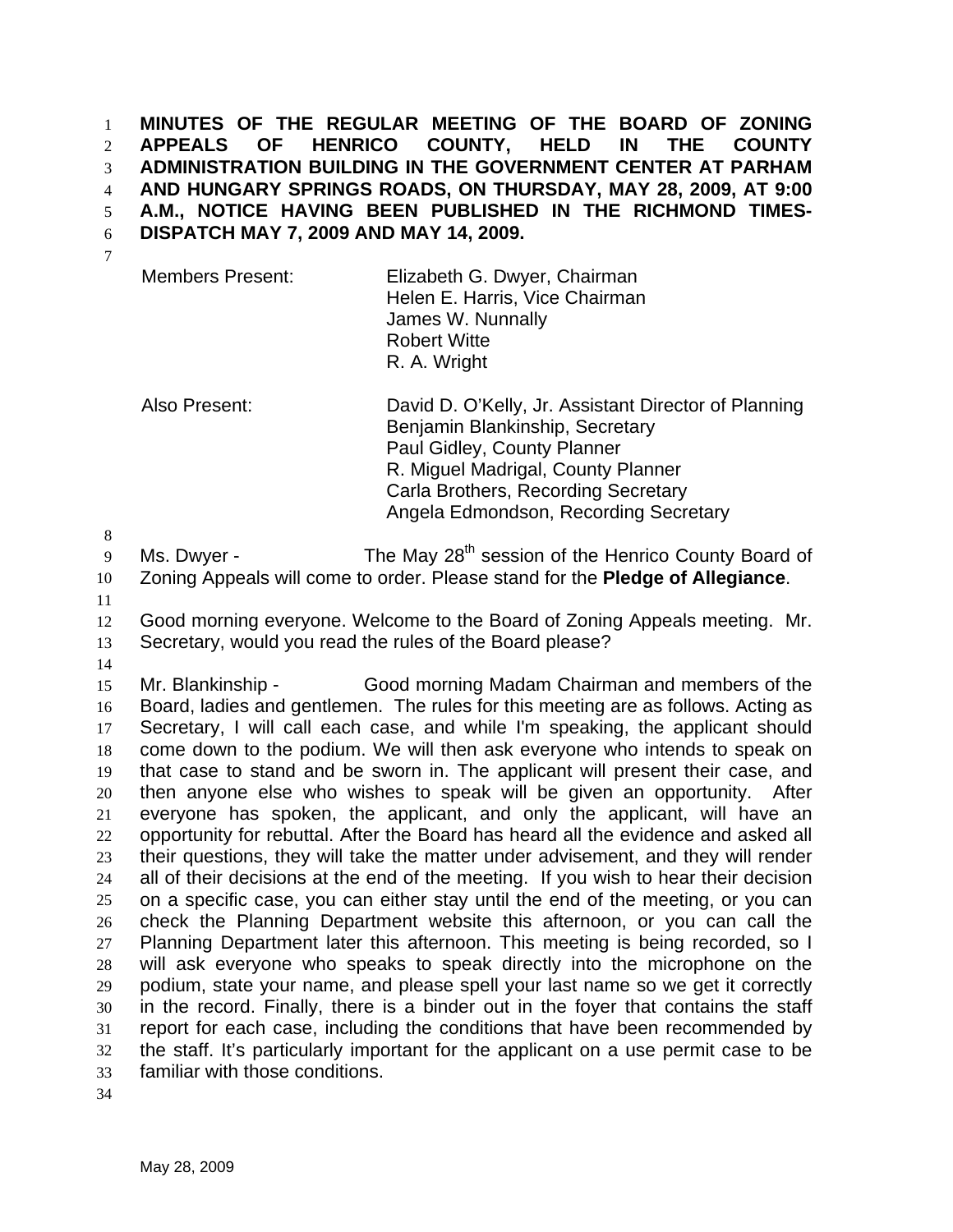35 Madam Chairman, we do have one request for deferral. 36 37 38 39 40 41 42 43 44 45 46 47 48 49 50 51 52 53 54 55 56 57 58 59 60 61 62 63 64 65 66 67 68 69 70 71 72 73 74 75 76 77 78 79 80 Ms. Dwyer - All right. **A-004-09 HILTON RUBIN** requests a variance from Section 24- 94 to build a one-family dwelling at 9312 Three Chopt Road (Parcel 752-749- 7078 (part)), zoned R-3, One-family Residence District (Three Chopt). The lot width requirement is not met. The applicant proposes 62 feet lot width where the Code requires 80 feet lot width. The applicant requests a variance of 18 feet lot width. Ms. Dwyer - The state of the represent the case? Mr. Rubin? Mr. Rubin - Hi, my name is Hilton Rubin; I'm the owner of the property. I just want to thank the Committee for their concern at the last meeting for the historical sensitivity of the project. I also want to thank the Planning Department for their ongoing support since the last meeting. We're still working on some of the questions that came up in the meeting at the time. So, since we don't have all those answers, I request to defer the decision, unless there are any more questions or dissent. Ms. Dwyer - Do you just need another month or? Mr. Rubin - The Muslim Clies of the Unit of the Unit of the Unit of the Unit of the Unit of the Unit of the Unit A all the questions, but it is unclear at this time. I have the paperwork put together to make application to the national registry. As I was telling Mr. Wright, we might have a clearer picture of—or we might be able to clarify how [unintelligible] the house is based on our findings, or we might not; I don't know. Ms. Dwyer - The All this is for the purpose of? Mr. Rubin - This is for the purpose of finding out answers to the questions that the Committee had about whether we can put in a historical easement, whether it's viable. There have been a few other issues like the trees that are in the conditions to be saved now appear to be dead, but I don't know. I want to give them another few weeks to leaf out and then call an arborist. This entire variance was predicated on the fact that this was the only thing we could do to save the house. There is a proposal that is now sitting in the Planning Office that Ben Blankinship's department will eventually rule on and decide whether it's legal and viable or not. So, certainly those answers will be clarified between now and the next meeting. Ms. Dwyer - Are there any questions of Mr. Rubin? Do I have motion on the request for deferral?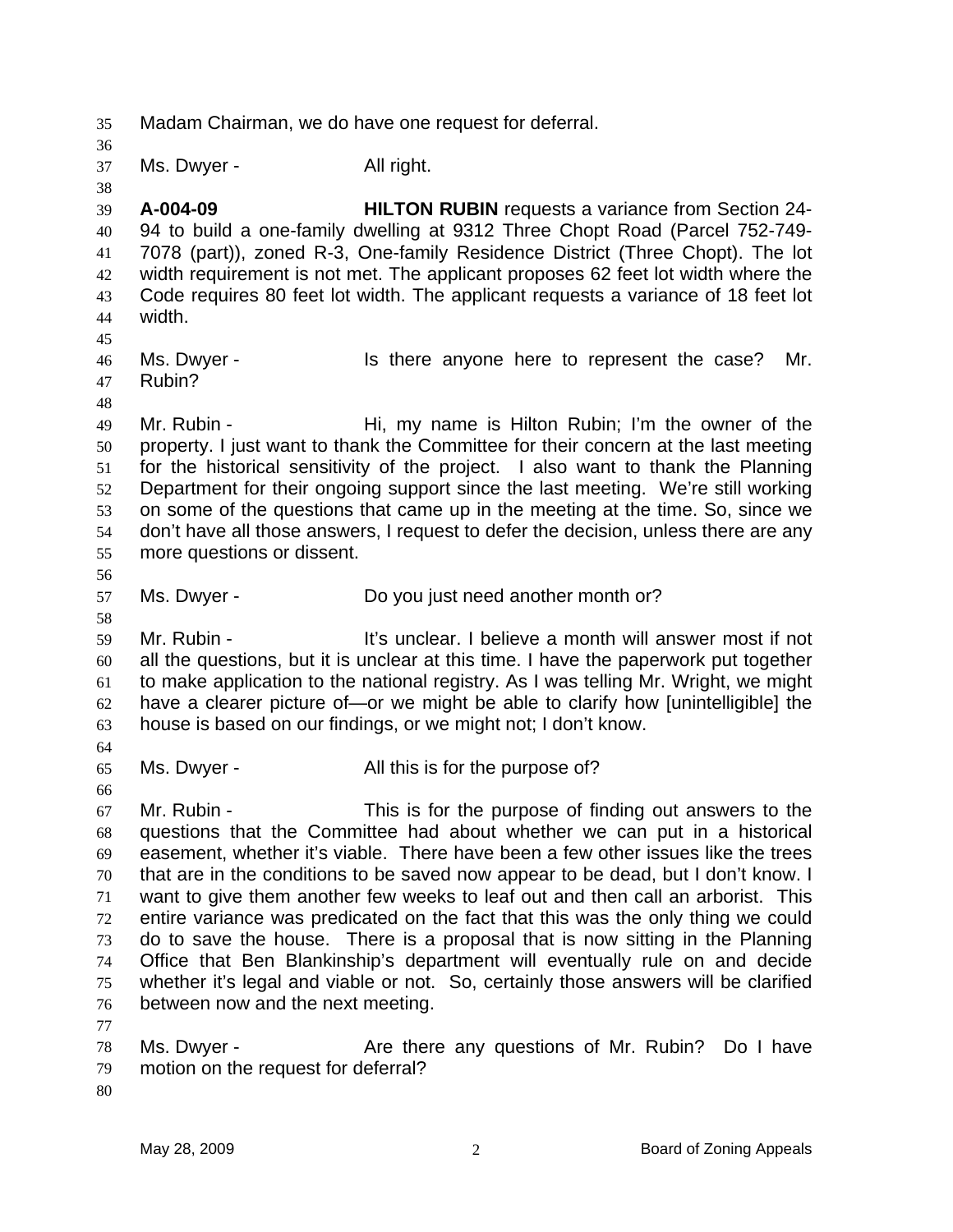| 81                                                          | <b>DECISION</b>                                           |                                                                                                                                                                                                                                                                                                                                                                                                                                                                                                                                                                              |
|-------------------------------------------------------------|-----------------------------------------------------------|------------------------------------------------------------------------------------------------------------------------------------------------------------------------------------------------------------------------------------------------------------------------------------------------------------------------------------------------------------------------------------------------------------------------------------------------------------------------------------------------------------------------------------------------------------------------------|
| 82<br>83<br>84                                              | Mr. Wright -                                              | I move we defer this case until the next meeting.                                                                                                                                                                                                                                                                                                                                                                                                                                                                                                                            |
| 85<br>86                                                    | Ms. Dwyer -                                               | Motion by Mr. Wright. Do I have a second?                                                                                                                                                                                                                                                                                                                                                                                                                                                                                                                                    |
| 87<br>88                                                    | Mr. Witte -                                               | I second it.                                                                                                                                                                                                                                                                                                                                                                                                                                                                                                                                                                 |
| 89<br>90<br>91                                              | Ms. Dwyer -                                               | Motion for deferral and seconded. All in favor say<br>aye. All opposed say no. The ayes have it; the motion passes.                                                                                                                                                                                                                                                                                                                                                                                                                                                          |
| 92                                                          | Mr. Wright -                                              | That will be the June 24, 2009 meeting, I believe.                                                                                                                                                                                                                                                                                                                                                                                                                                                                                                                           |
| 93<br>94                                                    | Mr. Blankinship -                                         | Yes sir.                                                                                                                                                                                                                                                                                                                                                                                                                                                                                                                                                                     |
| 95<br>96<br>97                                              | Ms. Dwyer -                                               | The case is deferred to our June 24 <sup>th</sup> , meeting.                                                                                                                                                                                                                                                                                                                                                                                                                                                                                                                 |
| 98<br>99                                                    | Mr. Rubin -                                               | Thank you very much.                                                                                                                                                                                                                                                                                                                                                                                                                                                                                                                                                         |
| 100<br>101<br>102<br>103<br>104<br>105<br>106<br>107<br>108 |                                                           | After an advertised public hearing, and on a motion by Mr. Wright, seconded by<br>Mr. Witte, the Board, per the applicant's request, deferred application A-004-09.<br><b>HILTON RUBIN's request for a variance from Section 24-94 to build a one-family</b><br>dwelling at 9312 Three Chopt Road (Parcel 752-749-7078 (part)), zoned R-3,<br>One-family Residence District (Three Chopt). The lot width requirement is not<br>met. The applicant proposes 62 feet lot width where the Code requires 80 feet lot<br>width. The applicant requests a variance of 18 feet lot. |
| 109<br>110<br>111<br>112                                    | Affirmative:<br>Negative:<br>Absent:                      | Dwyer, Harris, Nunnally, Witte, Wright<br>5<br>0<br>$\overline{0}$                                                                                                                                                                                                                                                                                                                                                                                                                                                                                                           |
| 113<br>114<br>115<br>116<br>117<br>118                      | <b>UP-006-09</b><br>Agricultural District (Varina).       | <b>ENDTIME TABERNACLE</b> requests a temporary<br>conditional use permit pursuant to Section $24-116(c)(1)$ to provide storage for a<br>food pantry ministry at 238 Twin Pine Road (Parcel 846-714-2846), zoned A-1,                                                                                                                                                                                                                                                                                                                                                         |
| 119<br>120                                                  | Ms. Dwyer -<br>for or against? Please stand and be sworn. | Anyone here who wants to speak to the case either                                                                                                                                                                                                                                                                                                                                                                                                                                                                                                                            |
| 121<br>122<br>123<br>124<br>125<br>126                      | Mr. Blankinship -<br>so help you God?                     | Raise your right hands, please. Do you swear or<br>affirm that the evidence you're about to give is the truth—Sorry. Do you swear or<br>affirm that the evidence you're about to give is the truth and nothing but the truth                                                                                                                                                                                                                                                                                                                                                 |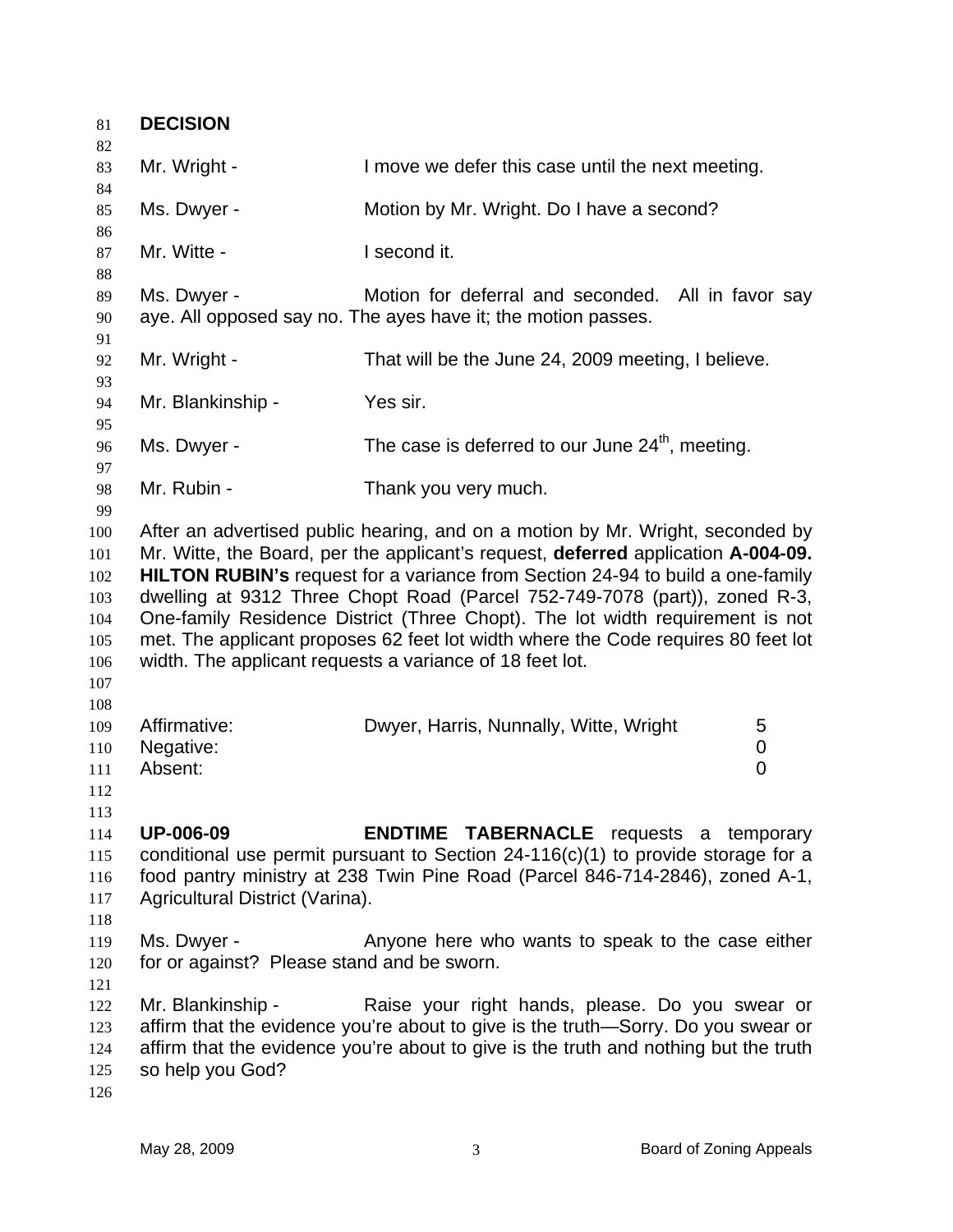127 Ms. Dwyer - Those representing the church, please come forward. 128 129 130 131 132 133 134 135 136 137 138 139 140 141 142 143 144 145 146 147 148 149 150 151 152 153 154 155 156 157 158 159 160 161 162 163 164 165 166 167 168 169 170 Mr. Cheatham - Good morning. My name is Earl Cheatham—C-h-e-at-h-a-m. I'm the Chairman of the Board of Trustees for the church. Ms. Dwyer - **Mr. Cheatham, please state your case.** Mr. Cheatham - We have been providing a food pantry distribution for our zone. The problem is we're doing it out of our basement and it's difficult for a lot of the people receiving the food distribution to get up and down the stairs. We're having a lot of problems with getting the food up and down the stairs. We were hoping that we could put this trailer up and eliminate a lot of the problems that they're having just getting to the food bank for the food distribution. Ms. Dwyer - Any questions for Mr. Cheatham? Mr. Wright - Yes. Mr. Cheatham, I commend the church on what you're doing; I think it's a wonderful service you're providing. My concern is I was here when we approved the variance for the use of this property back in 1990. At that time, we approved this on a—It was approved to the owner at that time to be used as a family chapel or just for family purposes. I believe at that time we didn't think the property, the size of the property—Of course if violates the County Code because the area is too small for a church, a full-fledged church. The problem with that is there's not enough parking and you have problems with cars on the street, etcetera. But anyhow, that's the way it was approved. Then we find that the title has been transferred to the church, and the church has been operating now since when? When did you all take it? Ms. Dwyer - 1994? Mr. Wright - Can you shed any light on this, help me with this? Mr. Cheatham - What happened was the owner, Octavia DePriest, passed. The building sat idle for a while, and then her daughter, Jean Flannigan, began using the facility, just began holding services there. I don't think we were really aware of the restrictions that were placed on the church at that time, for it to be used as a church. I wasn't aware. Mr. Wright - You weren't aware that when this was approved back in 1990, it was approved under the condition that it was not to be used for a fullfledged church. Mr. Cheatham - [Inaudible.]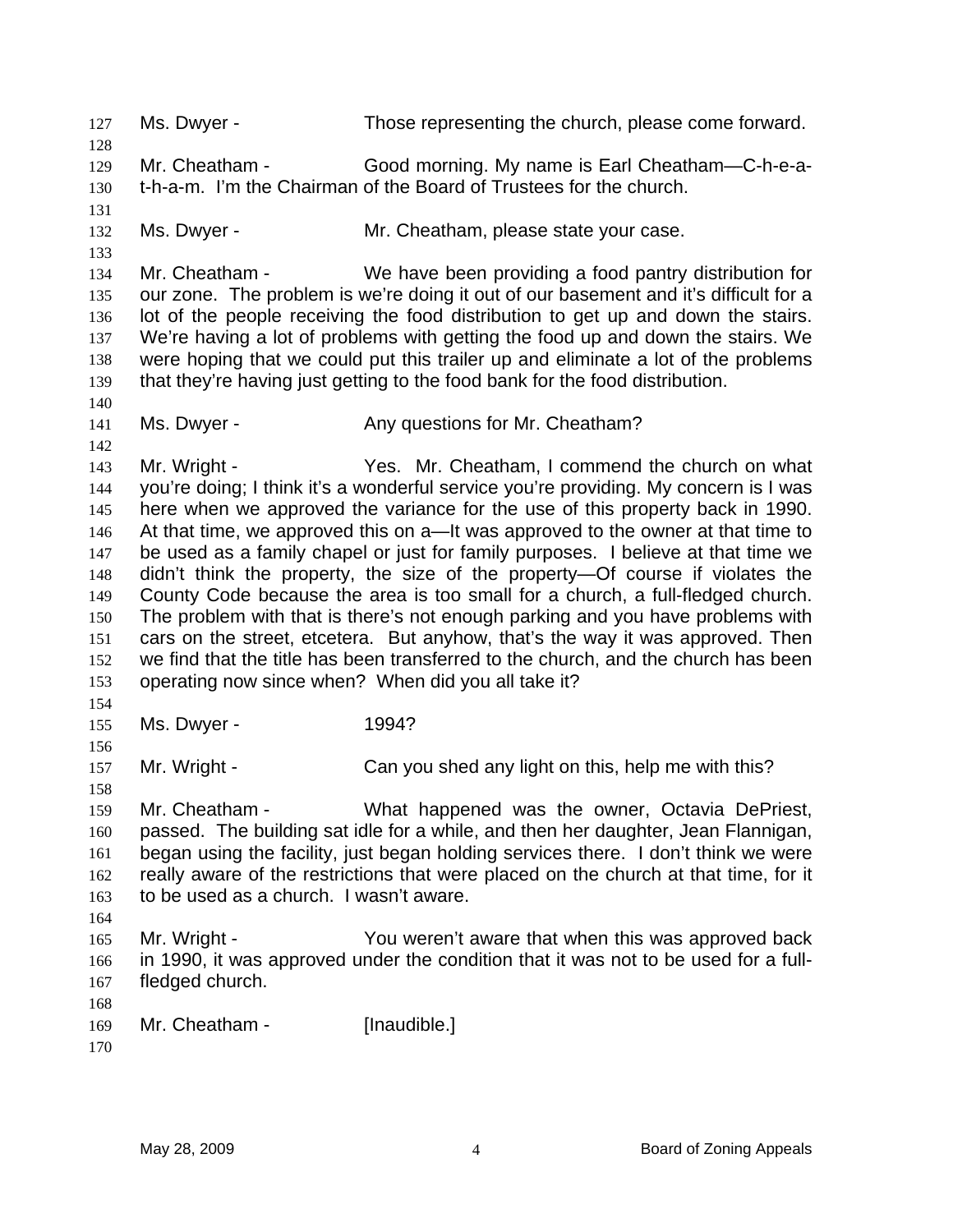Mr. Wright - Mr. Blankinship, is there anything in the record that would put a person on notice about the variance and the conditions of the variance? 171 172 173 174 175 176 177 178 179 180 181 182 183 184 185 186 187 188 189 190 191 192 193 194 195 196 197 198 199 200 201 202 203 204 205 206 207 208 209 210 211 212 213 214 215 216 Mr. Blankinship - I'm not sure how a new purchaser of the property or recipient, since it probably didn't—I don't know if any money changed hands or not. Mr. Cheatham - I don't think so. Mr. Blankinship - I'm sure very often a buyer would get financing. The financing officer would require a letter from us, and the letter would show clearly that a church requires more property. Then we'd do the research to find out why it was allowed, and it would come back that there was a variance issue. Then we'd send them a copy of the approval letter. There's no financing involved, there's no money changing hands. Mr. Cheatham - I take it since it was a deed of gift, they probably didn't have a title examination. Mr. Blankinship - Very likely not. Ms. Dwyer - The staff report does say in 1997 that the church, through Mr. Warren DePriest as the sign contractor, contacted the County about putting the sign up in front of the building. At that time, the County informed Mr. DePriest that the church was in violation. Mr. Wright - I understand that; I read that. It was a letter, but the County didn't follow up on that. The County wrote the letter but nothing was done, I take it. Did you know about the letter that was written from the County in 1997? Mr. Cheatham - No, not until I read your paper. Mr. Wright - Until you saw this? Mr. Cheatham - The Until we saw the list of things. We don't have any problem with not parking on the street. There is no parking on the street. Mr. Wright - Now many members do you have? Please identify yourself. Ms. Cheatham - Good morning. My name is Linda Cheatham. I am the treasurer and administrator of the church. C-h-e-a-t-h-a-m. We probably have participating on any given Sunday approximately 30 to 35, most of whom are members of the DePriest family. To my knowledge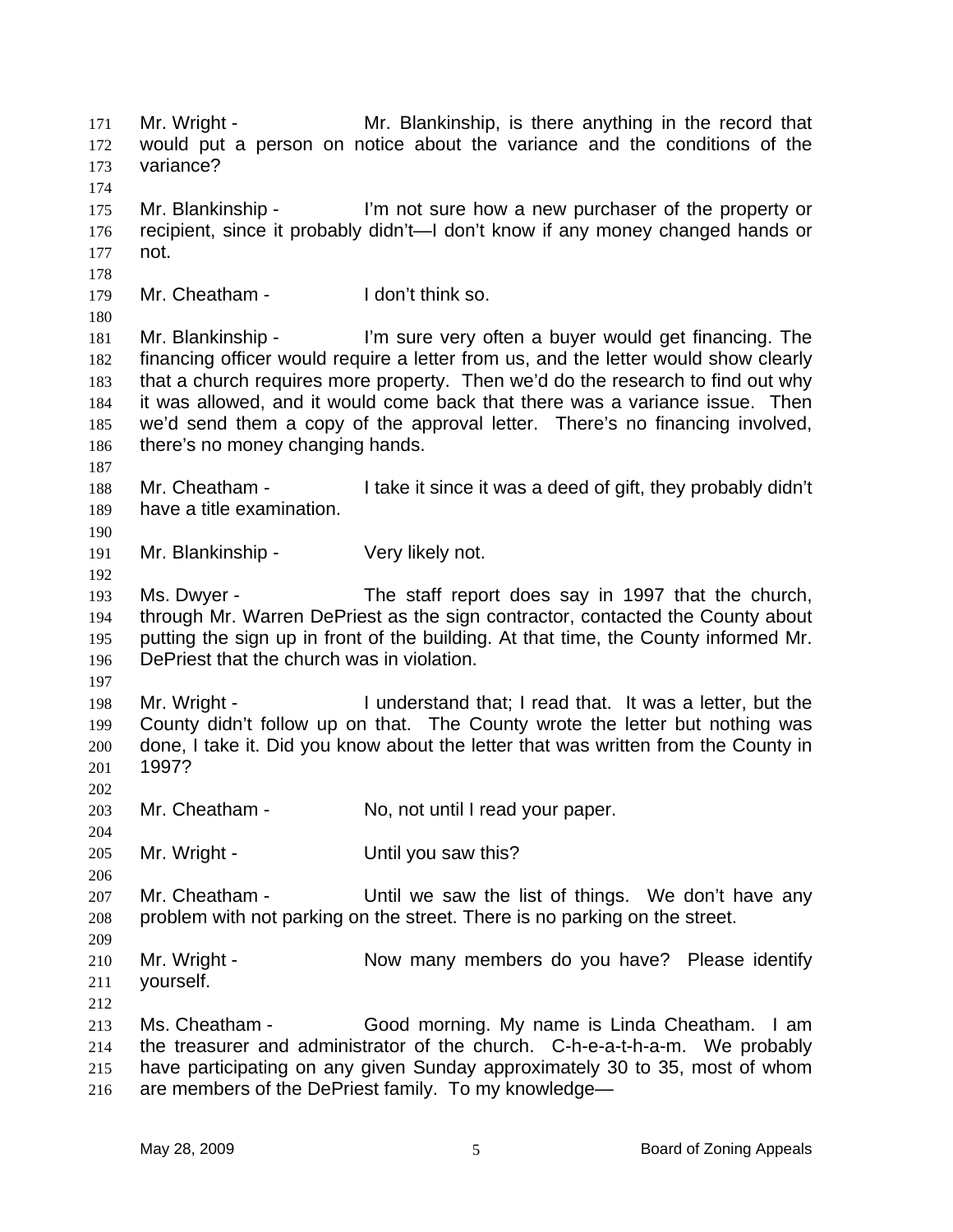Mr. Wright - My church, we have a roll. Ms. Cheatham - We have a roll. Mr. Wright - There are 500 people on the roll and we-Mr. Cheatham - No, no, no. Ms. Cheatham - We may have 50 on the roll. I started to bring the directory, and we can make that available, if you like. There are probably 50 people in the directory. Mr. Wright - So, you have a membership of-Ms. Cheatham - We have a membership and then we have the active attendees. Mr. Wright - The Mexican get 35 out of that, that's pretty good. Ms. Cheatham - To my knowledge, there has never been a case of cars parked on the street. Even when we have family reunions, there is space in the back of the church where people have parked on the grass. I'm not aware of any occasion during the years of the church where there has been a parking problem. Mr. Nunnally - You have about 40 parking spaces down there now, don't you? I was down there yesterday and I kind of counted them out. Mr. Witte - What is the Code for that, one parking space every three members? Mr. Blankinship - It's every three seats, if they have fixed seating in the sanctuary. If they don't have fixed seating, then I believe it's one for every 100 square feet. Mr. Wright - How many seats do you have in your sanctuary, do you know? Ms. Cheatham - Ithink it's about 20 pews. Mr. Wright - When you get 35 people there, does everybody have a seat? Ms. Cheatham - Everybody has a bench of their own. Not quite.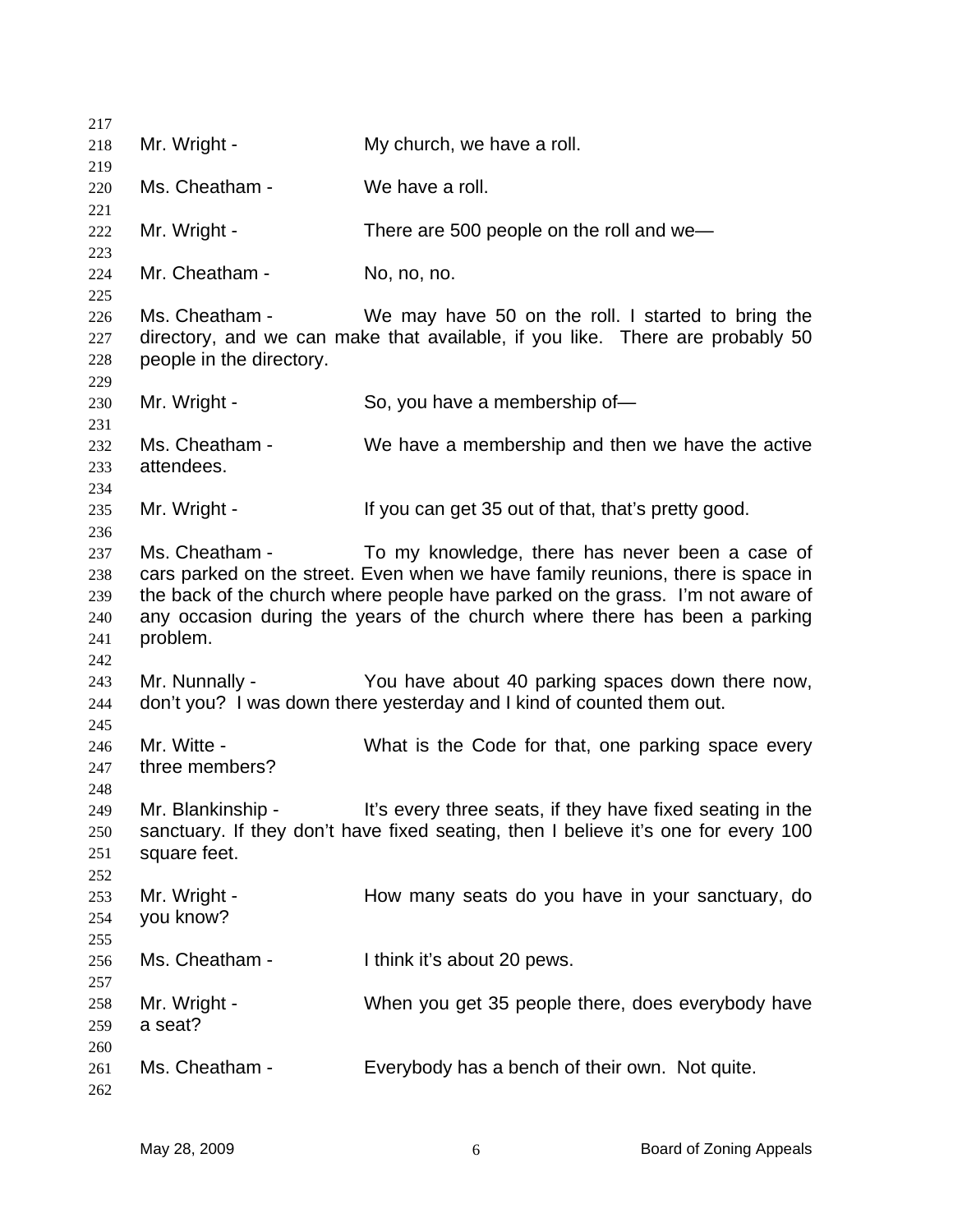| 263<br>264 | Mr. Wright -                                     | Are there any left over?                                                                                                                                         |
|------------|--------------------------------------------------|------------------------------------------------------------------------------------------------------------------------------------------------------------------|
| 265        | Ms. Cheatham -                                   | Oh, yes, yes.                                                                                                                                                    |
| 266        | Mr. Wright -                                     | So you really don't pack your house, and that                                                                                                                    |
| 267        | indicates that you have at least 35 seats.       |                                                                                                                                                                  |
| 268        |                                                  |                                                                                                                                                                  |
| 269<br>270 | Ms. Cheatham -                                   | We have 35, yes sir.                                                                                                                                             |
| 271        |                                                  |                                                                                                                                                                  |
| 272        | Mr. Wright -                                     | What's the size of the building, do you know it?                                                                                                                 |
| 273        |                                                  |                                                                                                                                                                  |
| 274        | Ms. Dwyer -                                      | Thirty-six by sixty-six?                                                                                                                                         |
| 275        |                                                  |                                                                                                                                                                  |
| 276        | Mr. Cheatham -                                   | That's it.                                                                                                                                                       |
| 277        |                                                  |                                                                                                                                                                  |
| 278        | Ms. Cheatham -                                   | Yes.                                                                                                                                                             |
| 279        |                                                  |                                                                                                                                                                  |
| 280        | Mr. Wright -                                     | Okay. Based on the size, how many parking spaces?                                                                                                                |
| 281        |                                                  |                                                                                                                                                                  |
| 282        | Mr. Blankinship -                                | I'd have to know how many-Based on the fixed                                                                                                                     |
| 283        |                                                  | seating in the sanctuary. Whatever additional space. Do they have classroom                                                                                      |
| 284        |                                                  | space, or storage, or whatever other meeting space. We don't double count. We                                                                                    |
| 285        |                                                  | assume if you can seat everybody in the sanctuary, then you can seat everybody                                                                                   |
| 286        |                                                  | that comes to the property. I'm sure the parking is adequate. I believe there is                                                                                 |
| 287        |                                                  | more parking on site than what was shown on the approved plans. It's also not                                                                                    |
| 288        |                                                  | oriented the same way that it was shown on the approved plan.                                                                                                    |
| 289        |                                                  |                                                                                                                                                                  |
| 290        | [Some faint talking off microphone – inaudible.] |                                                                                                                                                                  |
| 291        |                                                  |                                                                                                                                                                  |
| 292        | Mr. Wright -                                     | So that would indicate 24 parking spaces based on                                                                                                                |
| 293        | the size of the building.                        |                                                                                                                                                                  |
| 294        |                                                  |                                                                                                                                                                  |
| 295        | Mr. Blankinship -                                | Assuming that all of that is sanctuary with no-                                                                                                                  |
| 296        |                                                  |                                                                                                                                                                  |
| 297        | Mr. Wright -                                     | Well, that's given—That's the conservative approach.                                                                                                             |
| 298        | So, they have 40 parking spaces, you say, Jim?   |                                                                                                                                                                  |
| 299        |                                                  |                                                                                                                                                                  |
| 300        | Mr. Nunnally -                                   | I think it is. I didn't really get out of the car and walk it;                                                                                                   |
| 301        | I counted them from my seat.                     |                                                                                                                                                                  |
| 302        |                                                  |                                                                                                                                                                  |
| 303        | Mr. Blankinship -                                | The Board is in an awkward position. We haven't                                                                                                                  |
| 304        |                                                  | received any complaints. Nobody's saying there's a parking problem out there.<br>But it's difficult for them to approve additional improvements when we're aware |
| 305<br>306 |                                                  | that what's there not is not in strict compliance with what was approved 20 years                                                                                |
| 307        | ago.                                             |                                                                                                                                                                  |
| 308        |                                                  |                                                                                                                                                                  |
|            |                                                  |                                                                                                                                                                  |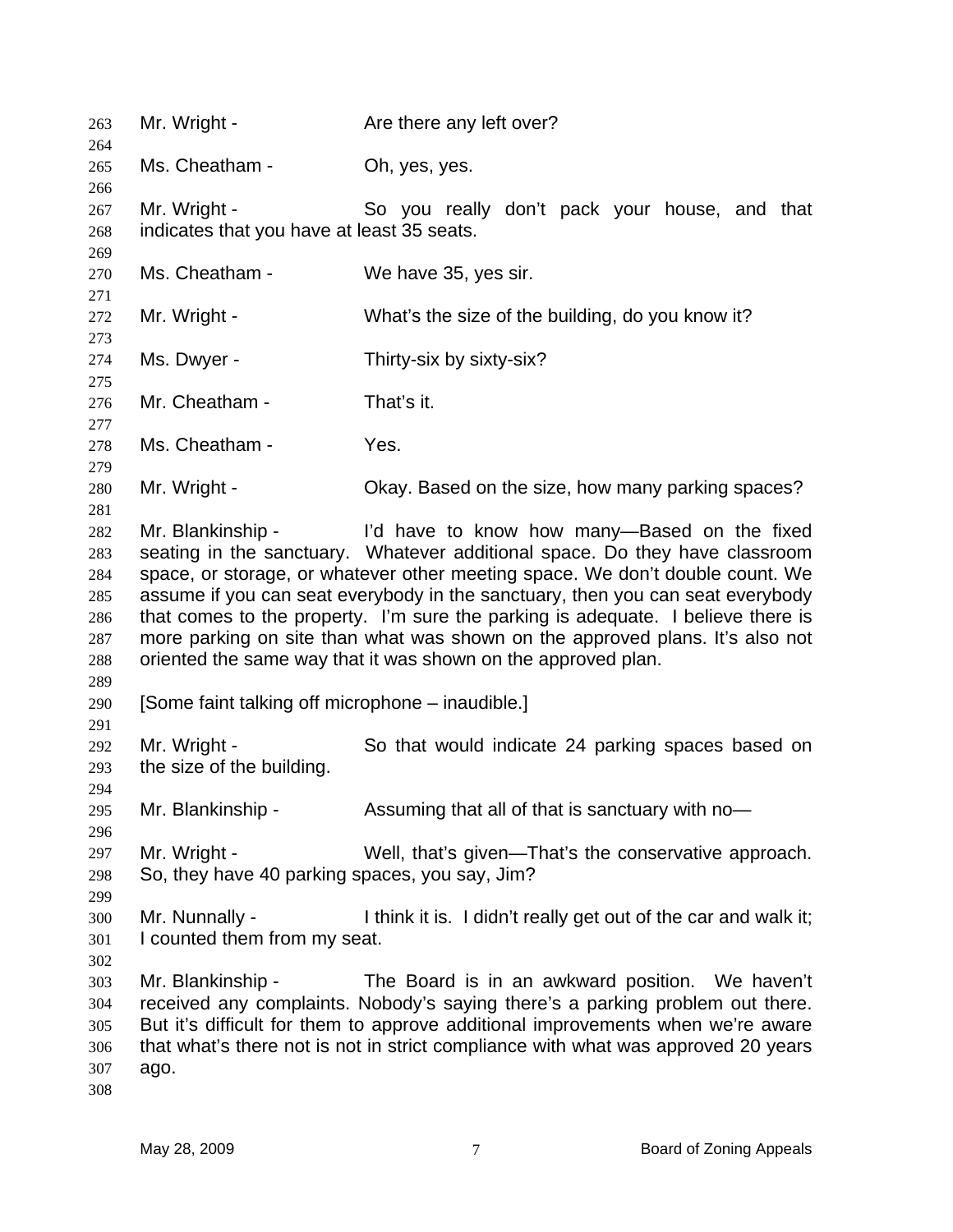Ms. Dwyer - Mr. Blankinship, as I read the staff report, I just want to make sure what the violations are. There is a violation, the expansion of the parking without any kind of application to the County. It's in the front yard. So, that's a violation, the parking lot is a violation. They expanded from the one access point, which was approved, to now two access points. So, that's another violation. Is the sign a violation or it just hadn't been approved? Mr. Blankinship - It's when they applied for the sign permit that we wrote the letter in 1997. So, I presume that sign permit was denied. Was the sign permit ever approved, do you know? [Someone talking off microphone – inaudible.] Ms. Dwyer - So we're not clear about whether the sign is a violation. And the carport is in violation? Mr. Blankinship - Yes. Ms. Dwyer - And the use is in violation of the terms of the previous approval? Mr. Blankinship - Conditions of the variance, yes. Ms. Harris - Mr. Cheatham, does your church own this property or does it still belong to the daughter of the DePriest's? Mr. Cheatham - The church owns the property. Ms. Harris - The church owns the property. Mr. Wright - That's what our information says. Ms. Harris - Did you pay a sales price for it? Mr. Wright - No, it was a gift. Mr. Nunnally - Think it was a gift. Ms. Harris - I'm asking Mr. Cheatham. I heard us say that— Mr. Blankinship - Getting the record straight. Ms. Harris - The Solut I'm just—Yes. Mr. Cheatham - I think it was a gift.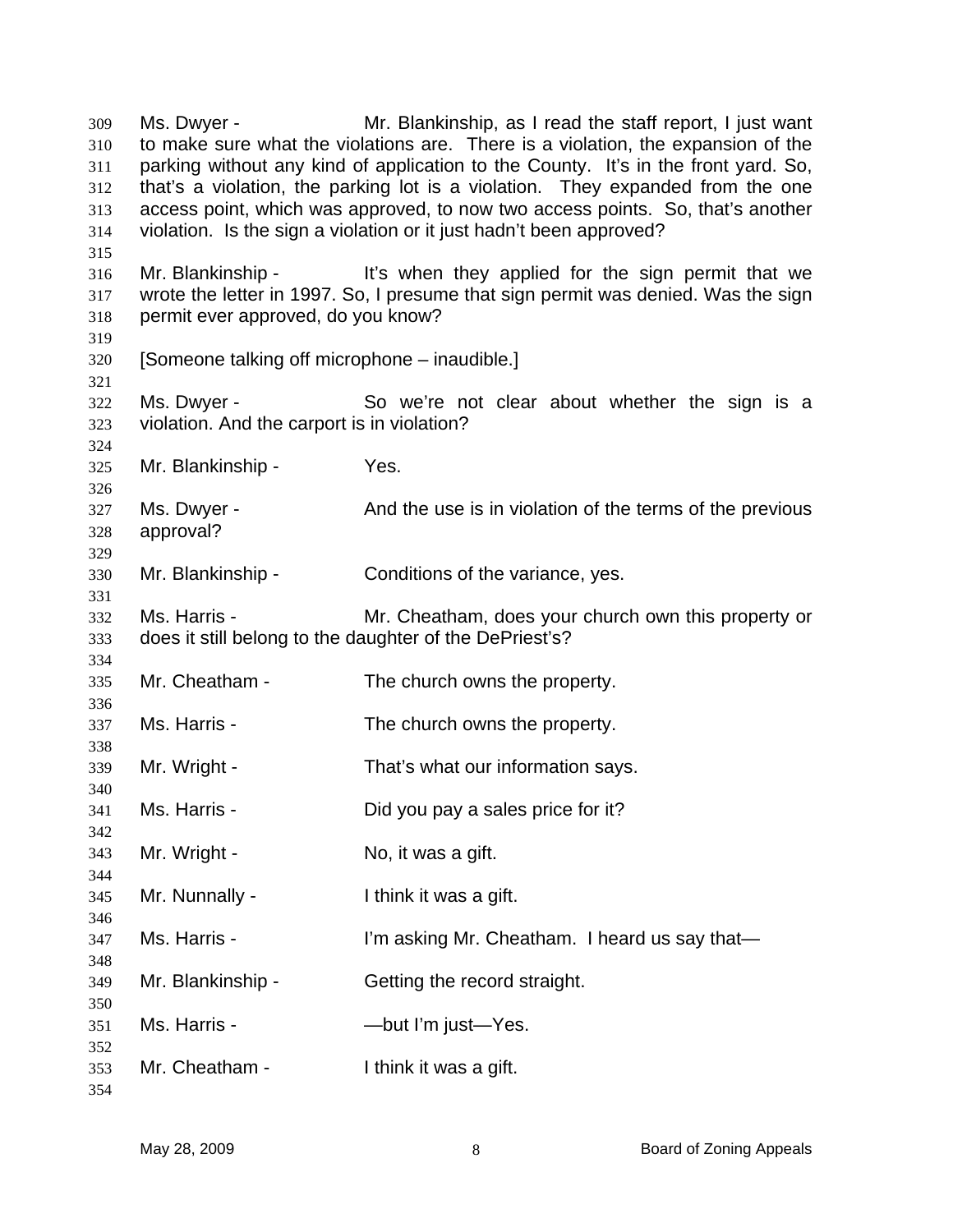Ms. Harris - So no money transferred between the DePriest's and the church for the purchase of this facility. 

 Mr. Cheatham - That's my understanding. Ms. Harris - Who's the treasurer? Is that your understanding? Ms. Cheatham - Yes ma'am, that's my understanding also. Ms. Harris - You've been there since 1997 or thereabouts? Ms. Cheatham - Thereabouts. Mr. Nunnally - That's Mr. Flannigan, I think he is the pastor, husband and wife, right? Mr. Cheatham - Yes. Mr. Nunnally - They're not here today? Mr. Cheatham - No. Mr. Nunnally - The Are they ordained ministers? Mr. Cheatham - Yes they are. Mr. Nunnally - I'm not questioning that. I have a Sunday school teacher that's better than a preacher, but—I just want to make sure. They would have— Mr. Blankinship - His name's on the record, Mr. Nunnally. Mr. Nunnally - They would have answers to these questions that we're asking if they were here, wouldn't they? Mr. Cheatham - Yes. She is the daughter of the founder of the church. She would know, yes. Mr. Nunnally - Do you know any reason why they're not here today? Mr. Cheatham - I spoke to her yesterday. She said she had a prior engagement and she couldn't make it. Mr. Wright - The Let me ask a couple questions about the application. All this we've been talking about here has nothing to do with the case.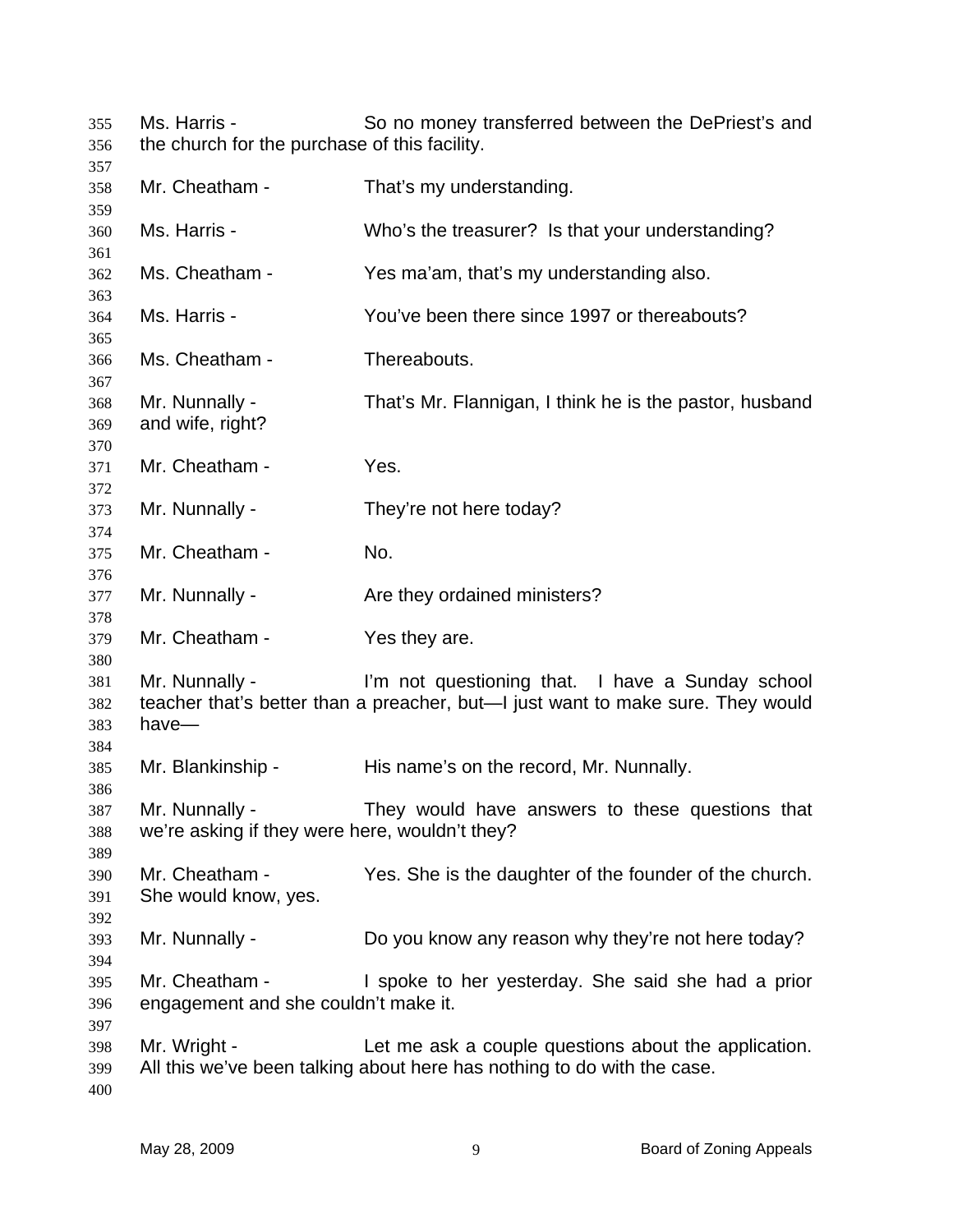| 401        | Mr. Nunnally -                             | That's right.                                                                                                                               |
|------------|--------------------------------------------|---------------------------------------------------------------------------------------------------------------------------------------------|
| 402        | Mr. Wright -                               | Just some background. This would be a trailer on the                                                                                        |
| 403<br>404 | property?                                  |                                                                                                                                             |
| 405        |                                            |                                                                                                                                             |
| 406        | Mr. Cheatham -                             | Yes sir.                                                                                                                                    |
| 407        |                                            |                                                                                                                                             |
| 408<br>409 | Mr. Wright -                               | I'm trying to get a good picture of how large the trailer<br>is and where it would be located. You have a diagram. Is this accurate that we |
| 410<br>411 | have here? That's the trailer right there? |                                                                                                                                             |
| 412        | Mr. Cheatham -                             | Yes sir.                                                                                                                                    |
| 413<br>414 | Mr. Wright -                               | That's 44 by 10?                                                                                                                            |
| 415<br>416 | Mr. Cheatham -                             | Yes sir.                                                                                                                                    |
| 417        |                                            |                                                                                                                                             |
| 418        | Mr. Wright -                               | Almost as big as the church. Will that take up any                                                                                          |
| 419        | parking space?                             |                                                                                                                                             |
| 420        |                                            |                                                                                                                                             |
| 421        | Mr. Cheatham -                             | Not that we have at the moment, but we were                                                                                                 |
| 422        |                                            | planning on paving around the trailer in the back to facilitate entrance to the                                                             |
| 423        | trailer.                                   |                                                                                                                                             |
| 424        |                                            |                                                                                                                                             |
| 425        | Mr. Wright -                               | What would this trailer have in it?                                                                                                         |
| 426        |                                            |                                                                                                                                             |
| 427        | Mr. Keys -                                 | Good morning, my name is Lynwood Keys. Last                                                                                                 |
| 428        |                                            | name is spelled K-e-y-s. I am one of the volunteers that's directly hands-on with                                                           |
| 429        |                                            | the food bank, or the food pantry ministry. The proposal is this. What we are                                                               |
| 430        |                                            | looking for is to have a ground-level facility by which we can store and distribute.                                                        |
| 431        |                                            | Currently, we distribute once per month. What would be housed in that trailer                                                               |
| 432        |                                            | would be simply the food product along with refrigerators, freezers, and storage                                                            |
| 433        |                                            | space, as in cabinets. Some of those things are required by the Central Virginia                                                            |
| 434        |                                            | Food Bank in terms of locks and that kind of thing. So, for the most part, what                                                             |
| 435        |                                            | we're looking for is a storage and distribution place that allows those persons-                                                            |
| 436        |                                            | We have a lot of senior citizens that come. We have a lot of people who are                                                                 |
| 437        |                                            | disabled that come to glean from the food. Having a ground-level facility that they                                                         |
| 438        |                                            | can come to lessens and makes the flow of everything we do a lot easier.                                                                    |
| 439        |                                            |                                                                                                                                             |
| 440        | Mr. Wright -                               | So there won't be any steps into it; it'll be level with                                                                                    |
| 441        | the ground.                                |                                                                                                                                             |
| 442        |                                            |                                                                                                                                             |
| 443        | Mr. Keys -                                 | If steps are necessary, it would only be a couple                                                                                           |
| 444        |                                            | versus what we have as a full flight of steps to go up and down right now. With                                                             |
| 445        |                                            | this application of the trailer, we could also put a ramp to it, so that would also                                                         |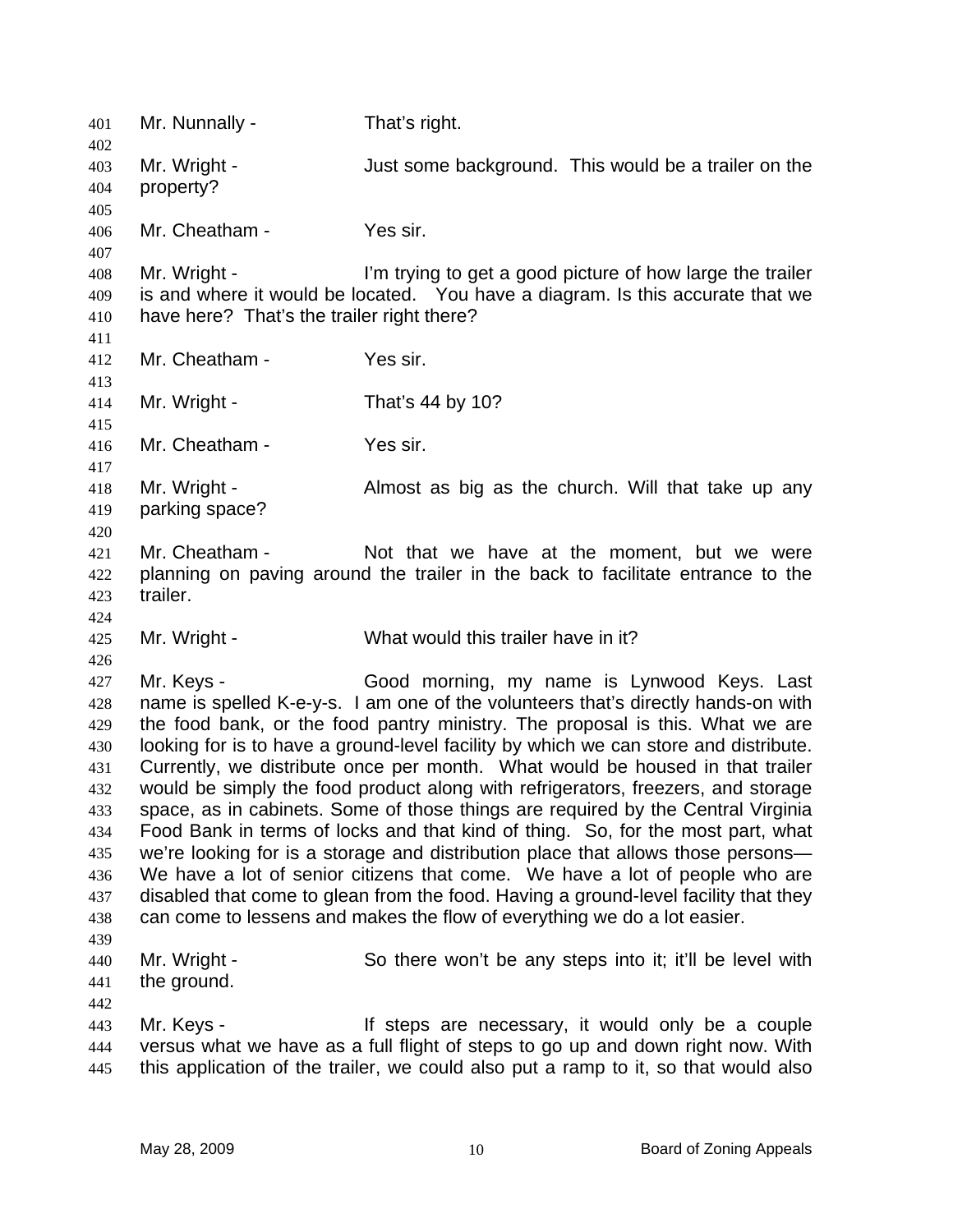make it easier for access for those persons who have difficulty with negotiating steps. 446 447

449 450 451 452 453 454 455 456 457 458 459 460 461 462 463 464 465 466 467 468 469 470 471 472 473 474 475 476 477 478 479 480 481 482 483 484 485 486 487 488 489 Mr. Wright - Refrigeration in the trailer? Mr. Keys - The Yes. Refrigerator and freezers is what will actually be in the trailer. Mr. Wright - Would that cause any noise or anything that would disturb the neighbors? Mr. Keys - Ch, no, no. This would be internally contained. Mr. Wright - **How often would that trailer be supplied with food?** Mr. Keys - As a storage facility, one of the things we'd like to be able to do is utilize more space than what we currently have for the church. So, the food product will be stored ongoing. The way that this operates is that we are granted through the Central Virginia Food Bank the opportunity to distribute USDA product. Now, that USDA product is available as the government sends it down. One of the things that we have the challenge of is getting enough of it to last until the last commodity becomes available. In the instance where we're serving currently 65 to 70 families per month, basically, that's five cases of an item, which is 120 cans or whatever the case may be. And it varies by commodity. So, if it's applesauce, if it's pears, fruits, vegetables—that kind of thing—generally, I'm able to store about two weeks or two distributions worth of product. When it runs out, then that means we're out. So, one of the things that this trailer would afford us is the opportunity to be able to house a little bit more, and be able to take us a further distance so that the people that we serve would get a more consistent level of food product. Mr. Wright - The I'm trying to get some idea of the activity. Materials are brought in by truck or how is it serviced? Mr. Keys - I wish. The materials are picked up as available from the Central Virginia Food Bank, transported by myself and other volunteers to the trailer. Mr. Wright - In your car? Mr. Keys - In the car or, in my case, an SUV. Mr. Wright - Vans or?

448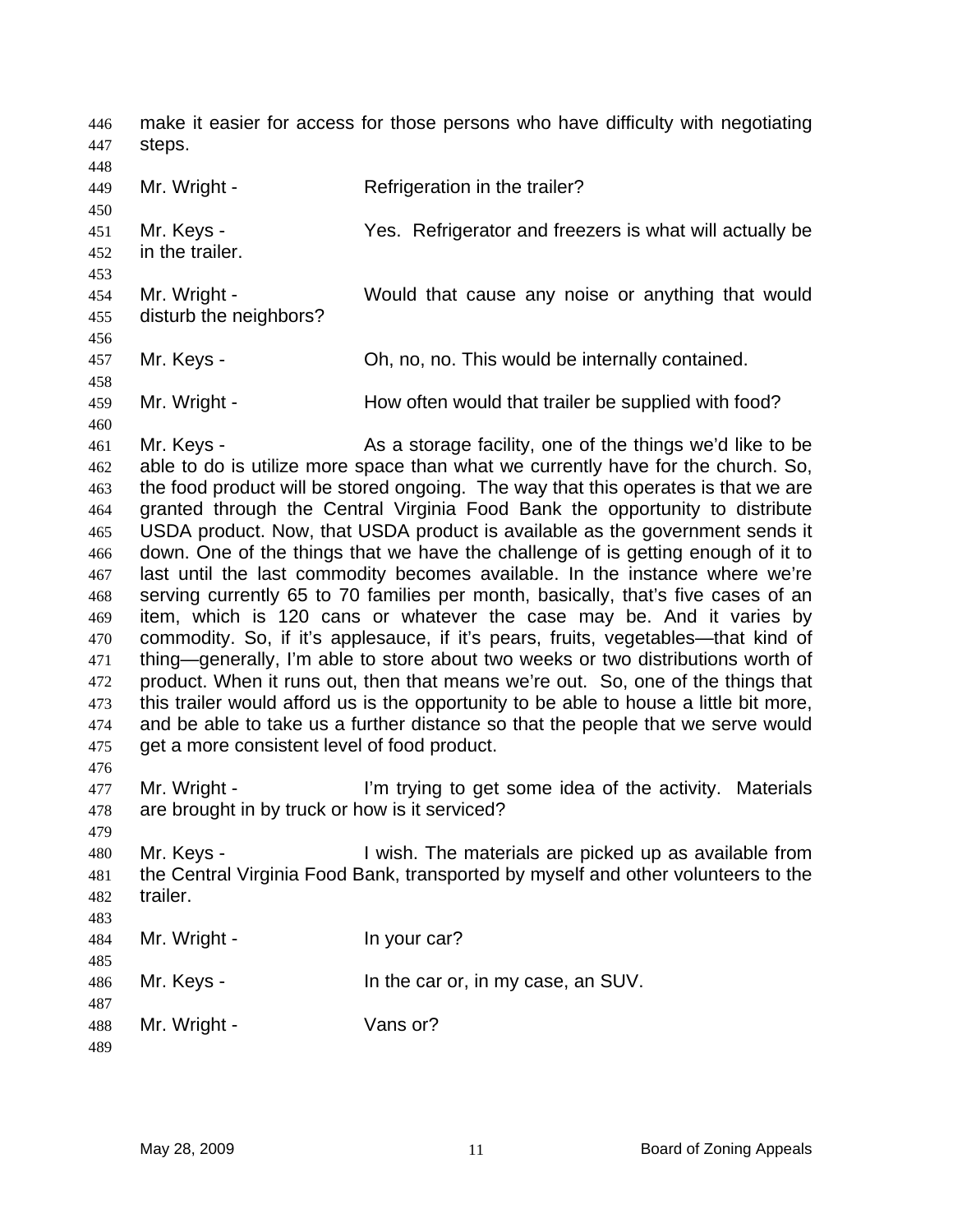Mr. Keys - Yes. One of the other members has a van. So, we pick up the food, we bring it to this location, we offload it, often times at great length. We need as much volunteers as we can get. But that's how it's done. Mr. Blankinship - How often do you bring food to this location? Mr. Keys - The Muslim Controller and Muslim It varies. Mr. Blankinship - Chice a week, twice a week, once every two weeks? Mr. Keys - The State of the state of the state of the Keys - It has been as much as three to four times in a week, and as minimal as once every two weeks. Mr. Blankinship - How often do people come to the site to pick up? Mr. Keys - People come to the site once a month. Mr. Blankinship - Once a month. Mr. Wright - You just distribute the food products once a month— Mr. Keys - Correct. Mr. Wright - The Solution Company and Mr. Wright - The Manuscriptum Article and Mr. 2016. Mr. Keys - Correct. But it may take us the entire month to get up enough food that—When those persons come, our goal is to accommodate the date for them from the 15<sup>th</sup> or so. The third Thursday is our distribution date. So, from the middle of the month through the first of the month is what our goal is so that those people have a bridge between their initial monies coming and running out. Generally, these folks come on the third Thursday, and most of them are fairly in destitute need. Mr. Wright - There is no charge to them for any of this? Mr. Keys - That is correct. Any expenses currently are incurred by the church, and the USDA commodities are at no cost. Ms. Harris - Mr. Keys? Mr. Keys - Yes ma'am. Ms. Harris - The Music of this permit were granted, you see the trailer shall be removed from the property on or before May 28, 2011. What will happen then, at the end of two years?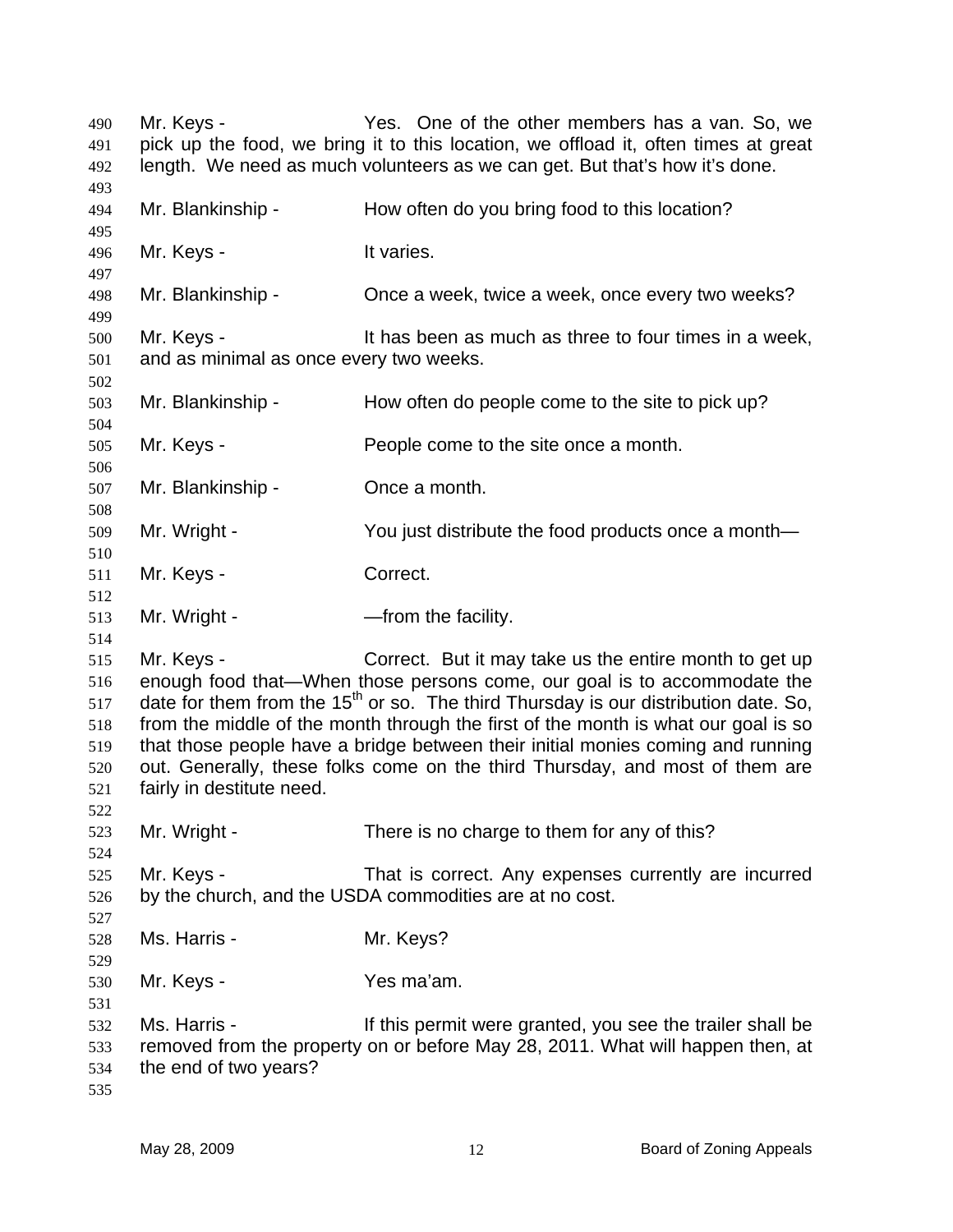536 Mr. Wright - I was going to ask him that. 537 538 539 540 541 542 543 544 545 546 547 548 549 550 551 552 553 554 555 556 557 558 559 560 561 562 563 564 565 566 567 568 569 570 571 572 573 574 575 576 577 578 579 580 Mr. Keys - Today, we are here because we have a need. In 2011, unless things change dramatically, I don't see that need going away. What we'll need to do at 2011 remains to be seen. It would be my hope that through this process we would be able to extend, correct, alter, change, get the good graces of the Board so that can be in compliance so that this can continue. Mr. Blankinship - It was discussed with whoever submitted that application—I think it might have been Mr. Cheatham—when we first came in that this Board does not have the authority to grant a use permit for more than two years. Mr. Keys - **Understood.** Mr. Blankinship - There are no exceptions to that and there is no waiver to that. There is no extension beyond two years. The trailer will have to be removed by this date. Mr. Wright - You could build a permanent facility. Mr. Blankinship - Right. Mr. Keys - And to that point, this is part of the reason for going through this process so that we understand want can be done and the timeframe in which we have to do it. Mr. Wright - The Have you investigated the possibility of getting federal assistance to build a permanent facility? Mr. Keys - Not to date. Not at this point. Mr. Wright - Looks like to me that would fit very normally into what you're trying to do to help folks. You have two years to explore that. It would be one of those things that's happened in the past, if we were to grant this permit, after two years you would have to remove the trailer. If you didn't do it, we would have to take legal steps to have it removed. Mr. Blankinship - There will be an inspector on site May  $29<sup>th</sup>$ . Mr. Keys - We understand that. The goal is to continue the program and to better the program. To your point, we are pursuing other options to go beyond 2011. Not necessarily the trailer, but certainly a more permanent solution to what we have as an ongoing need.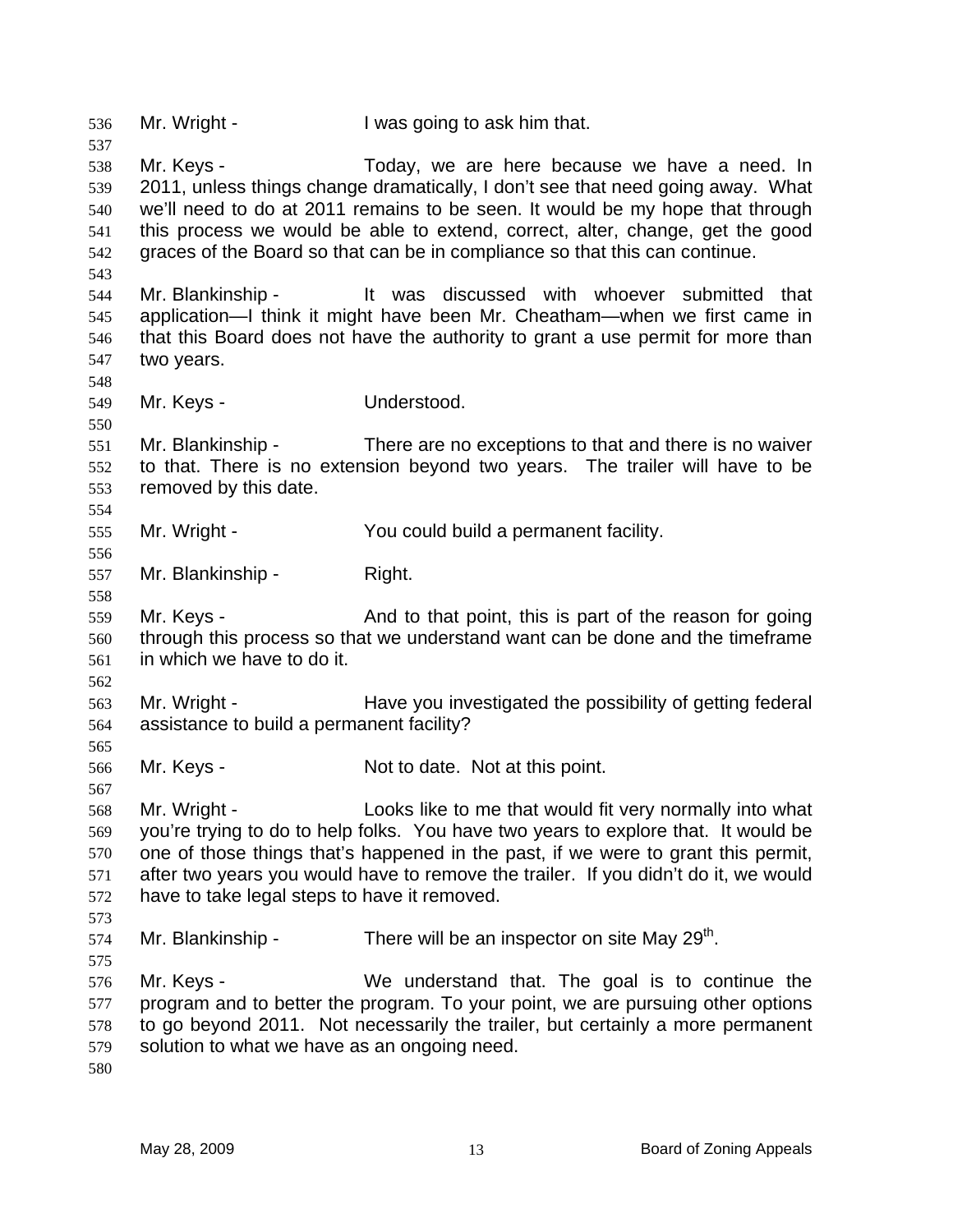Mr. Wright - Have you all looked at the conditions? Have you read the conditions that have been proposed by the staff if this is approved? Numbers 4 and 5? 581 582 583 584 585 586 587 588 589 590 591 592 593 594 595 596 597 598 599 600 601 602 603 604 605 606 607 608 609 610 611 612 613 614 615 616 617 618 619 620 621 622 623 624 625 626 Mr. Keys - Yes. I think the folks, the trustees and so forth, they have familiarized themselves with that. I'm not quite as familiar because I'm more of the operations side of it. Mr. Wright - The Yes, I understand. Can you comply with number 4 and 5? [Long pause.] Mr. Keys - Number 4, the parking lot and driveway area shall be subject to requirements. Mr. Wright - Maybe Mr. Blankinship could explain to you what they're trying to get at there so you'll be in full understanding of it. Mr. Blankinship - There are Code requirements that provide that the parking has to be paved and striped, and the entrance has to built in compliance with road standards. As far as I know, your existing parking does meet those requirements, but Condition 5 is going to require you to add a loading zone. You had mentioned paving around the trailer so that you can get vehicles to it. It would have to be a certain width and— Mr. Keys - The loading zone. Mr. Blankinship - Right. Constructed so that it doesn't fall apart. Mr. Keys - Sure, yes. Ms. Dwyer - So, Mr. Blankinship, it's not the intent that Condition 4 require them to bring their parking lot into compliance with the Code. Mr. Blankinship - As far as I know, it's in compliance with the Code; it's just not the design that was approved. The design showed the parking horizontally, if you will, in front of the building. What they built was vertically from the road back to the building. Ms. Dwyer - I thought it was too far in the front, the parking lot is. The parking lot doesn't meet Code. Mr. Blankinship - That's a different issue. I was not anticipating that. Section 24-98 is the section that's referenced in that condition, and it provides for the paving, and the striping, and the sizes of spaces, and the width of drive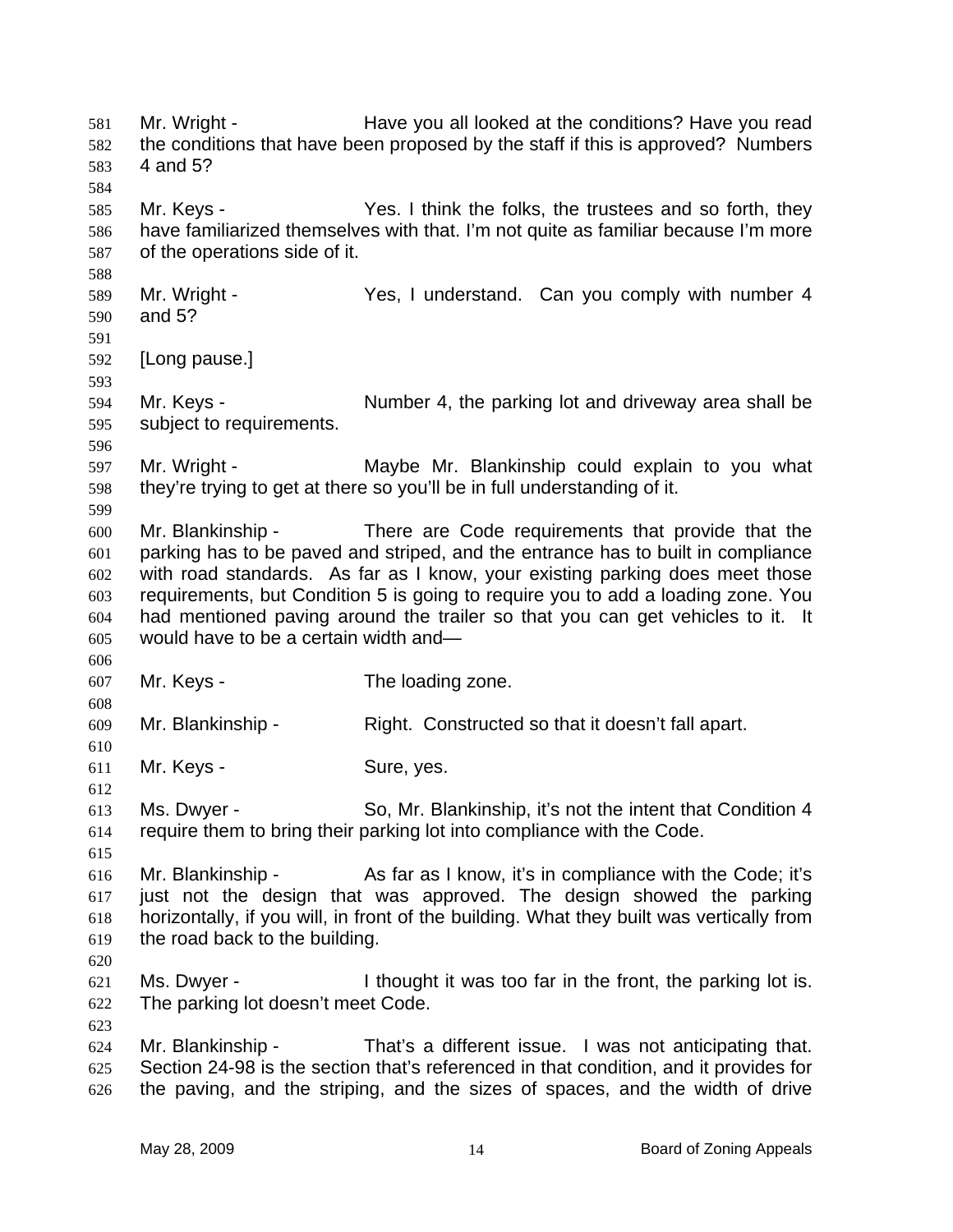aisles. If there's a setback violation, then that's a different question that has not been raised. 627 628 629 630 631 632 633 634 635 636 637 638 639 640 641 642 643 644 645 646 647 648 649 650 651 652 653 654 655 656 657 658 659 660 661 662 663 664 665 666 667 668 669 670 671 672 Ms. Dwyer - So, to clarify, Condition 4 does not address the setback violation. Mr. Blankinship - Right. Ms. Dwyer - It's not intended to. The setback violation could continue [fading out - inaudible] existing parking lot under Condition [fading out inaudible]. Mr. Cheatham, we don't have any information whatsoever about the trailer that you intend to place on the site. Do you have any photographs or any information at all about the trailer, where you're getting it? Can you tell us where it's coming from? Is it new, is it used? Mr. Cheatham - It was a used construction trailer, and we have talked to Williams—Is it Williams? [Pause.] Mr. Cheatham - Williams and Scotts in New Kent was selling used construction trailers, and that's what we had initially looked at and intended to purchase depending on the outcome of this hearing. Ms. Dwyer - **Does it have toilet facilities?** Mr. Cheatham - No. it doesn't. Ms. Dwyer - [Fading out – inaudible]. Mr. Cheatham - No. It was our understanding that if the trailer was within 300 feet of the church door or the church restroom facility, you could use that. Ms. Dwyer - The Mr. Blankinship, what about the distance between the church and the trailer? Is that sufficient under this plan? Mr. Blankinship - There is a requirement for accessory structures to residences. As far as I know, the only requirement here would be a Building Code fire requirement. Of course they'll have to comply with whatever Building Inspections Department requires. Ms. Dwyer - I recall we had a trailer at Our Lady of Lourdes and there [fades out – blank] far they were from the church. Mr. Blankinship - Right.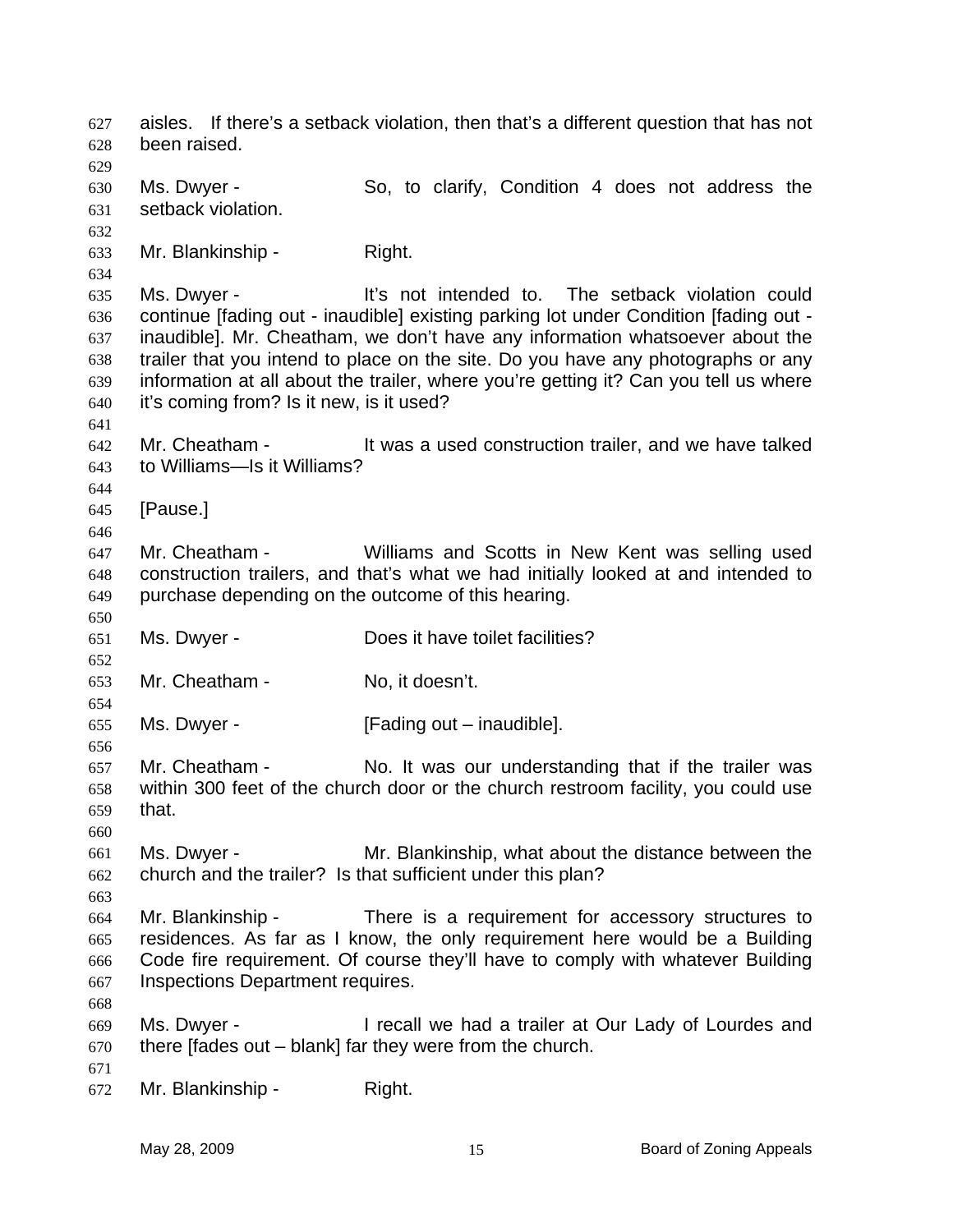673 674 675 676 677 678 679 680 681 682 683 684 685 686 687 688 689 690 691 692 693 694 695 696 697 698 699 700 701 702 703 704 705 706 Ms. Dwyer - There are no distance measurements on this sketch that's been provided to us. So, as far as you know, there is no distance requirement? Mr. Blankinship - It's whatever the Building Code requires. Ms. Dwyer - How far will the trailer be from the church? Mr. Cheatham - I think it was about 25 or 30 feet. I think the ramp was coming toward the church, and the ramp was about 30 feet. Ms. Dwyer - You don't know what the Building Code [fades out – blank]. Mr. Blankinship - Have you spoken to Building Inspections about that? Mr. Cheatham - No I haven't. Ms. Dwyer - Any more questions by Board members? Ms. Harris - Thave a question about the fact that there are some violations already regarding the church functioning as a full-scale church with regular hours. I thought that was a condition on this particular case that when the variance was granted, one stipulation was that the facilities shall not be used as a full-scale church, and is for the use of the family of the DePriest's. I understand that most of your members are family members of the DePriest's, but I'm concerned about the full-scale church usage. Would that not make you in violation? Is there anything you can do to become compliant? To me, if we approve this Conditional Use Permit and allow you to have this facility, seems to me that you're still going to be in violation when it comes down to the church being used as a full-scale church based on the conditions that were established in 1990. Have you thought about that? Do you have a plan for dealing with this proposal?

707

708 709 710 Mr. Cheatham - Yes, we had thought about it, and we thought if there were things that we needed to do to come into compliance that we could do those things. We could come into compliance and not be in violation.

711

712 713 714 715 716 717 718 Ms. Dwyer - What is your plan to not be in violation? The violation is that it's being used as a church, and it's supposed to just be a family chapel. The discussion at the original variance hearing indicated that there wouldn't be regular Sunday school meetings; there wouldn't even be regular church services. There would be maybe once every two years a family reunion, and occasionally there would be a family gathering—like one might have in one's living room—in the family chapel. What has changed is the use has changed, in violation of the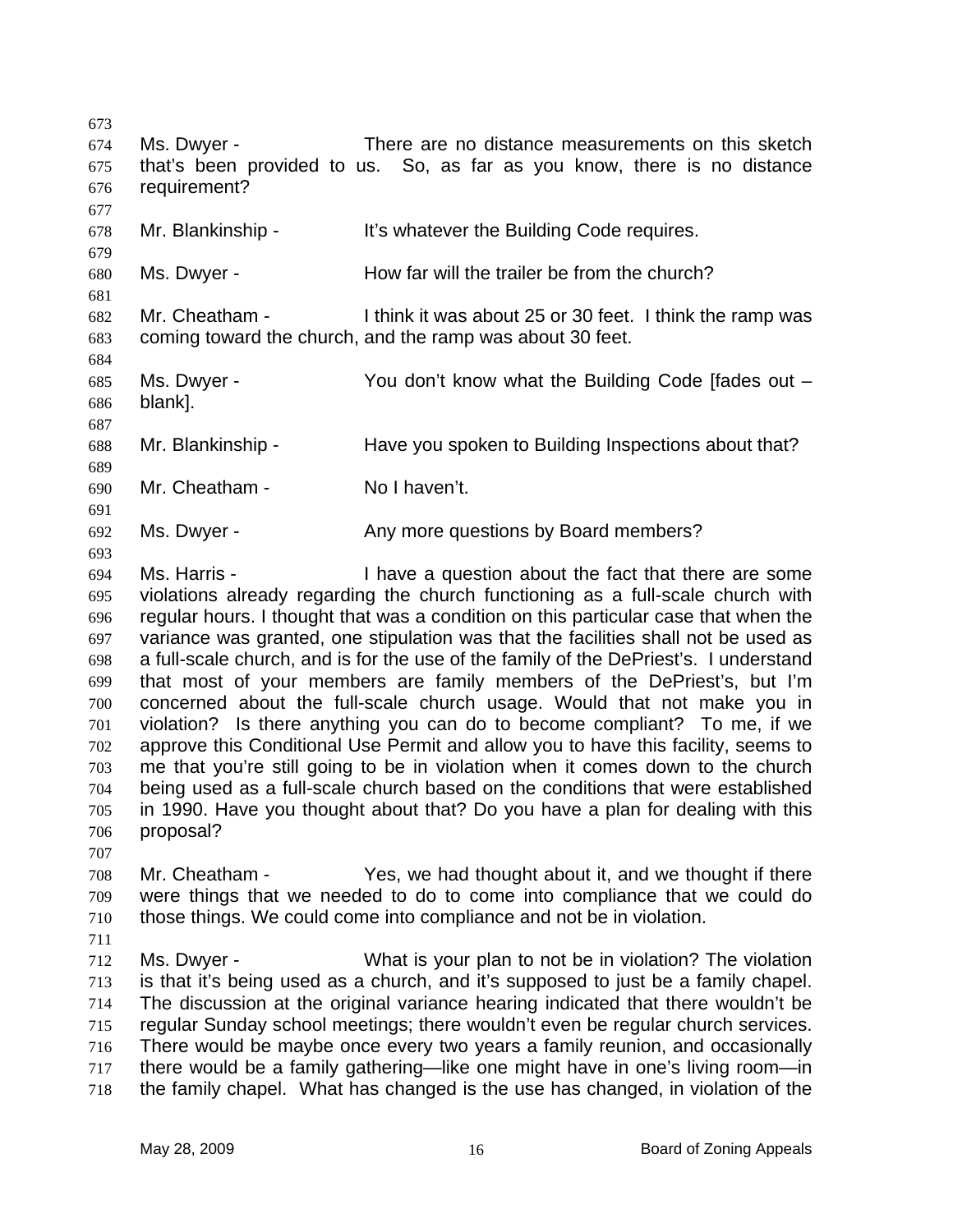conditions of the variance that was granted. One solution might be to add property and then you wouldn't need the variance because you're less than half of the acreage required for a church, and you're less than half the lot width required for a church. One solution would be to add property to it. 719 720 721 722

724 725 726 727 728 729 730 731 732 733 734 735 736 737 738 Ms. Cheatham - The the moment, I don't know that there's any opportunity to add any land that's adjacent to the church because we are landlocked. I think having been made aware of what the violations are, the trustees need to get together and decide how to approach it, and perhaps to come back 19 years late and ask for another variance, given the fact that some of the conditions that were discussed in 1990 have not manifested themselves in terms of the off-street parking and the complaints from the neighbors. We received the letter with the documentation of the meeting on Monday, so we really have not had a lot of time to think this through. But I think from what I remember reading there was discussions about complaints from neighbors, parking off the street. As I said, those things have not happened. Those conditions that were discussed have not manifested themselves, so we would hope that there could be some—We need to talk about it. I mean, that's the answer. Having been made aware, I think we need to examine the statements that were made regarding what occurred and look at the reality.

739 740

741

743

748

753

755

759

723

Ms. Dwyer - The reality is you don't have enough land.

742 Ms. Cheatham - Correct.

744 745 Ms. Dwyer - — —to have a full church. The exception was granted because representations were made before that this would not be a church.

746 747 Ms. Cheatham - I understand.

749 750 751 752 Ms. Dwyer - And it has become a church. So, I have an issue with that, I have a problem with that. [Fades out – blank] bases upon which the church exists is not accurate, it's not true for whatever reason, representations that were made to this Board in 1990.

754 Ms. Cheatham - Right. Correct.

756 757 758 Ms. Dwyer - You're asking us to give another exception. Whatever conditions we might impose today, what's to assure us that they will be complied with?

760 761 762 763 764 Ms. Cheatham - Because Mr. Blankinship said that an inspector will come and remove the trailer. No. I think we wanted the permit so that we can consider what all of our options are. Granting a permit today doesn't necessarily mean that we would move forward. It would give us the ability to move forward once we look at all the options that are available. I think you can be assured that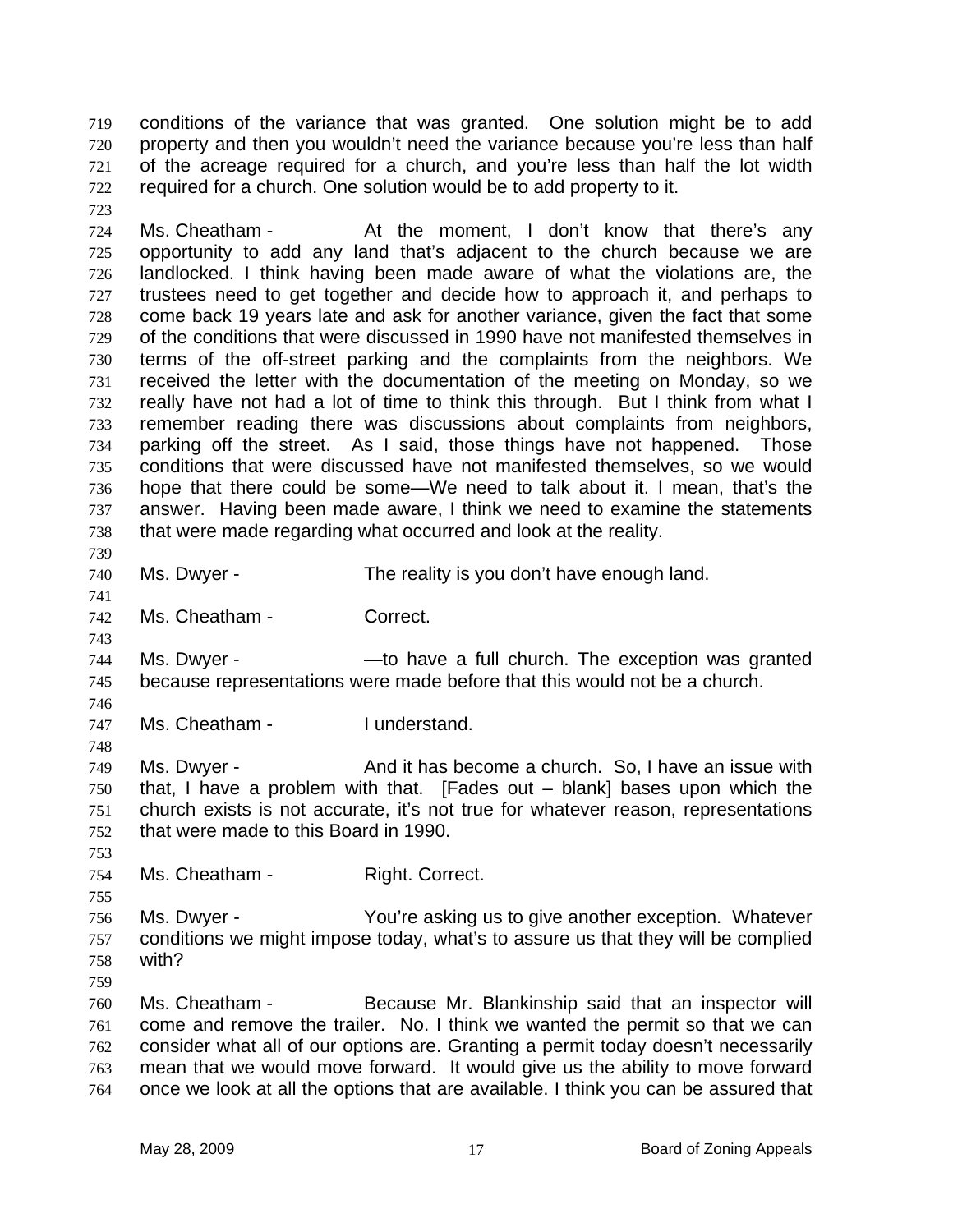if the permit is only good through 2011, that we will take the steps to make sure that we comply, as well as address some of the other issues. 765 766

- 767 768 769 770 771 772 773 774 775 776 777 778 779 780 781 782 783 784 Ms. Harris - Ms. Cheatham? Ms. Cheatham - Yes ma'am. Ms. Harris - The You said your property is landlocked? Ms. Cheatham - Yes ma'am. Ms. Harris - I see the zoning, M-1C. What's behind your property? Who owns that? Ms. Cheatham - I'm not sure. I think we checked into that. Mr. Cheatham - Yes. We've tried to contact them. We've written several letters to—It's an investment firm. Mr. Blankinship - Vienna Finance, Inc.
- 786 Mr. Cheatham - They have not responded.
- 788 789 790 791 792 793 794 795 Ms. Harris - The Mas wondering if a deferral would help you to get that straight. If we delay voting on this issue until maybe next month, you could follow through on this, because you are in violation of the conditions that were established in 1990. If you are not going to stay at that site, if you built a temporary storage facility, that probably would have to be removed, too. I'm wondering have you thought this through as far as your coming into compliance, the additional land, or whatever else you need to do since you just received this report this week.
- 796

785

787

797 798 799 800 801 802 803 804 805 806 807 808 809 810 Mr. Keys - With regard to our limitations, you're exactly right. The issue that we are confronting every month, however, is the needs of the people that we serve in this particular community. We are restricted to the "150" ZIP code by compliance with the Central Virginia Food Bank. So, the request that we have before you is for the convenience not of the church, but of the people that we serve. For the 35 members or so that we have, we could continue to operate as we do. But with the interest of this particular community at heart, this is the reason that we're actually before you today. I know that we have a lot to overcome in terms of being in compliance with the land issues and all the other things that we're confronted with. We have to move expeditiously to correct that. I know that we've been in contact—or at least attempted to contact—the folks who have land around us. I am reasonably sure, that at some point it is going to become available, even if it is through attrition or though family members, and even to a degree making known even to the community, the immediate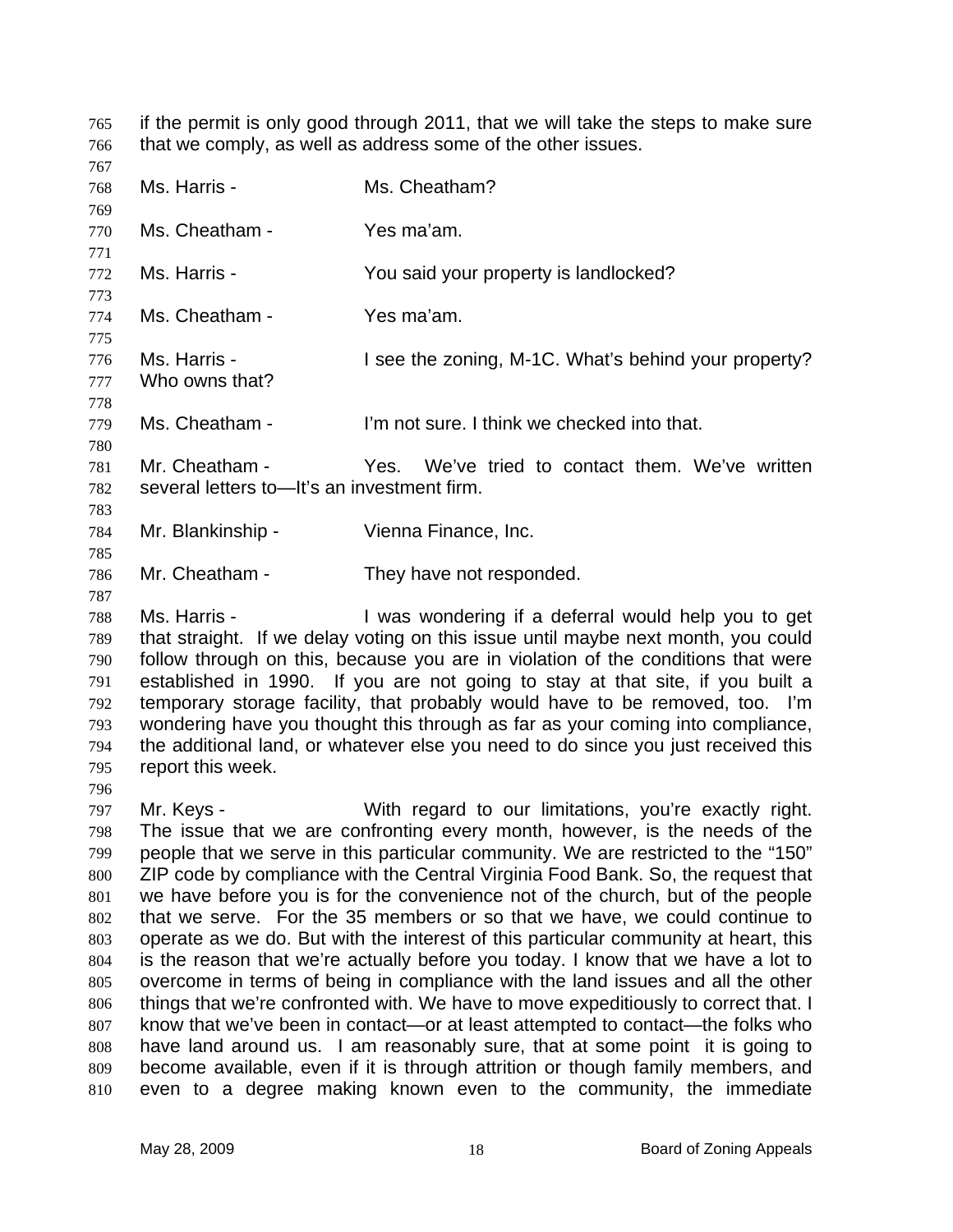community, what our issues are, now that we're aware of them. I don't know. Someone may want to donate some land that's closer to us. So, we have a lot of options before us, but the immediate need is, again, not ours; it's to try to take care of the community that we serve. 811 812 813 814 815 816 817 818 819 820 821 822 823 824 825 826 827 828 829 830 831 832 833 834 835 836 837 838 839 840 841 842 843 844 845 846 847 848 849 850 851 852 853 854 855 Ms. Harris - The Mr. Keys, you're saying that if this were deferred—In other words, you would not want to defer it. Is that what you're saying? Mr. Keys - The State of I would prefer if we can move forward at least with knowing what we can do in the immediate future. Again, it seems like every month our numbers are growing due to layoffs, due to job cuts, due to all of the other things that are going on. Our need is sort of pressing to at least accommodate this. If not, then what do we do, you know, with the families that we're currently serving? That's the hardship. Ms. Harris - The You are accommodating those families now, are you not? Mr. Keys - Correct. Ms. Harris - Okay. If you could not move forward, you would rather have this case denied than try to get those— Mr. Keys - The Mo. My preference would be that we can—We certainly don't want it denied. We'd like to go forward with meeting these needs because, again, there are minimum requirements by the Central Virginia Food Bank as in contact with these people. We do not have the opportunity to go to them; they have to come to us. That's by design. They really have to come to us. Meeting with them one-on-one is imperative for the confidential information that we need to get from them and all the other things that cause them to come into compliance to receive the food. Ms. Harris - The Are you a trustee, too, there? Mr. Keys - No. I'm the Ms. Harris - Contractor. Mr. Keys - The go-fer. Mr. Wright - I might point out one thing. This application doesn't have anything to do with the operation of the church. Ms. Harris - The Yes.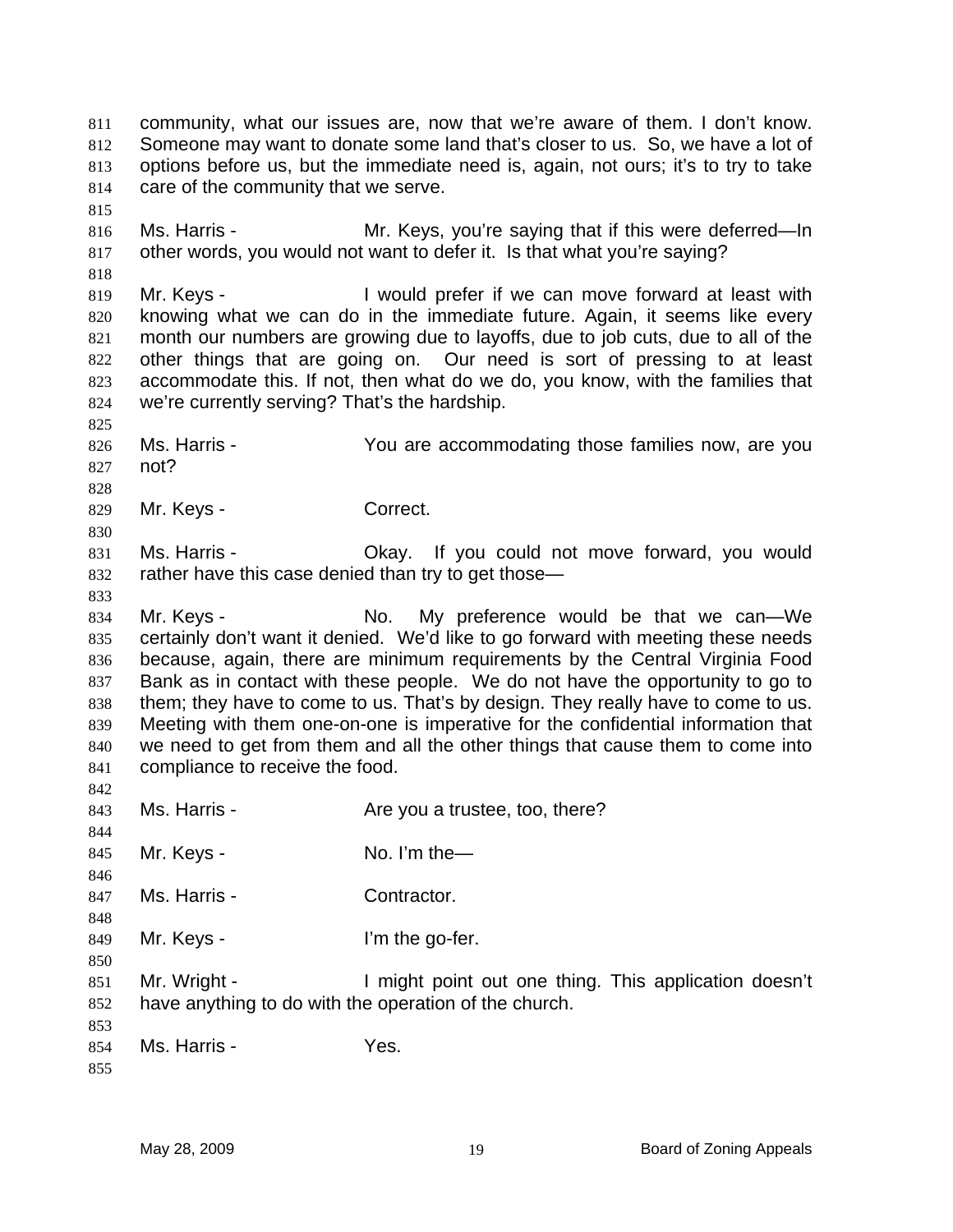Mr. Wright - That's a separate issue and it's a temporary thing. If we were to grant this, that would be a separate issue from our pursuing what happens on the church operation, in my way of thinking. If the church operation had to stop before or whatever, then this would have to stop. Or they could stop the church operation and keep this operation. They're independent. 856 857 858 859 860 861 862 863 864 865 866 867 868 869 870 871 872 873 874 875 876 877 878 879 880 881 882 883 884 885 886 887 888 889 890 891 892 893 894 895 896 897 898 899 900 901 Ms. Harris - Yes. Mr. Wright - The Mr is had something to do with the operation of the church, it would bother me more. I think that's something we could think about. Ms. Dwyer - I'm not convinced that it is separate. I think that if someone comes to us and asks for something that is out of the ordinary, like a temporary use, and they've had a history of violating the terms they have agreed to in the past, I think that's relevant to assessing whether or not this is an appropriate case to grant the temporary use. Mr. Wright - I would think that would be the case if they had done that deliberately [fades out – blank] acknowledge of the variance. Ms. Dwyer - That would certainly be a stronger case against them. I understand how churches work, and sometimes attention isn't paid to detail, but the result is the same. The result is that over the years the very basis upon which they exist has been undermined by the activity that's been going on. Mr. Wright - The other fact is that the County was aware of this as long ago as 1997 and did nothing. A letter was sent, but no follow-up. It doesn't appear to me from the evidence that's been presented today that there was any deliberate attempt. It was a deed of gift, and obviously there was no title examination or checking into legal requirements, which I can understand coming from lay people. Mr. Witte - **Mr. Cheatham, may I ask you another question?** Mr. Cheatham - Yes sir. Mr. Witte - **How long did this facility sit vacant**, do you know, before the present membership and leadership took over? Mr. Blankinship - Was it ever vacant? Mr. Cheatham - No. it wasn't. Mr. Blankinship - Will somebody else repeat what she said on the record?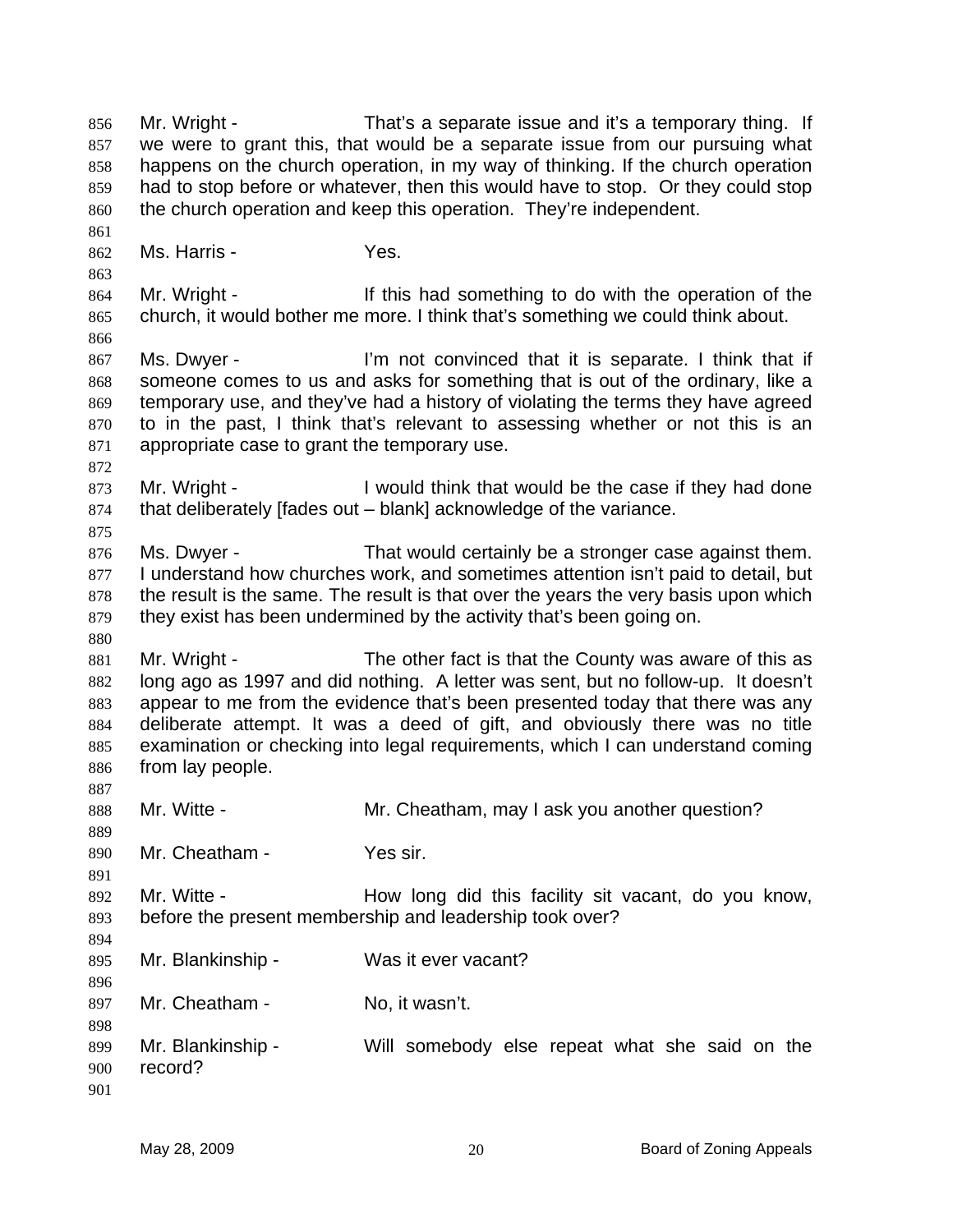Mr. Cheatham - Okay. She said Ms. DePriest passed in August, and in October they began to use the facility. Mr. Blankinship - Cf what year, 1994, 1995? Mr. Cheatham - In 1995. Mr. Witte - The Must have misunderstood. I thought you said earlier that before the present pastors took over, that the building wasn't used. Ms. Dwyer - I think the land maybe wasn't. Mr. Witte - Ch, the land wasn't used. Ms. Dwyer - That's what I gathered, that from 1990 until the time that the— Mr. Cheatham - Correct. [Pause.] Mr. Witte - All right, thank you. Ms. Dwyer - Any other questions of any of these witnesses? Thank you. Is there anyone here to speak in opposition to the case? No one to speak in opposition? The case is closed. **DECISION**  Can I hear a motion on the case? Mr. Wright - I move that we approve this on the grounds that the proposed use will be in substantial accordance with the general purpose and objectives of Chapter 24 of the Code. Mr. Nunnally - Second. Ms. Dwyer - **Motion by Mr. Wright, seconded by My Nunnally. Any** discussion on the case? Ms. Harris - Yes. What will be done about the violations? I know that these are two separate issues, but should we approve this, what will be done about the violations they've been recently told about? Mr. Blankinship - I don't know, Mrs. Harris. I don't know if Mr. O'Kelly has any comment on that at this time. We haven't really had a chance to discuss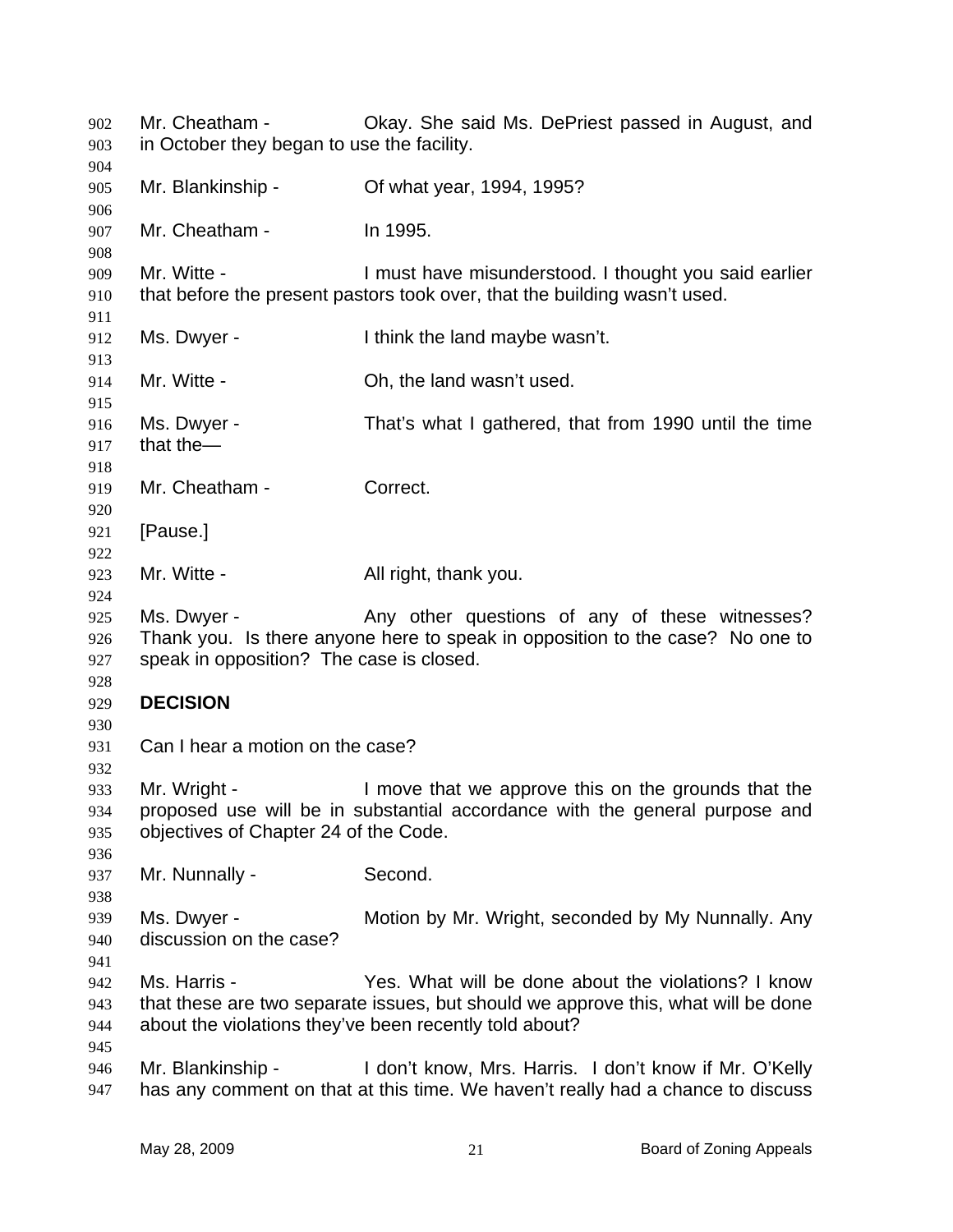it thoroughly. It is odd the way it came to our attention. I'm not used to handling violations that come about this way. 948 949

950

951 952 953 954 955 956 Mr. Wright - We could certainly ask the staff to pursue that and not just let it go. It was done in 1997. You could try to come up with some sort of working arrangement with these folks. There was a statement that there is some land that may be available to them maybe through gift or something like that. My point is this is a separate issue. I don't think approving this will have any adverse effect on it one way or the other, what we do with that. That's a separate issue.

957

958 959 960 961 962 Mr. Witte - I would agree with that, Mr. Wright. I think besides pursuing obtaining additional property—I mean, the variance has been approved for both the acreage and the lot width, so that runs with the land. There is Condition #3 that limits the use of the property. Perhaps the church could ask the Board to modify that condition.

963

964 965 Ms. Harris - Will they at least be notified that they are in violation on that score?

967 Mr. Blankinship - Yes ma'am, we will certainly do that.

968 969

970

966

Ms. Harris - That's my question; thank you.

971 972 973 Mr. Wright - I would just like to say that this is a most worthwhile endeavor. There is a need. I hate to stand in the way when I don't think it affects our Code adversely.

974

975 976 977 978 979 980 981 982 983 984 985 986 987 988 989 990 991 992 Ms. Dwyer - I guess my concern is that we have a history of folks not paying attention to—and it's not just a technical law. These were representations made by laypeople before the Board in 1990 that said, no, this will not be a church, no this will not be a church, no we will not have Sunday school. So that's not a difficult or technical thing to comprehend as laypeople. These were actual representations made by the DePriest family. Secondly, there's been continued development on the site without any attention to the fact that—The parking lot expansion, the direction of the carport, the sign. Those are other additional violations that this organization has committed. I guess I'm just concerned about the disregard for rules or commitments that have been made even by the church itself. I think that does affect whether we determine if this is a good case to allow an additional use that would intensify the use of the property. It's a difficult balance when someone comes to you to request an additional I guess exception under the law and they've had a history of violating all of the commitments in the past, the rules of the Zoning Ordinance. Do we affirm that activity? I have a concern. I do agree that it's a very worthy cause, something that I don't want to oppose, but I do have a question about the commitment to adhere to whatever conditions we impose. That's my reluctance.

993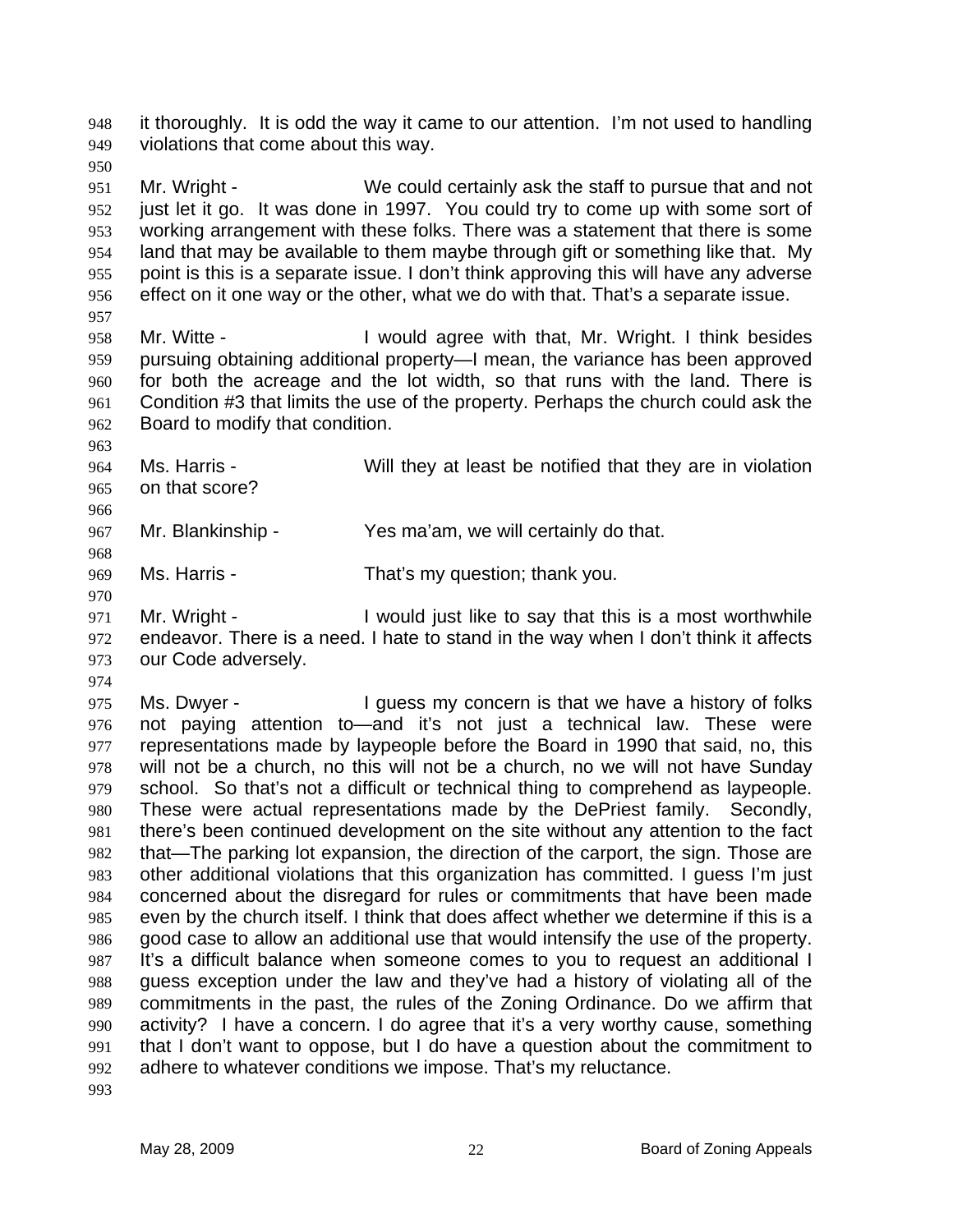Mr. Witte - The Solution of sure that there was a disregard for the law. Like many small non-profits, I think they saw a need to expand the parking lot and just did it. Now, there's no excuse, but I don't think they purposely disregarded the law as a spite thing; I think they probably just didn't do their homework. It sounds like everything they do is need-based. I do agree that we should follow up on it, but I don't think it was an intentional violation. 994 995 996 997 998 999

1001 1002 1003 1004 Ms. Dwyer - Certainly I don't think that there was any ill-will involved in this, and I certainly didn't say that and don't mean to imply that. It was just a failure to adhere to their own representation. What incentive is there for this organization to come into compliance?

1005

1011

1000

1006 1007 1008 1009 1010 Mr. Blankinship - That's why I'm so hesitant. The way to come into compliance is to stop operating the church. It's not like they can take down the carport and then be in compliance. They have to cease the use in order to come into compliance, or obtain additional property, or get the condition amended. That's why I find it difficult. There just isn't a lot of middle ground.

- 1012 1013 1014 1015 1016 1017 1018 Mr. Wright - The U don't see any problem with that. If the County is sincere about this, and will work with them, and they don't get a resolution, then we can take legal steps to get it taken care of. We have a process and it can be followed. That's my point. I don't think that in approving this we've added or taken anything away from it. It's a separate issue. It's something that's good for the community, especially at this particular time with the economy in the state that it's in. That's the way we should look at it.
- 1019

1020 1021 Ms. Dwyer - Would it be possible to grant this for one year instead of two, and then we could come back in a year and see what the status is?

1022 1023

1024

Mr. Blankinship - Yes ma'am.

1025 1026 1027 1028 1029 1030 1031 1032 1033 1034 Ms. Dwyer - What kind of progress has been made toward coming into compliance. You're right, in the sense that it's a separate issue. It's a separate application, but their very existence is a violation of the prior variance, so I just—I would like to see us reign in this request to some extent. I think I would be happy with a one-year—wouldn't be happy with it, but I could live with a one-year conditional use permit easier than a two year. And that would give them a year to pursue perhaps acquiring other land so that they could be a legitimate church and continue all of their operations. What are the Board's thoughts on that?

1035 1036 1037 1038 Ms. Harris - Cuestion. When you notify a landowner that they are in violation, don't they have so many days to correct the violation or to at least give you a plan on how they plan to—That might be already taken care of.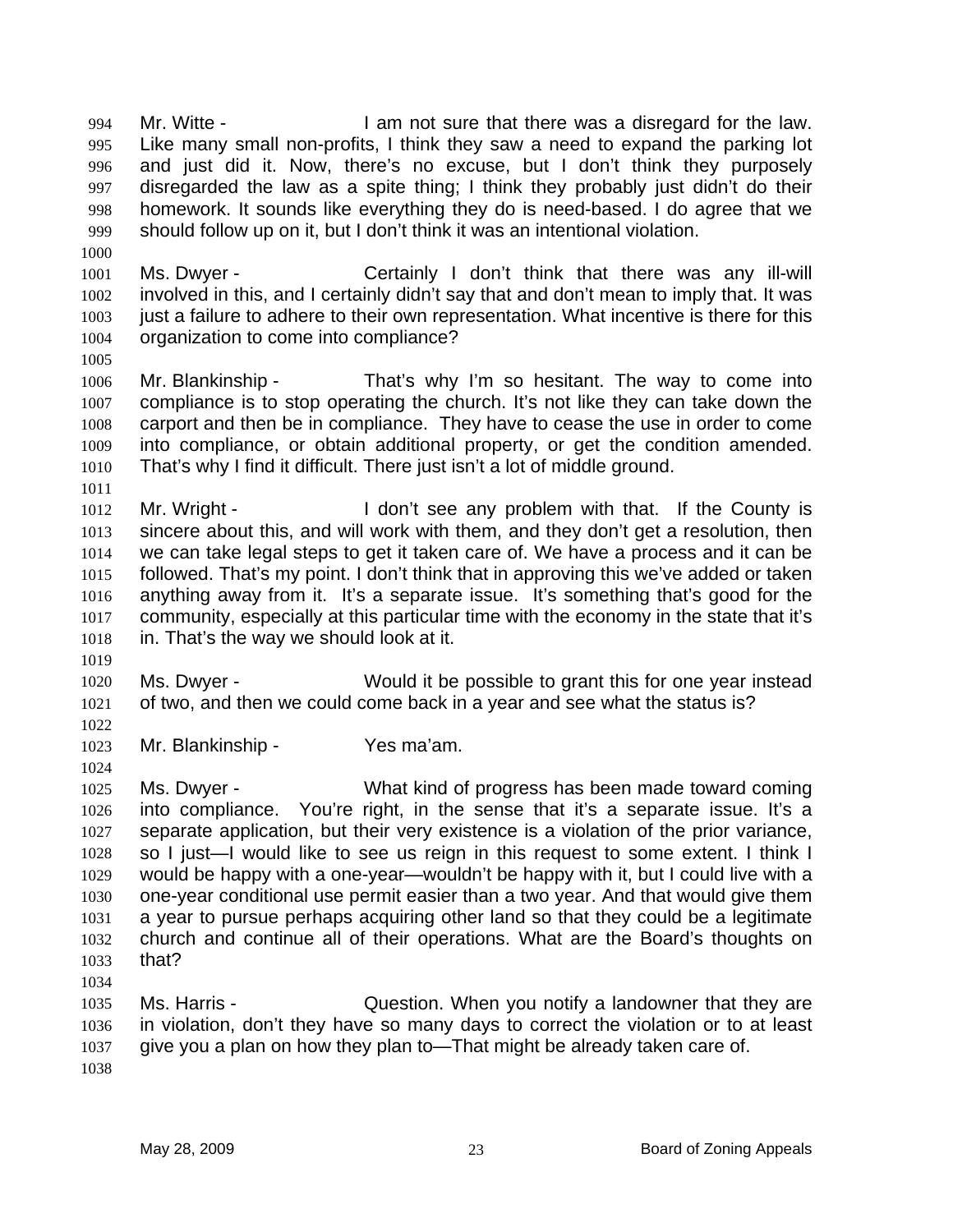Mr. Blankinship - The Yestima'am. We always work toward voluntary compliance and a negotiated solution. 1039 1040 1041 1042 1043 1044 1045 1046 1047 1048 1049 1050 1051 1052 1053 1054 1055 1056 1057 1058 1059 1060 1061 1062 1063 1064 1065 1066 1067 1068 1069 1070 1071 1072 1073 1074 1075 1076 1077 1078 1079 1080 1081 1082 1083 1084 Ms. Harris - So the County is going to notify them of the violations, and you will follow through in seeing that those violations are correct. Mr. Wright - The I don't agree with cutting this to a year. A year is no time at all to work out anything. If the County is going to move forward with something to require them to comply, then we move forward with it. Whether it's a year or two years, I don't think it makes any difference with respect to this permit. My motion is as stated. Ms. Dwyer - Any other discussion? All right. All in favor of approving the temporary conditional use permit say aye. All opposed say no. The ayes have it; the motion passes four to one. After an advertised public hearing and on a motion by Mr. Wright, seconded by Mr. Nunnally, the Board **approved** application **UP-006-09, Endtime Tabernacle's** request for a temporary conditional use permit pursuant to Section 24-116(c)(1) to provide storage for a food pantry ministry at 238 Twin Pine Road (Parcel 846-714-2846), zoned A-1, Agricultural District (Varina) The Board approved the temporary conditional use permit subject to the following conditions: 1. Only the improvements shown on the plot plan and building design filed with the application may be constructed pursuant to this approval. Any additional improvements shall comply with the applicable regulations of the County Code. Any substantial changes or additions to the design or location of the improvements may require a new variance. 2. Approval of this request does not imply that a building permit will be issued. Building permit approval is contingent on Health Department requirements, including, but not limited to, soil evaluation for a septic drainfield and reserve area. Any additional demands placed on the septic system as a result of the temporary trailer shall be reviewed and approved by the Health Department. 3. The trailer shall be removed from the property on or before May 28, 2011, at which time this permit shall expire. This permit shall not be renewed. 4. The parking lot, driveways, and loading areas shall be subject to the requirements of Section 24-98 of Chapter 24 of the County Code. 5. The applicant shall provide a compacted gravel drive-aisle leading to the temporary building. A loading space shall also be provided adjacent to the temporary building.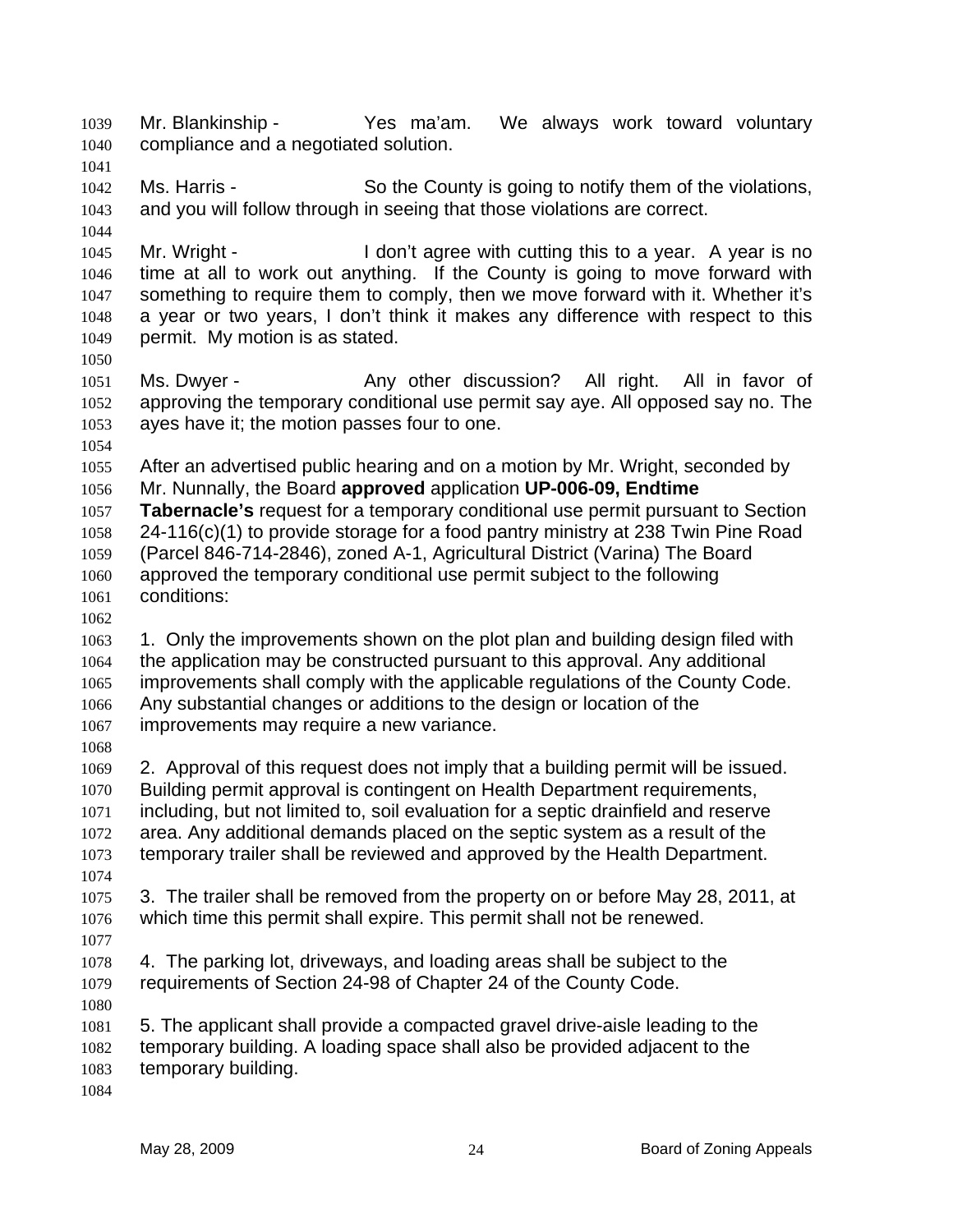| 1086<br>1087<br>1088                                                         | Negative:<br>Absent:                                                      | 1<br>Dwyer.<br>$\overline{0}$                                                                                                                                                                                                                                                                                                                                                                                                                                                                                                                                                                                                                 |  |
|------------------------------------------------------------------------------|---------------------------------------------------------------------------|-----------------------------------------------------------------------------------------------------------------------------------------------------------------------------------------------------------------------------------------------------------------------------------------------------------------------------------------------------------------------------------------------------------------------------------------------------------------------------------------------------------------------------------------------------------------------------------------------------------------------------------------------|--|
| 1089<br>1090<br>1091<br>1092<br>1093<br>1094                                 | <b>UP-007-09</b><br>Agricultural District (Varina).                       | <b>EASTERN HENRICO RURITAN CLUB requests a</b><br>temporary conditional use permit pursuant to Section $24-116(c)(1)$ to operate a<br>turkey shoot at 3808 Nine Mile Road (Parcel 806-723-4768), zoned A-1,                                                                                                                                                                                                                                                                                                                                                                                                                                   |  |
| 1095<br>1096<br>1097                                                         | Mr. Ellis -                                                               | I'm Donald Ellis-E-I-I-i-s. I'm the president of<br>Eastern Henrico Ruritan Club. Mr. Courtney made application for this.                                                                                                                                                                                                                                                                                                                                                                                                                                                                                                                     |  |
| 1098<br>1099                                                                 | Mr. Blankinship -                                                         | Hold on just a second.                                                                                                                                                                                                                                                                                                                                                                                                                                                                                                                                                                                                                        |  |
| 1100<br>1101<br>1102                                                         | Ms. Dwyer -<br>please raise your hand to be sworn.                        | Is there anyone else here to speak to the case? Sir,                                                                                                                                                                                                                                                                                                                                                                                                                                                                                                                                                                                          |  |
| 1103<br>1104                                                                 | Mr. Ellis -                                                               | Okay.                                                                                                                                                                                                                                                                                                                                                                                                                                                                                                                                                                                                                                         |  |
| 1105<br>1106<br>1107                                                         | Mr. Blankinship -<br>the truth and nothing but the truth so help you God? | Do you swear the testimony you're about to give is                                                                                                                                                                                                                                                                                                                                                                                                                                                                                                                                                                                            |  |
| 1108                                                                         | Mr. Ellis -                                                               | It is.                                                                                                                                                                                                                                                                                                                                                                                                                                                                                                                                                                                                                                        |  |
| 1109<br>1110<br>1111                                                         | Ms. Dwyer -                                                               | Okay. Now tell us your name and state your case.                                                                                                                                                                                                                                                                                                                                                                                                                                                                                                                                                                                              |  |
| 1112<br>1113<br>1114<br>1115<br>1116<br>1117<br>1118<br>1119<br>1120<br>1121 | Mr. Ellis -<br>2009 and 2010.                                             | Okay. My name is Donald Ellis—E-I-I-i-s. I'm the<br>president of the Eastern Henrico Ruritan Club for this year. This is an ongoing<br>request. We have been operating a turkey shoot at this location since the club<br>was instigated in 1967. I haven't been a member that long. We have applied for<br>and received applications for the conditional use permit in all the past years. Any<br>recommendation that was made by this Board in the past we're in compliance<br>with, and we will be more than happy to do anything that needs to be done so<br>that we can continue to operate this turkey shoot from October to December of |  |
| 1122                                                                         | Mr. Nunnally -                                                            | You have read these conditions?                                                                                                                                                                                                                                                                                                                                                                                                                                                                                                                                                                                                               |  |
| 1123<br>1124<br>1125                                                         | Mr. Ellis -                                                               | Yes sir.                                                                                                                                                                                                                                                                                                                                                                                                                                                                                                                                                                                                                                      |  |
| 1126<br>1127<br>1128                                                         | Mr. Nunnally -<br>that time.                                              | Where it says it expires in 2010, we usually give a<br>two-year use permit. But I guess that's because there are two Thanksgivings in                                                                                                                                                                                                                                                                                                                                                                                                                                                                                                         |  |
| 1129<br>1130                                                                 | Mr. Blankinship -                                                         | Right.                                                                                                                                                                                                                                                                                                                                                                                                                                                                                                                                                                                                                                        |  |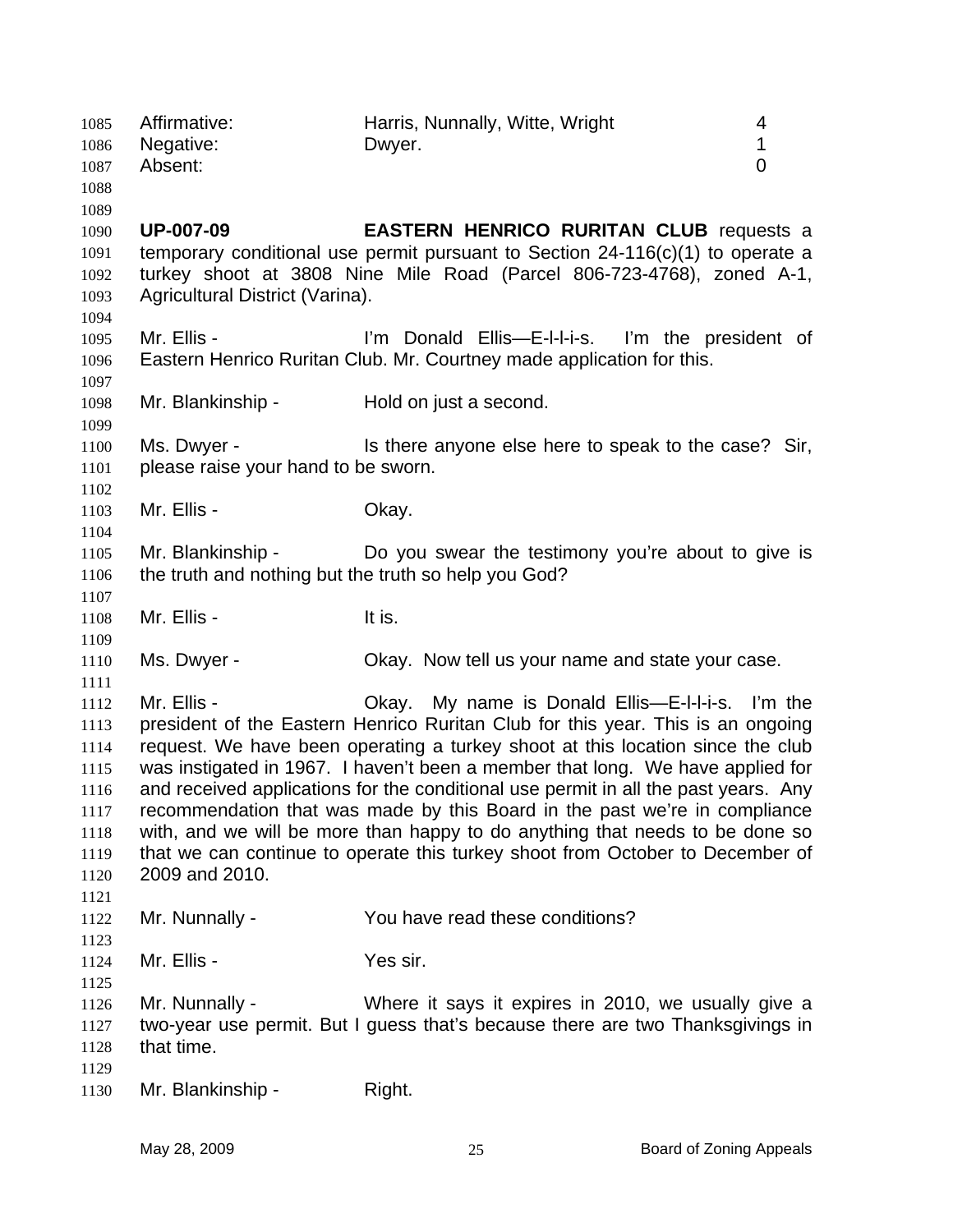| 1131         |                              |                                                                                   |
|--------------|------------------------------|-----------------------------------------------------------------------------------|
| 1132         | Mr. Nunnally -               | They only have it Thanksgiving week, right?                                       |
| 1133         |                              |                                                                                   |
| 1134         | Mr. Blankinship -            | It's from Thanksgiving to December, I believe. That                               |
| 1135         |                              | will be from Thanksgiving to December of 2009, and Thanksgiving to December       |
| 1136         | of 2010.                     |                                                                                   |
| 1137         |                              |                                                                                   |
| 1138         | Mr. Nunnally -               | All right.                                                                        |
| 1139         |                              |                                                                                   |
| 1140         | Mr. Blankinship -            | It gives them two seasons.                                                        |
| 1141         |                              |                                                                                   |
| 1142         | Ms. Dwyer -                  | Or October.                                                                       |
| 1143         |                              | Yes.                                                                              |
| 1144<br>1145 | Mr. Blankinship -            |                                                                                   |
| 1146         | Mr. Nunnally -               | October through December.                                                         |
| 1147         |                              |                                                                                   |
| 1148         | Mr. Blankinship -            | I'm sorry. The Wednesday before Thanksgiving.                                     |
| 1149         |                              |                                                                                   |
| 1150         | Mr. Ellis -                  | We usually have a turkey shoot on every Friday night,                             |
| 1151         |                              | but around Thanksgiving, we have one the Wednesday before Thanksgiving.           |
| 1152         |                              | Some of these people can't take a frozen turkey and thaw it between then and      |
| 1153         | Thanksgiving Day.            |                                                                                   |
| 1154         |                              |                                                                                   |
| 1155         | Ms. Dwyer -                  | Our staff report says that we have not received any                               |
| 1156         |                              | complaints. I'm assuming you have not received any complaints.                    |
| 1157         |                              |                                                                                   |
| 1158         | Mr. Ellis -                  | No. In years past, I think the County required that we                            |
| 1159         |                              | go to the neighbors that owned adjacent property, but I understand that's no      |
| 1160         |                              | longer a requirement. But if it's necessary, then we will do that. But we haven't |
| 1161         | had anybody complain yet.    |                                                                                   |
| 1162         |                              |                                                                                   |
| 1163         | Ms. Dwyer -                  | Questions?                                                                        |
| 1164         |                              |                                                                                   |
| 1165         | Ms. Harris -                 | Are the conditions the same as they were for your last                            |
| 1166         | request? Are they identical? |                                                                                   |
| 1167         |                              |                                                                                   |
| 1168         | Mr. Blankinship -            | I think they're very similar, yes ma'am.                                          |
| 1169         |                              |                                                                                   |
| 1170         | Ms. Harris -                 | Mr. Blankinship, you'll probably need to answer this                              |
| 1171         |                              | one. Are there any other turkey shoots held on County-owned land?                 |
| 1172         |                              |                                                                                   |
| 1173         | Mr. Blankinship -            | No ma'am, this is the only one.                                                   |
| 1174         |                              |                                                                                   |
| 1175         | Ms. Harris -                 | This is the only one? When it comes to the liability                              |
| 1176         |                              | insurance, they're required, right, to have liability insurance?                  |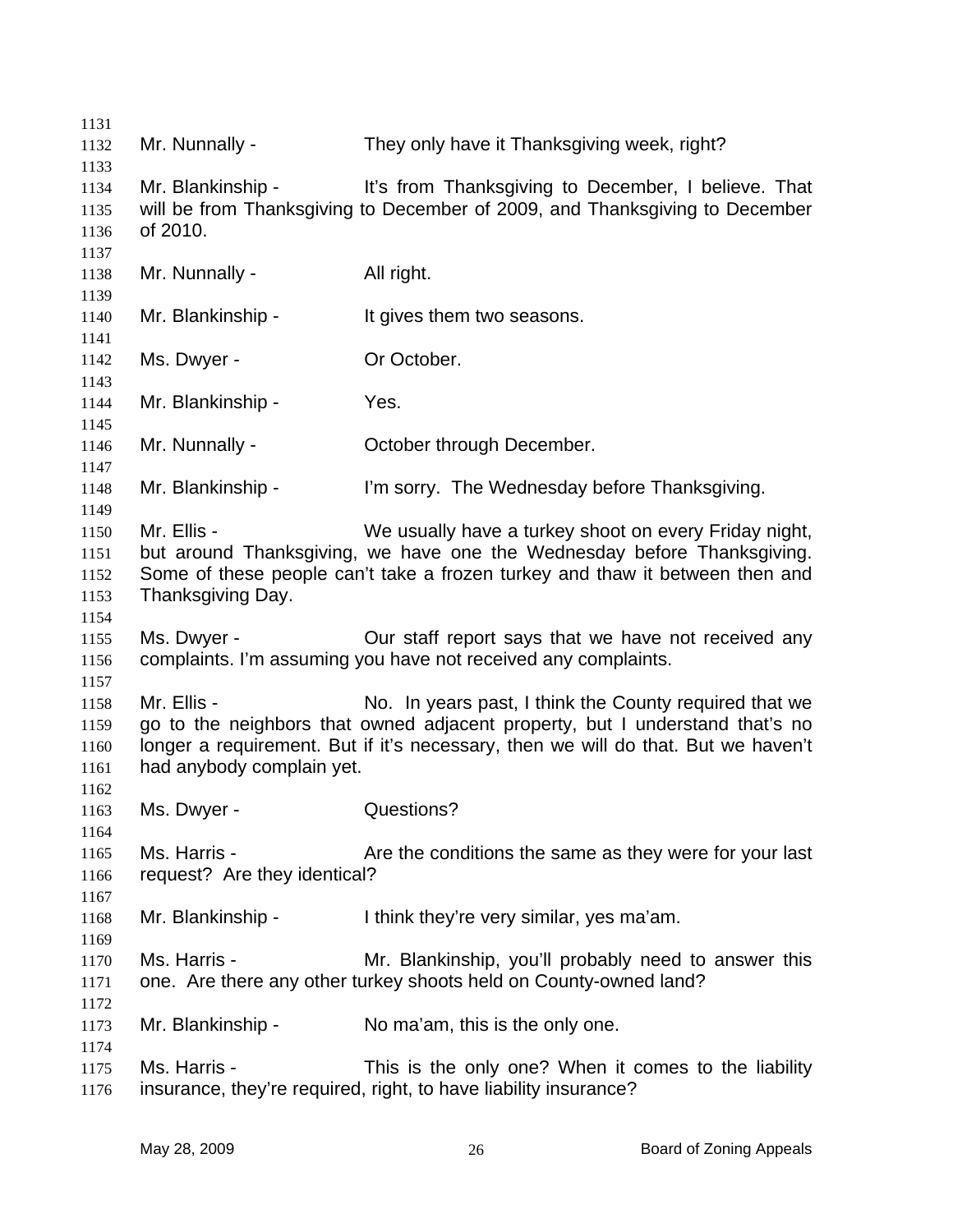| 1177                                                 |                                                                |                                                                                                                                                                                                                                                                                                                                                                                                                                                                                     |
|------------------------------------------------------|----------------------------------------------------------------|-------------------------------------------------------------------------------------------------------------------------------------------------------------------------------------------------------------------------------------------------------------------------------------------------------------------------------------------------------------------------------------------------------------------------------------------------------------------------------------|
| 1178<br>1179                                         | Mr. Ellis -                                                    | We do.                                                                                                                                                                                                                                                                                                                                                                                                                                                                              |
| 1180<br>1181                                         | Ms. Harris -                                                   | You have that. Okay.                                                                                                                                                                                                                                                                                                                                                                                                                                                                |
| 1182<br>1183                                         | Ms. Dwyer -<br>add?                                            | Questions for Mr. Ellis? Anything else you'd like to                                                                                                                                                                                                                                                                                                                                                                                                                                |
| 1184<br>1185<br>1186                                 | Mr. Ellis -                                                    | No.                                                                                                                                                                                                                                                                                                                                                                                                                                                                                 |
| 1187<br>1188                                         | Ms. Dwyer -                                                    | Thank you, sir.                                                                                                                                                                                                                                                                                                                                                                                                                                                                     |
| 1189<br>1190                                         | Mr. Ellis -                                                    | Okay, thank you.                                                                                                                                                                                                                                                                                                                                                                                                                                                                    |
| 1191<br>1192                                         | <b>DECISION</b>                                                |                                                                                                                                                                                                                                                                                                                                                                                                                                                                                     |
| 1193<br>1194                                         | Ms. Dwyer -                                                    | Do I have a motion on the case?                                                                                                                                                                                                                                                                                                                                                                                                                                                     |
| 1195<br>1196<br>1197                                 | Mr. Witte -                                                    | Before we make a motion, I am a Ruritan, but not a<br>member of this club. Should I abstain from this procedure?                                                                                                                                                                                                                                                                                                                                                                    |
| 1198<br>1199                                         | Mr. Blankinship -                                              | I don't believe there's any need.                                                                                                                                                                                                                                                                                                                                                                                                                                                   |
| 1200<br>1201                                         | Ms. Dwyer -                                                    | It's not necessary, but you may.                                                                                                                                                                                                                                                                                                                                                                                                                                                    |
| 1202<br>1203                                         | Mr. Witte -                                                    | Okay. Well, I'm fine, then.                                                                                                                                                                                                                                                                                                                                                                                                                                                         |
| 1204<br>1205<br>1206                                 | Ms. Dwyer -<br>request for a temporary conditional use permit? | All right. Do I have a motion on the Ruritan Club's                                                                                                                                                                                                                                                                                                                                                                                                                                 |
| 1207<br>1208<br>1209<br>1210                         | Mr. Nunnally -<br>welfare of the people residing in that area. | I move we approve it since it's been the same<br>operation for 30-some years and I don't think it will affect the health, safety, or                                                                                                                                                                                                                                                                                                                                                |
| 1211<br>1212                                         | Mr. Wright -                                                   | Second.                                                                                                                                                                                                                                                                                                                                                                                                                                                                             |
| 1213<br>1214<br>1215                                 | Ms. Dwyer -                                                    | Motion by Mr. Nunnally, seconded by Mr. Wright. All<br>in favor say aye. All opposed say no. The ayes have it; the motion passes.                                                                                                                                                                                                                                                                                                                                                   |
| 1216<br>1217<br>1218<br>1219<br>1220<br>1221<br>1222 |                                                                | After an advertised public hearing and on a motion by Mr. Nunnally, seconded by<br>Mr. Wright, the Board approved application UP-007-09, Eastern Henrico<br>Ruritan Club's request for a temporary conditional use permit pursuant to<br>Section 24-116(c)(1) to operate a turkey shoot at 3808 Nine Mile Road (Parcel<br>806-723-4768), zoned A-1, Agricultural District (Varina). The Board approved<br>the temporary conditional use permit subject to the following conditions: |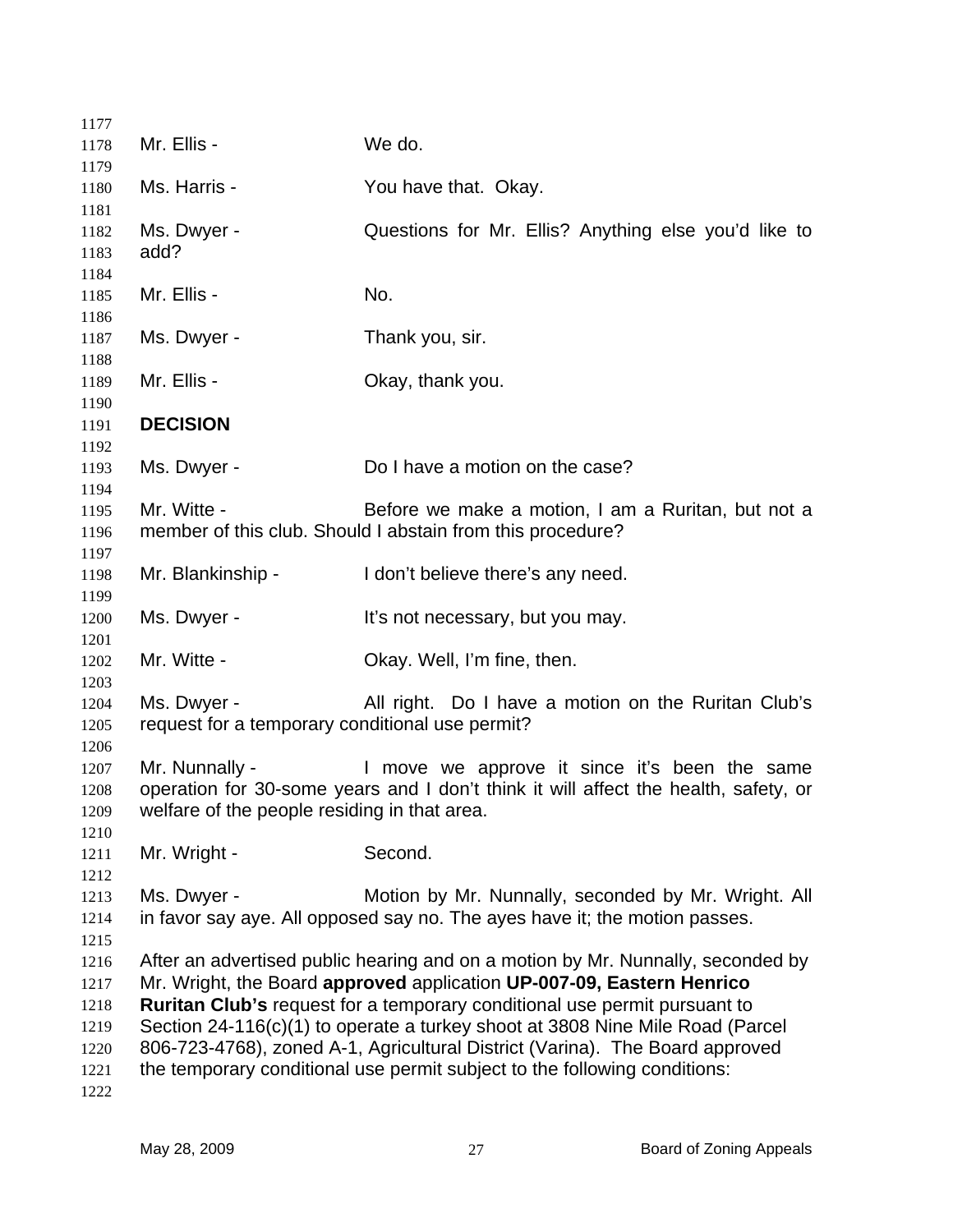| 1223<br>1224<br>1225<br>1226<br>1227 | 2010.                                                                     | 1. Hours of operation shall be limited to 6:00 p.m. to 10:00 p.m. on Fridays,<br>October through December, and on the Wednesday before Thanksgiving Day<br>during calendar years 2009 and 2010. This permit shall expire on December 31,                                                                                            |             |
|--------------------------------------|---------------------------------------------------------------------------|-------------------------------------------------------------------------------------------------------------------------------------------------------------------------------------------------------------------------------------------------------------------------------------------------------------------------------------|-------------|
| 1228<br>1229<br>1230<br>1231         | parcel, or across any road or street.                                     | 2. No firearm shall be discharged within 300 feet of any lot occupied by a<br>dwelling, or within 300 feet of any building other than buildings on the same                                                                                                                                                                         |             |
| 1232<br>1233<br>1234                 |                                                                           | 3. The turkey shoot shall only involve the use of shotguns no larger than 12<br>gauge and low powered (2-3/4") shells containing No. 8 shot.                                                                                                                                                                                        |             |
| 1235<br>1236                         |                                                                           | 4. The land shall be clearly posted to show where shooting will occur.                                                                                                                                                                                                                                                              |             |
| 1237<br>1238                         |                                                                           | 5. Sufficient off-street parking shall be provided for all cars visiting the premises.                                                                                                                                                                                                                                              |             |
| 1239<br>1240<br>1241<br>1242         |                                                                           | 6. No alcoholic beverages may be consumed on the site during the turkey shoot.<br>A sign to this effect must be conspicuously posted in the immediate vicinity of the<br>shooting area. No person under the influence of alcohol, as defined in Section<br>18.2-266 of the Code of Virginia, may be permitted in the shooting area. |             |
| 1243<br>1244<br>1245<br>1246         | 7. Restrooms shall be provided.                                           |                                                                                                                                                                                                                                                                                                                                     |             |
| 1247<br>1248<br>1249<br>1250<br>1251 | Affirmative:<br>Negative:<br>Absent:                                      | Dwyer, Harris, Nunnally, Witte, Wright                                                                                                                                                                                                                                                                                              | 5<br>0<br>0 |
| 1252<br>1253<br>1254<br>1255<br>1256 | <b>UP-008-09</b><br>One-family Residence District (Three Chopt).          | <b>MIKE AND ERIN MATEER</b> request a conditional use<br>permit pursuant to Section 24-12(e) to operate a private noncommercial kennel<br>at 6705 Edmonstone Avenue (Duntreath) (Parcel 765-740-0114), zoned R-3,                                                                                                                   |             |
| 1257<br>1258<br>1259                 | Ms. Dwyer -                                                               | All those here to speak to this case, please stand and<br>raise your hand to be sworn, all those if you think you might speak.                                                                                                                                                                                                      |             |
| 1260<br>1261<br>1262                 | Mr. Blankinship -<br>the truth and nothing but the truth so help you God? | Do you swear the testimony you're about to give is                                                                                                                                                                                                                                                                                  |             |
| 1263<br>1264                         | Ms. Dwyer -                                                               | Please come forward.                                                                                                                                                                                                                                                                                                                |             |
| 1265<br>1266<br>1267<br>1268         | Mr. Mateer -<br>to the report.                                            | Good morning. My name is Mike Mateer. That's M-a-<br>t-e-e-r. I appreciate the opportunity to be here. I'm assuming you have read the<br>report, so I'll try to be relatively brief. A few things I wanted to mention in addition                                                                                                   |             |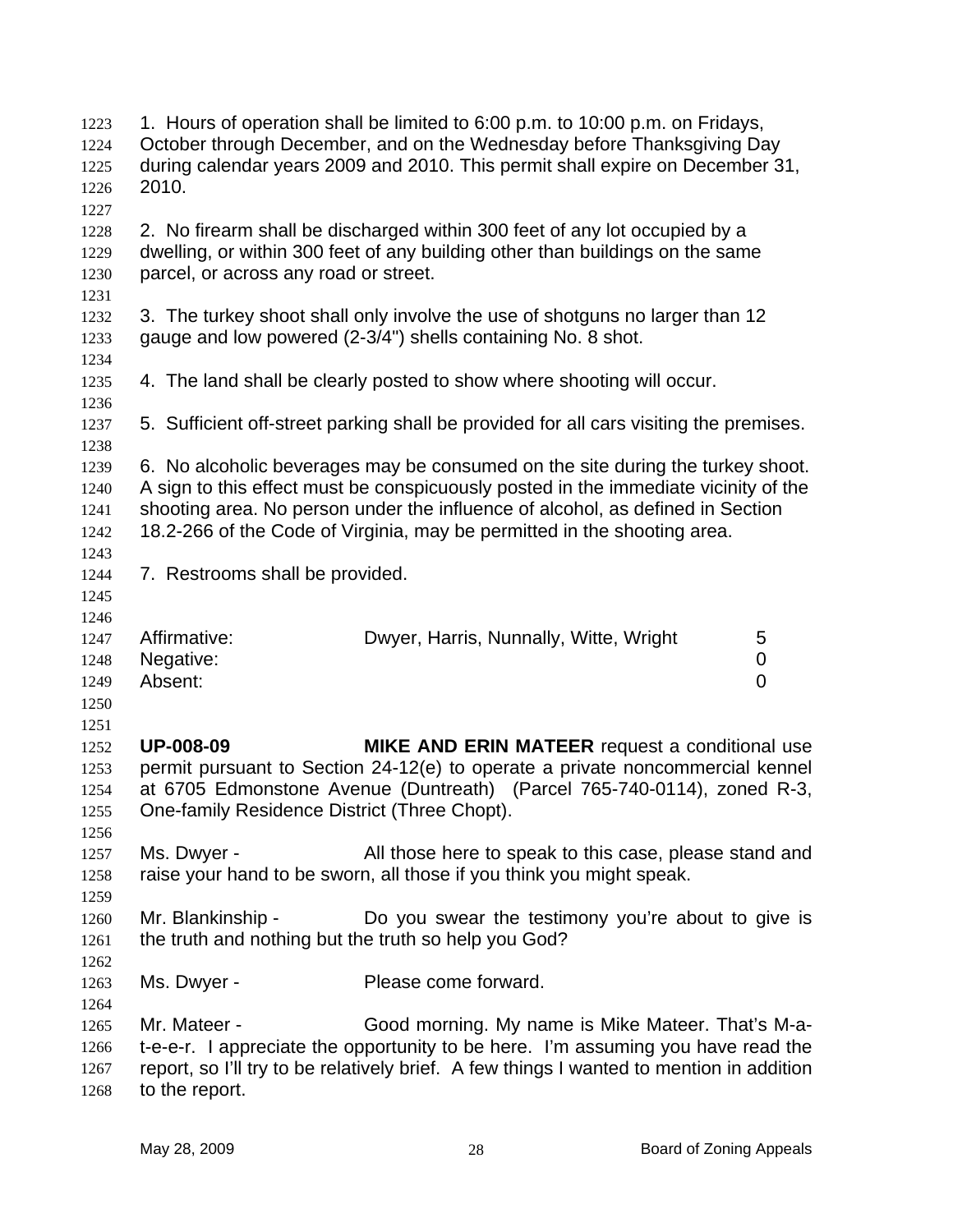1269 1270 1271 1272 1273 1274 1275 1276 First of all, just a tiny bit of background information. As you know, we have four dogs; the rule is three. We weren't aware of that when we got the fourth dog. We weren't even planning, really, to get a fourth dog, but my wife walked into a pound and they told her that they were to kill this very sweet dog—she'd been there for a year—and she adopted it. It's not something that we would ever plan to do again. I would prefer to be at two dogs, frankly, but right now we're a little over that. So, it would be a temporary thing.

1277 1278

By the way, I brought some pictures.

1279

1281

1280 Ms. Dwyer - Mr. Blankinship.

1282 1283 1284 1285 1286 1287 1288 1289 1290 1291 1292 1293 1294 1295 Mr. Mateer - Tiust wanted to make a couple of quick points that I don't think are exactly covered in the report. We believe the original complaint after reading the report—was because of an escape problem. The dog that we adopted from the pound is apparently a climber. I don't know how he managed that. Actually, I have seen it. It's a five-foot fence we have around our yard. He jumps to the top and he pulls himself over with his top legs. It's rather impressive. He did it I think twice. I believe that one of the neighbors complained because of that. Of course with the anonymous process, we don't know for sure. What we did is we installed an electric fence in addition to our normal fence, and that is up. The inspectors saw it when they came out, so they should be able to confirm that. I don't believe it's in the report. It is fully functional; it's completely working. He won't go anywhere near the fence now. In fact, he only runs around like 30 feet in the front yard. The beeps scare him. It's a little beep before you get the shock. So, he's completely contained now; he won't be escaping again.

1296

1297 1298 1299 1300 Also, we spoke directly with a number of neighbors, but also the neighbor that we believe complained. He does not object to this permit now that we have the dog within an electric fence. The electric fence was his suggestion, actually, and we took it, and installed it as quick as we could. He says he no longer objects.

1301 1302 1303 Mr. Blankinship - When you say electric fence, you mean the underground fence.

1305 Mr. Mateer - Yes. The wire is—

1307 1308 Mr. Blankinship - Not something small children are going to shock themselves on.

1309

1304

1306

1310 1311 1312 1313 1314 Mr. Mateer - On, no, no. There's not even an electric current in it. That's a very good point. I don't know why they call them that. It's actually just some sort of radio signal with a sensitive collar, and then there are batteries in the collar. The collar is actually what provides the shock. So, it's perfectly safe. You could hack it with a knife and you would be fine. And it's on our side of the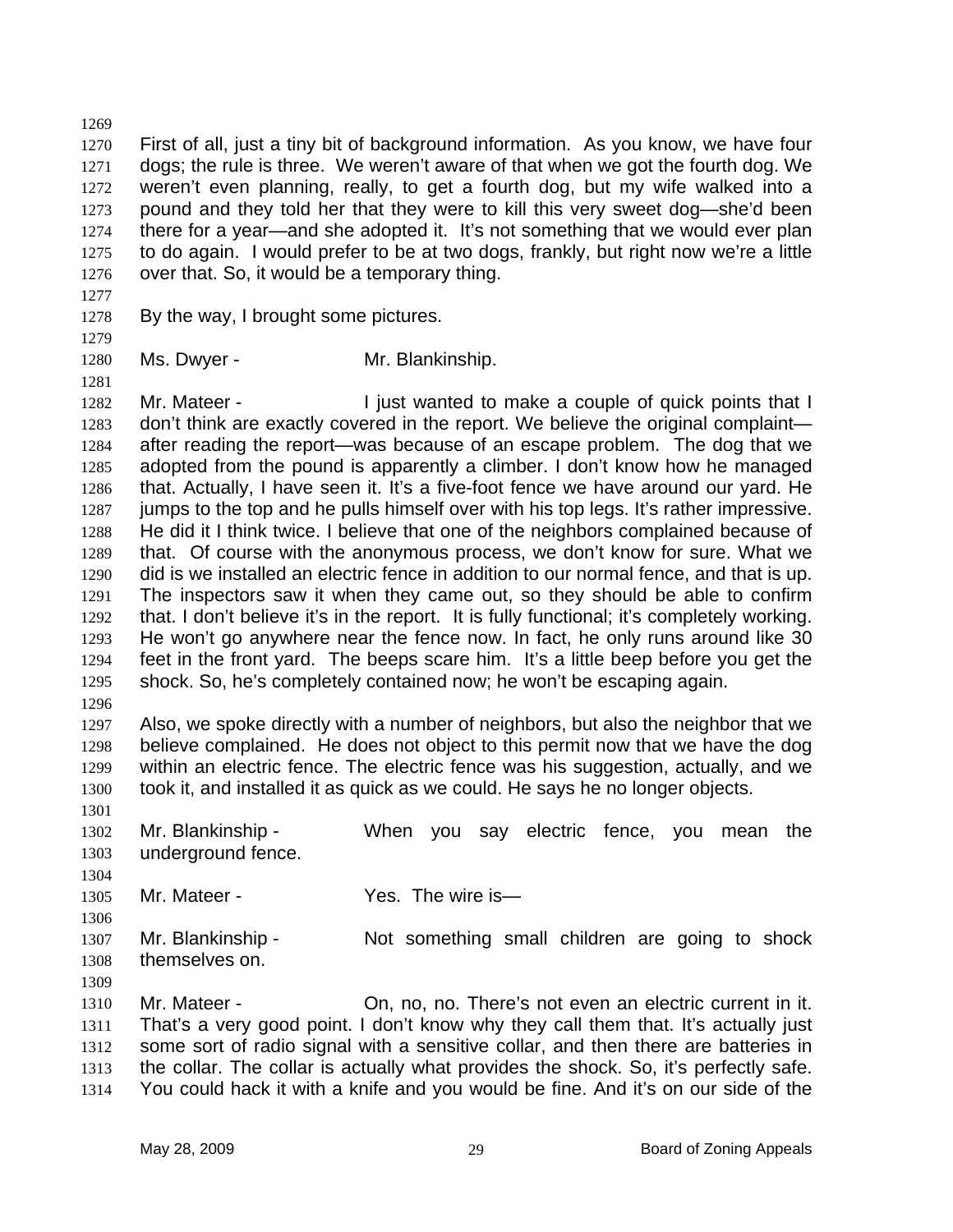fence, too, so nobody could get to it except for someone in our yard. It is not, right now, underground, but they're either going to bury it or put it up on the fence. We're discussing that with our neighbor, the one who we believed may have complained. He seems to have preferences on the issue. I'm not sure exactly why, but we're taking him seriously. So, whatever we decide with him, we'll do. I do have a brochure for it if anybody is interested in seeing it. 1315 1316 1317 1318 1319 1320

1322 1323 1324 1325 1326 1327 The other thing is that we've also spoken to our other neighbors. Everyone we've spoken to is in favor of it. We have actually a petition. I don't claim to have gotten everybody [walks away from mike; inaudible until returning to mike]. Everybody is in favor. The dogs are quiet; they're not troublesome. Actually, one of our neighbors has been kind enough to come, and she can testify to that if you want somebody else's word.

1329 1330 1331 1332 The conditions that are down here are perfectly fine with us. I have one small clarification on #3, but I'm not sure it's really even important. It says all animals shall be kept indoors or within a fenced yard at all times. I assume we can take them out in the front yard on a leash so that we can get to the road or a car.

1334 Mr. Witte - Think the idea is without a leash.

1336 1337 1338 Mr. Mateer - That's fine. That's great. I don't think we even need to change it as written. I think that's common sense. I just wanted to make 100% sure.

1340 1341 Ms. Dwyer - You said the pit bull won't go outside of a 30-foot range in the front yard? Is that what you said?

1343 Mr. Mateer - The back yard, actually.

1345 Ms. Dwyer - Backyard. Okay.

1347 1348 1349 1350 1351 1352 1353 1354 1355 1356 1357 1358 1359 Mr. Mateer - He's very scared of the shock, for some reason. We don't know why. He's a rescue, so we can't be completely sure he didn't have an electric fence before and has experience with it or something. But the beeps keep him far, far away from the fence. He stays at least 40 feet from the fence line, and I think that the thing doesn't start beeping until about 5 or 10 feet. So, he's self-regulating now completely. My wife has tried to even get him to leave— One of the things you're supposed to do with the training with the fence, people told us, was to try to get them to leave the yard, to have another dog they want to go see, to go outside of the yard with their favorite toy and try to get them to come out. He just looks at us like, "No way; you're crazy. I'm not going out there." So, he's perfectly contained. If something changed, they can up the shock level. But I don't anticipate that being necessary. If it was, we'd be perfectly happy to do it.

1360

1321

1328

1333

1335

1339

1342

1344

1346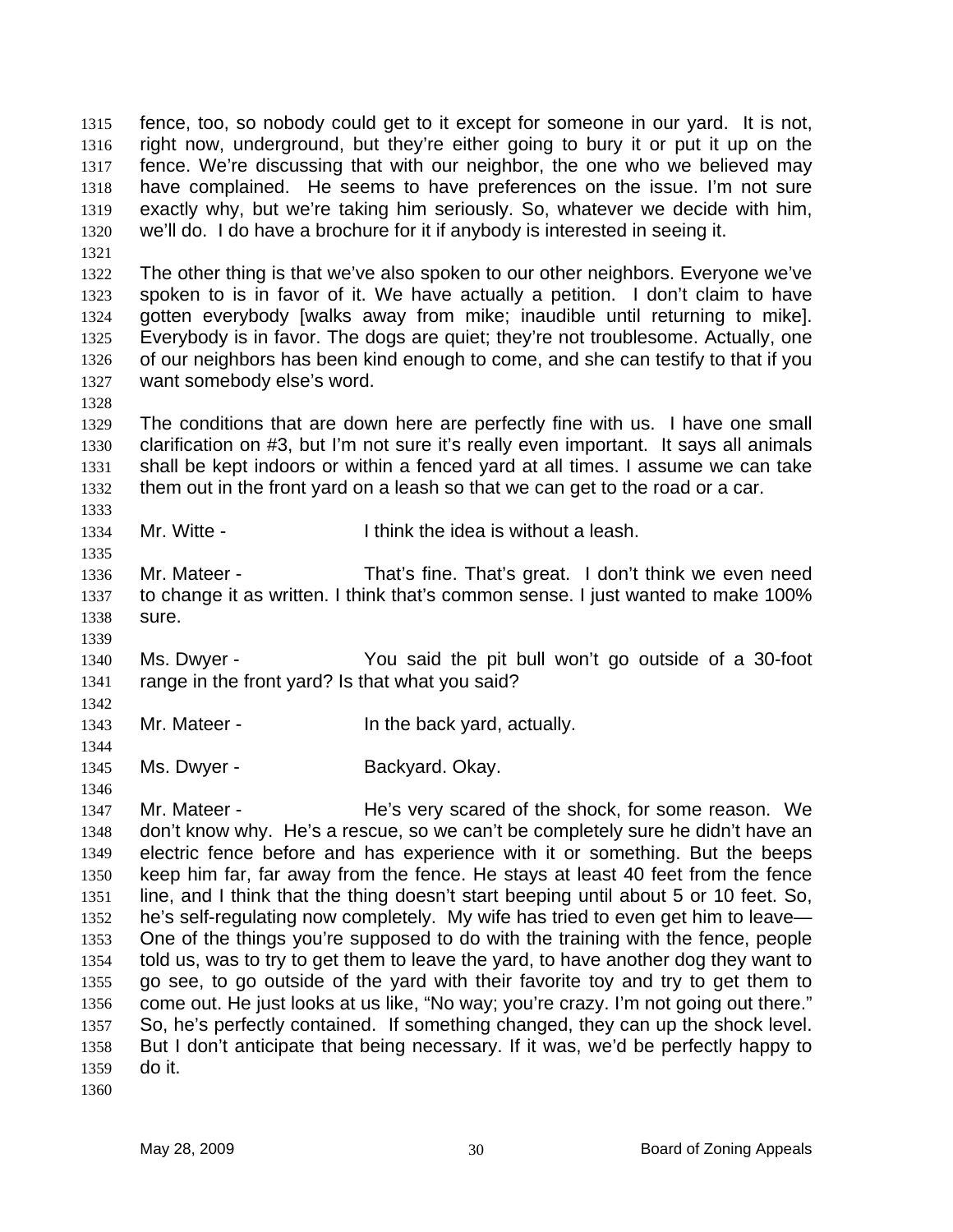1361 Ms. Dwyer - During what part of the day are the dogs outside? 1362 1363 1364 1365 1366 1367 1368 1369 1370 1371 1372 1373 1374 1375 1376 1377 1378 1379 1380 1381 1382 1383 1384 1385 1386 1387 1388 1389 1390 1391 1392 1393 1394 1395 1396 1397 1398 1399 1400 1401 1402 1403 1404 1405 1406 Mr. Mateer - That's a good question. My wife is a medical student. She's home depending on her class schedule, and she's usually out gardening when they're out there. I think it's sort of random. I'm an attorney in Washington, DC, so I have to commute back and forth. So, I can't testify directly as to when during the day. In the evening, we let them out, I don't know, just probably for a couple hours at night, and when we're out there, and the weather is nice. Ms. Dwyer - **Do you let them out when you're not home?** Mr. Mateer - No. Ms. Dwyer - Do you leave them outside? Mr. Mateer - Oh no. They're inside. There's no dog door or anything. So if we did, we'd have to leave the doors open or something. They're very indoor dogs. So, yes, they're always inside if we're not home. Ms. Dwyer - So if they're barking, you know it because you're home. Mr. Mateer - The And we stop them. Ms. Dwyer - That was my concern. Mr. Mateer - The Yes. We want to be good neighbors, and we stop them when they're barking. All the dogs around us are probably more noisy than ours, but they occasionally get into barking matches with the dog next door, so we bring them inside. Other than that, they're pretty quiet. Ms. Dwyer - Any other questions for Mr. Mateer? Ms. Harris - The Yes. On the north and east view of your yard, is that the electrical fence, if we could see those pictures. Mr. Mateer - No, you can't, because it's sitting on the ground. If you see the fence line—The sort of center left portion of the yard there, you can see our normal fence, which is a five-foot fence, which holds our other dogs just fine. Right at the base of it, running along the base of that fence all the way around the yard is the invisible fence. It goes into the front yard, too, just to be safe in case for some reason he got out the front door. We don't bring him in the front yard much without a leash. Ms. Dwyer - Would the neighbor come forward here please? We've had a complaint from a neighbor and I would like to have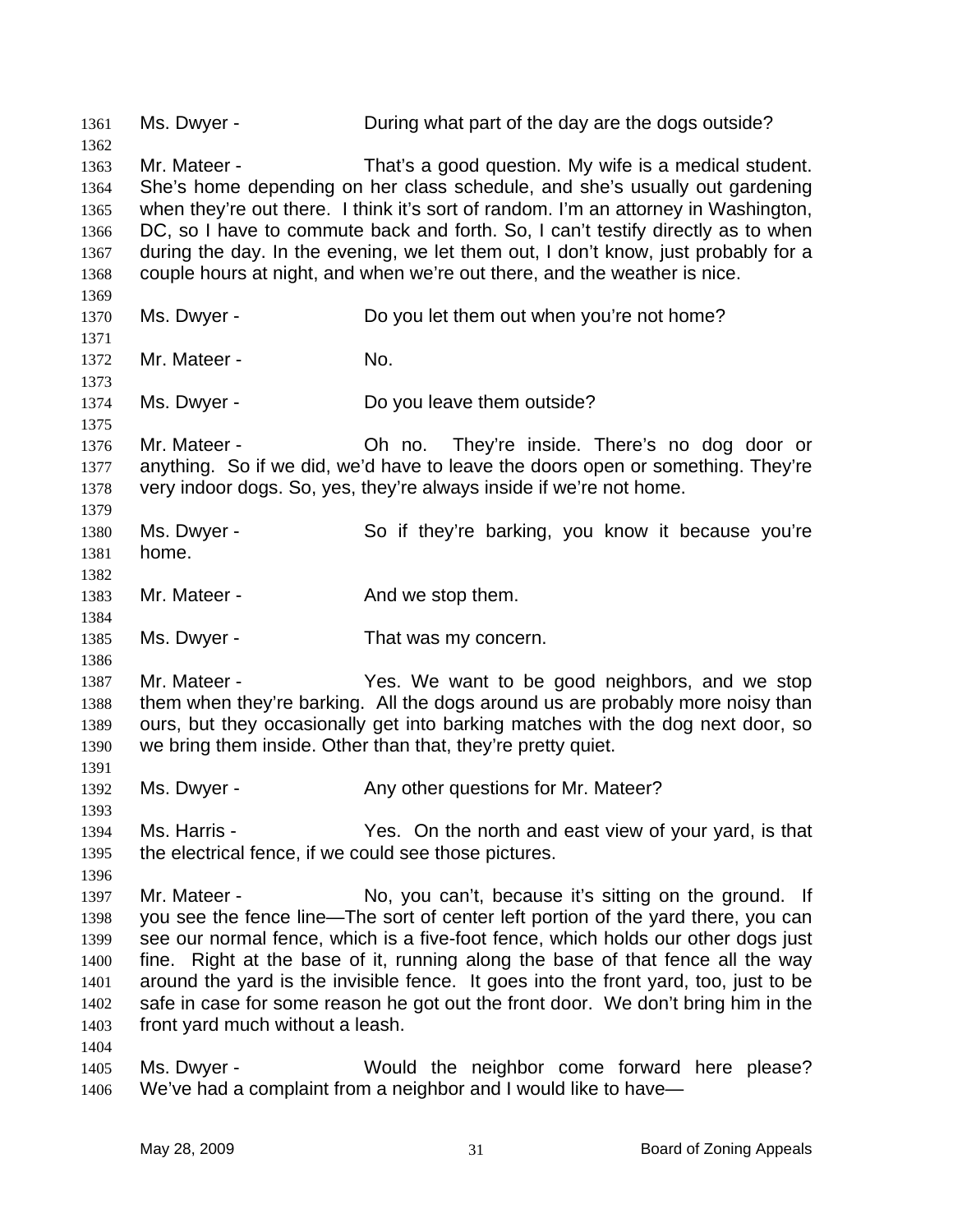1407 1408 1409 1410 1411 1412 1413 1414 1415 1416 1417 1418 1419 1420 1421 1422 1423 1424 1425 1426 1427 1428 1429 1430 1431 1432 1433 1434 1435 1436 1437 1438 1439 1440 1441 1442 1443 1444 1445 1446 1447 1448 1449 1450 1451 1452 Mr. Mateer - Sure, certainly. Ms. Cantor - Thello, my name is Sheri Cantor-C-a-n-t-o-r. I live across the street from the Mateer's, so I face their front yard. Ms. Dwyer - Have you had any issues with the dogs? Ms. Cantor - No issues whatsoever. Let me also state that I am block captain of the 67 and 6800 block of Edmonstone Avenue. There have been no other complaints from any of the block captains. There were questions when this came out in the newspaper. People didn't want them to be boarding dogs, and making kennels, and putting concrete over anything. However, once it was explained it was just trying to be in compliance with having four dogs, there have been absolutely no complaints. Ms. Dwyer - A block captain is—You're part of a civic association? Ms. Cantor- We are. The Duntreath Association. Ms. Dwyer - All right. Ms. Cantor - I have been home on the one occasion. I came home from work when the dog first got out. Very sweet. He came right over to us. Another neighbor, the one next door who has a dog, we got a leash. He did not go after any neighbor cats. Just a very sweet dog, good disposition. All of their dogs are very friendly. Ms. Dwyer - Any questions for Ms. Cantor? Thank you, ma'am. Mr. Mateer - Just to add to that, I do have a letter from our vet saying that he's a very friendly dog. He won't escape again, so I don't think it would be relevant, but if for some reason he did escape. Ms. Dwyer - This is in regard to the pit bull mix? Mr. Mateer - The Yes. The vet actually doesn't think—The vet thinks she's Lab, but the pound called him a pit bull mix. We're not sure. There's no way to, I guess, be sure without some sort of dog genetic test. We haven't done that yet, but the vet thinks she's Lab plus something. Erin thinks—my wife thinks that he's some sort of mix that's not pit bull. I don't know enough to give an opinion myself. Ms. Dwyer - Any other questions of Mr. Mateer? Comments you'd like to make? Thank you sir.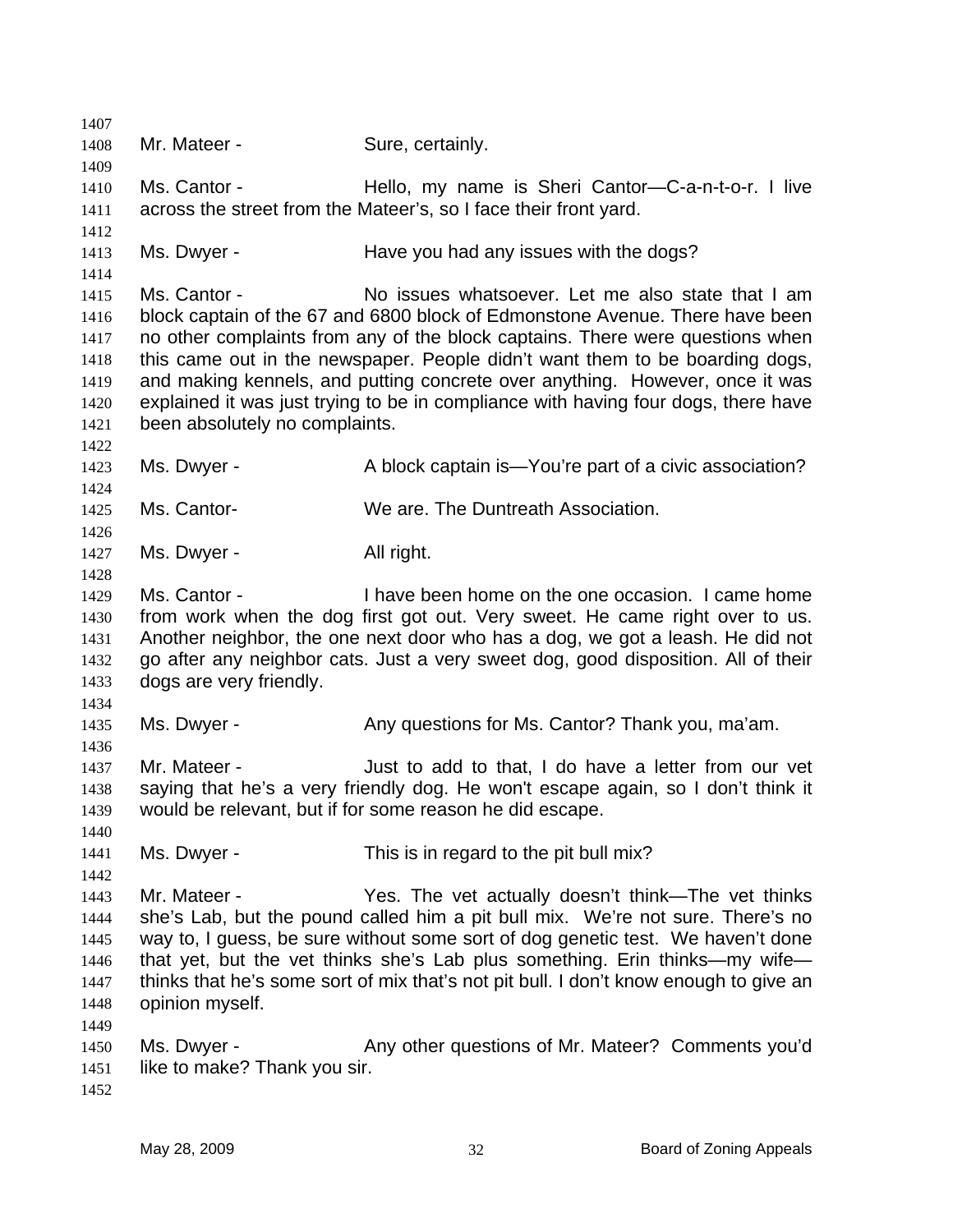1453 Mr. Mateer - Thank you. Appreciate it. 1454 1455 1456 1457 1458 1459 1460 1461 1462 1463 1464 1465 1466 1467 1468 1469 1470 1471 1472 1473 1474 1475 1476 1477 1478 1479 1480 1481 1482 1483 1484 1485 1486 1487 1488 1489 1490 1491 1492 1493 1494 1495 1496 1497 1498 Ms. Dwyer - We'll wait another few minutes to let the other Board members look at the letter Mr. Mateer provided. **DECISION**  Mr. Wright - I move we approve this application. I don't think it will affect the health, safety, or welfare or the persons residing in the neighborhood. It's not likely to reduce or impair the value of buildings and such. It will be substantially in accordance with the general purpose and objectives of Chapter 24 of the County Code. Ms. Harris - Second. Ms. Dwyer - **Motion by Mr. Wright, seconded by Ms. Harris. Any** discussion? Ms. Harris - I need to say I have witnessed the effectiveness of the electrical fence; my neighbor has one. I think it does work. I think in the notes we have they do not plan to replace those dogs. So, they probably will come into compliance before it's all over. Ms. Dwyer - I think the applicant has gone to great lengths to satisfy our concerns for having more than three dogs, monitoring the dogs. The neighbors have had opportunity to—in fact, no one is here. In fact, we've had a neighbor come and speak in favor of the case, and there's the electric fence, also. That helps their case a great deal. All right. We have a motion for approval. All in favor say aye. All opposed say no. The ayes have it; the motion passes. After an advertised public hearing and on a motion by Mr. Wright, seconded by Ms. Harris, the Board **approved** application **UP-008-09, Mike and Erin Mateer's** request for a conditional use permit pursuant to Section 24-12(e) to operate a private noncommercial kennel at 6705 Edmonstone Avenue (Duntreath) (Parcel 765-740-0114), zoned R-3, One-family Residence District (Three Chopt). The Board approved the conditional use permit subject to the following conditions: 1. This approval is only for the four dogs presently owned by the applicants. This approval is not for the commercial boarding or breeding of dogs at any time. 2. The applicant must maintain the property so that noise and odors are controlled. 3. All animals shall be kept indoors or within the fenced yard at all times.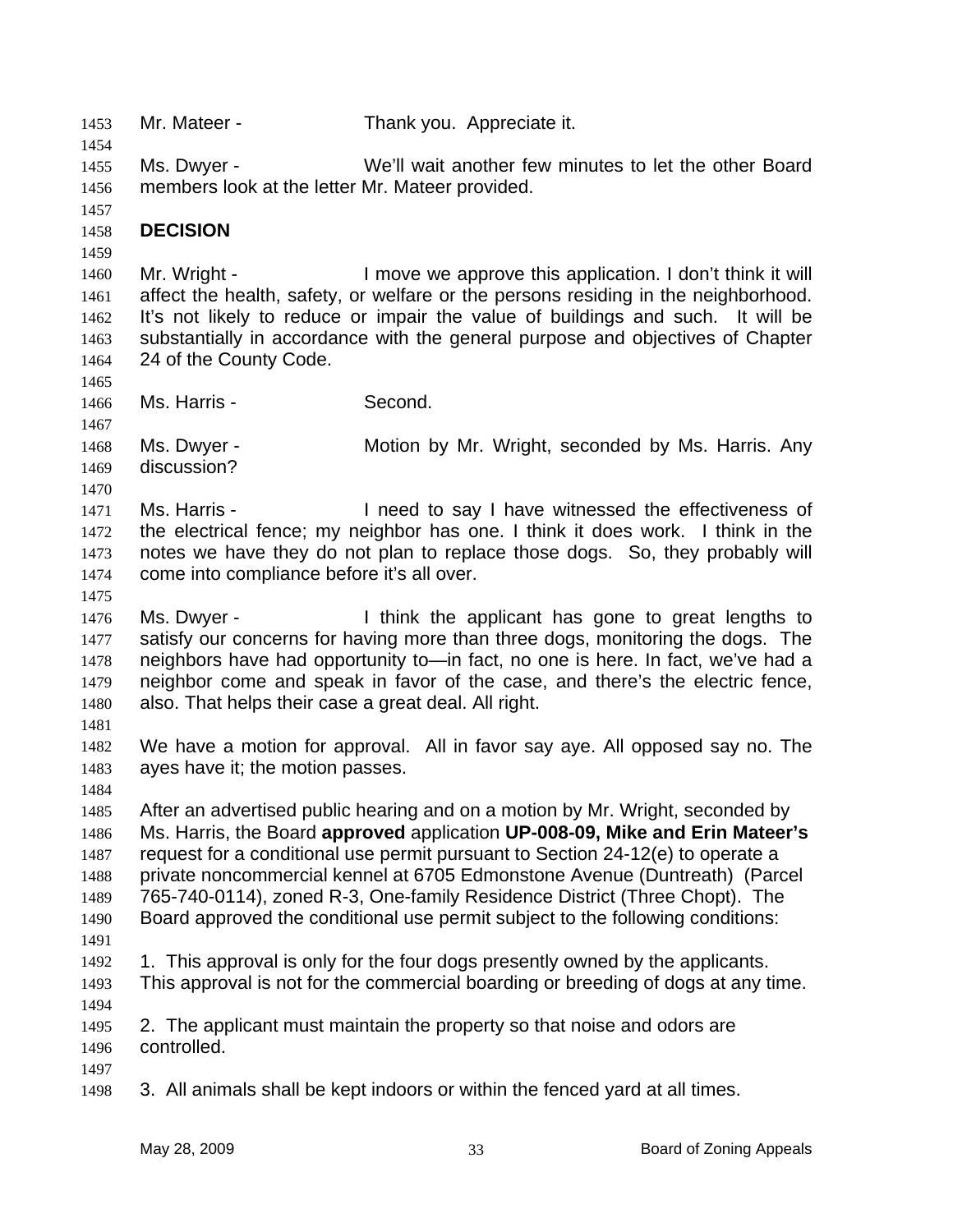1499 1500 1501 1502 1503 1504 1505 1506 1507 1508 1509 1510 1511 1512 1513 1514 1515 1516 1517 1518 1519 1520 1521 1522 1523 1524 1525 1526 1527 1528 1529 1530 1531 1532 1533 1534 1535 1536 1537 1538 1539 1540 1541 1542 1543 4. No new or replacement animals may be added, so that the number of animals will be reduced by natural means to three, as permitted by Code, at which time this conditional use permit shall expire. Affirmative: Dwyer, Harris, Nunnally, Witte, Wright 5 Negative: 0 Absent: 0 Ms. Dwyer - The next matter coming before the Board is the approval of the minutes for April 23, 2009. Are there any amendments to those minutes? Mr. Wright - Chemissipe 43, line 1930. I think it should read, they have some large farmhouses; it has a huge—I think it should be "slave houses," as opposed to "slate." I don't know what a slate house is. Page 53, line 2397. What was inaudible, what I said, "-Board authority to deal with variances that were not based on the constitutionality." That's so obvious, but. Ms. Dwyer - The Any other amendments? Ms. Harris - On page 14. Although I don't have total recall, I believe that on line 604 and on line 605, after the word, "who," "would have" should be deleted. And on 605 "hope and" should be deleted. So, that's four words, so that it says, "What message do we send to those who believe that hope lives?" Ms. Dwyer - The Any more amendments? I have two on page 15, 657, beginning on 656. "What I consider uneven application of our," I think it should be "enforcement of the ordinance." So, omit "concern." Page 21, line 917. "Other than the act," a-c-t instead of ask—a-s-k. It's 917. A motion for the approval of the minutes? Ms. Harris - The Music of The I so move as corrected. Ms. Dwyer - Second? Mr. Witte - **I second it.** Ms. Dwyer - Motion by Ms. Harris, seconded by Mr. Witte. All in favor say aye. All opposed say no. The ayes have it; the motion passes.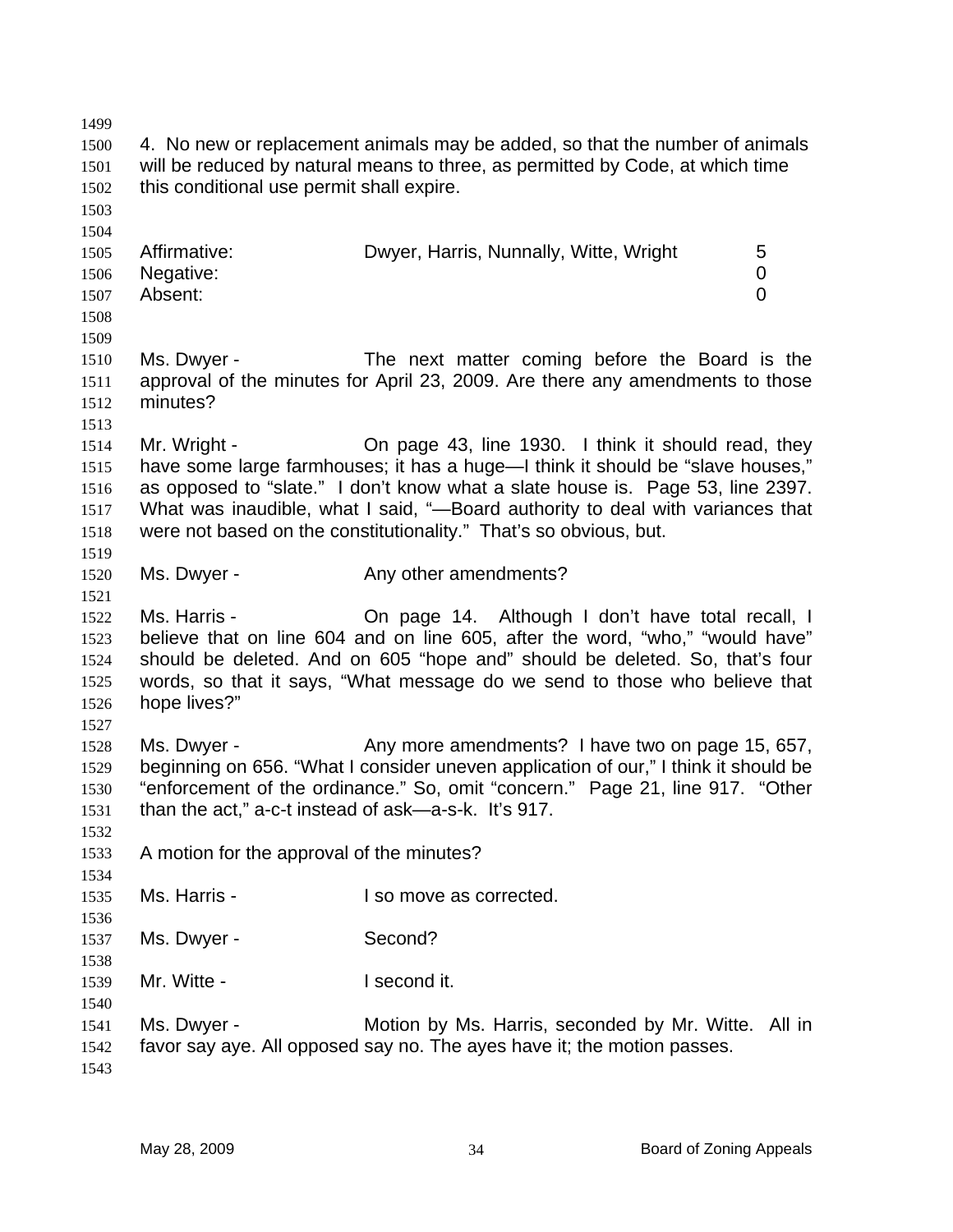On a motion by Ms. Harris, seconded by Mr. Witte, the Board **approved as amended** the **Minutes of the April 23, 2009** Henrico County Board of Zoning Appeals meeting. 1544 1545 1546 1547 1548 1549 1550 1551 1552 1553 1554 1555 1556 1557 1558 1559 1560 1561 1562 1563 1564 1565 1566 1567 1568 1569 1570 1571 1572 1573 1574 1575 1576 1577 1578 1579 1580 1581 1582 1583 1584 1585 1586 1587 1588 Affirmative: **Dwyer, Harris, Nunnally, Witte, Wright** 5 Negative: 0 Absent: 0 Ms. Dwyer - The Any other business to be brought before the Board? I see we had an insert this month about lots without road frontage. Mr. Blankinship - Yes ma'am. Ms. Dwyer - Is there an update on that? Mr. Blankinship - Yesterday the Planning Commission did adopt the resolution directing the Planning Department to draft an amendment. So, we're working on that. Mr. Wright - I'm disappointed with the report in that I don't think it went far enough. This only deals with family divisions and I think that's the tip of the iceberg. Furthermore, I would like just to ask a question on page 3. Where does this business about when the lot existed come from? If you can prove to me in the law that that's it, I'll go with it. Mr. Blankinship - I think I mentioned to you last month, Mr. Wright, informally, that when I drafted this paper—and I drafted most of this—when I drafted it, that paragraph went on for about a page and a half. This ended up in the County Attorney's office for review and came back much, much shorter than what I drafted. Mr. Wright - I don't really care about what's in it; I'm concerned about tagging this 50-foot road frontage ordinance to when the lot existed. What about a lot that's too narrow? Do we apply the same thing? There is no legal basis for that. That's my argument. I've reviewed Cochran again, and Cherrystone specifically. My take on the application of the law is that it should be very strictly construed, and we should not expand on it. If the Supreme Court wants to do that, that's their business. The way I view this is we are not—There is no legal precedent to consider that we have to consider that a 50-foot road frontage is based on the date of the ordinance. Ms. Dwyer - Would you agree under 24-116(b)(1) that first exception does mention at the time of the effective date of the chapter? But that's

1589 only one, and I just wanted to point it out. And I agree.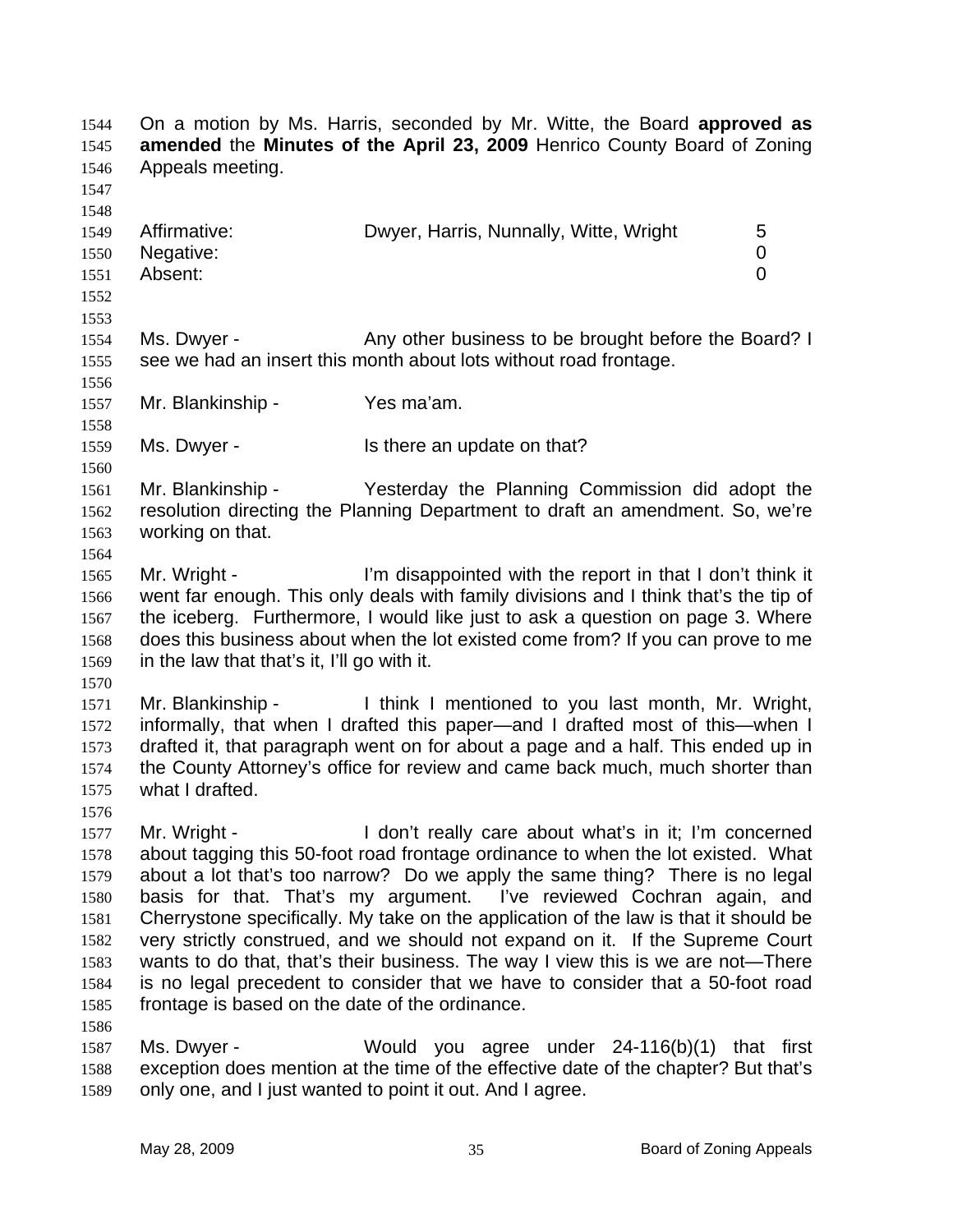| 1590         |                                             |                                                                                     |
|--------------|---------------------------------------------|-------------------------------------------------------------------------------------|
| 1591         | Mr. Wright -                                | That was the issue in Cherrystone.                                                  |
| 1592         |                                             |                                                                                     |
| 1593         | Ms. Dwyer -                                 | Right. One out of the three exceptions that is relevant.                            |
| 1594<br>1595 | Mr. Wright -                                | Right.                                                                              |
| 1596         |                                             |                                                                                     |
| 1597         | Ms. Dwyer -                                 | But you're saying it's not a threshold issue for all of                             |
| 1598         | the cases, and I would agree with that.     |                                                                                     |
| 1599         |                                             |                                                                                     |
| 1600         | Mr. Wright -                                | That's my point.                                                                    |
| 1601         |                                             |                                                                                     |
| 1602         | Ms. Harris -                                | When the work session is held, we will be in that work                              |
| 1603         | session, will we not?                       |                                                                                     |
| 1604         |                                             |                                                                                     |
| 1605         | Mr. Blankinship -                           | You'll certainly be invited, yes ma'am.                                             |
| 1606         |                                             |                                                                                     |
| 1607         | Mr. Wright -                                | I stated that. We put that in the letter. I don't need to                           |
| 1608         | add anything.                               |                                                                                     |
| 1609         |                                             |                                                                                     |
| 1610         | Ms. Dwyer -                                 | Will we be able to speak at the work session?                                       |
| 1611         |                                             |                                                                                     |
| 1612         | Mr. Blankinship -                           | At the work session, I'm not sure; I'll look into that. At                          |
| 1613         | the public hearing of course you can.       |                                                                                     |
| 1614<br>1615 | Mr. Wright -                                | I'm not going to get up and speak in a public hearing.                              |
| 1616         |                                             | After reviewing what you said here, we're the only County that has this.            |
| 1617         |                                             |                                                                                     |
| 1618         | Mr. Blankinship -                           | That handles it the same way we do, yes.                                            |
| 1619         |                                             |                                                                                     |
| 1620         | Mr. Wright -                                | Yes. They don't have these problems in Chesterfield                                 |
| 1621         |                                             | or these others. Even up in the northern part of the state, they don't have it, and |
| 1622         |                                             | they seem to exist, and they seem to thrive without trying to put a noose around    |
| 1623         | the owners of property out in Varina.       |                                                                                     |
| 1624         |                                             |                                                                                     |
| 1625         | Ms. Dwyer -                                 | Did you check with Fauquier County?                                                 |
| 1626         |                                             |                                                                                     |
| 1627         | Mr. Blankinship -                           | I don't recall.                                                                     |
| 1628         |                                             |                                                                                     |
| 1629         | Mr. Wright -                                | You've really looked into this.                                                     |
| 1630         |                                             |                                                                                     |
| 1631         | Mr. Blankinship -                           | Oh yes. We spent ten years on it.                                                   |
| 1632<br>1633 | Mr. Wright -                                | I commend you on that. I'm just disappointed that we                                |
| 1634         | only address a narrow part of the concerns. |                                                                                     |
| 1635         |                                             |                                                                                     |
|              |                                             |                                                                                     |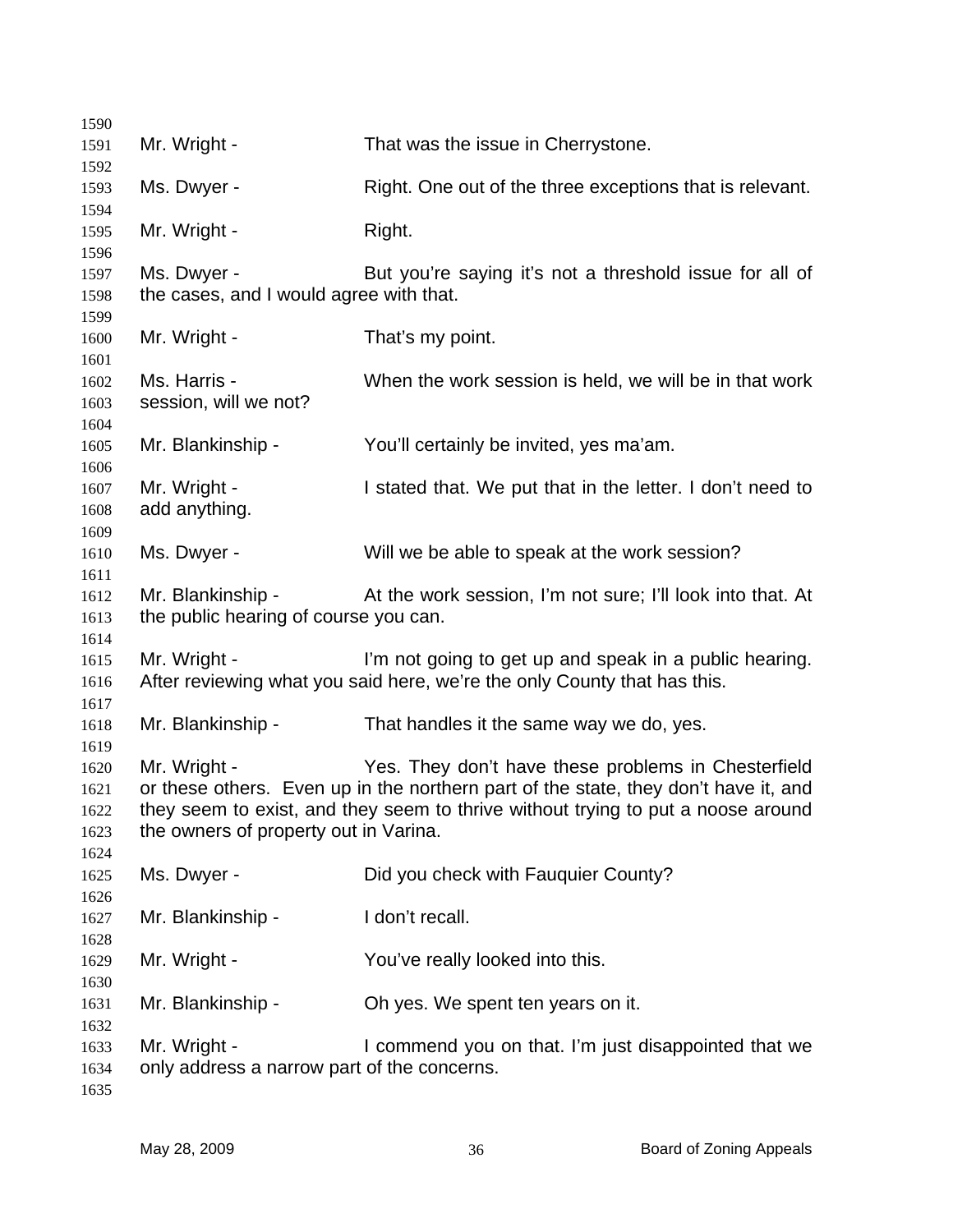Mr. Blankinship - The View of the compromise that was reached. There were some who thought we should just leave it as it is and not grant any variances; that you're doing the right thing by denying all these variances. There were others who felt more like you feel. 1636 1637 1638 1639 1640 1641 1642 1643 1644 1645 1646 1647 1648 1649 1650 1651 1652 1653 1654 1655 1656 1657 1658 1659 1660 1661 1662 1663 1664 1665 1666 1667 1668 1669 1670 1671 1672 1673 1674 1675 1676 1677 1678 1679 1680 1681 Ms. Dwyer - But we don't deny them. Mr. Wright - The Maybe that's what we should do. We should deny everything and then let the public—You have to put the oil on the squeaky wheel. That's the way the pool thing came about. Maybe I'm wrong. Maybe we should start denying every one of them because there's no basis for it. Let the public come before the Supervisors and bang them over the head with whatever they want. Ms. Dwyer - The My major issue has always been that we're supposed to make an affirmative finding that this is not a recurring issue. Mr. Wright - That's the key right there, and that's what we said in the letter. It's not a recurring issue. My point is, it's been done since 1972. I've been on this Board since 1972. When I first came on it, they hardly listen to them. We've been doing it for 38 years—not recently, but prior—because they felt like people should be able to use their land. Ms. Dwyer - Right. Mr. Wright - I for one think there is a solution. I don't know why the Board and our Legislators won't address it. I think this Board should be given the discretion to consider all the factors surrounding the issue to determine if it's a safe situation. Right now, we don't have that. I'm not saying we should approve every one of them. If they don't violate the subdivision ordinance, it wouldn't impact future subdivisions—There are a lot of factors that we could consider. Ms. Dwyer - That's a State issue. Mr. Wright - Yes. But the other counties get around it. Mr. Blankinship - There was another run at it in the General Assembly this year. They didn't defeat the bill; they just took all the meat out of it. Mr. Wright - What our County perceives is the way that we should do it. It's different than the other counties. They go along well. Mr. Blankinship - On public street frontage. Mr. Wright - Yes.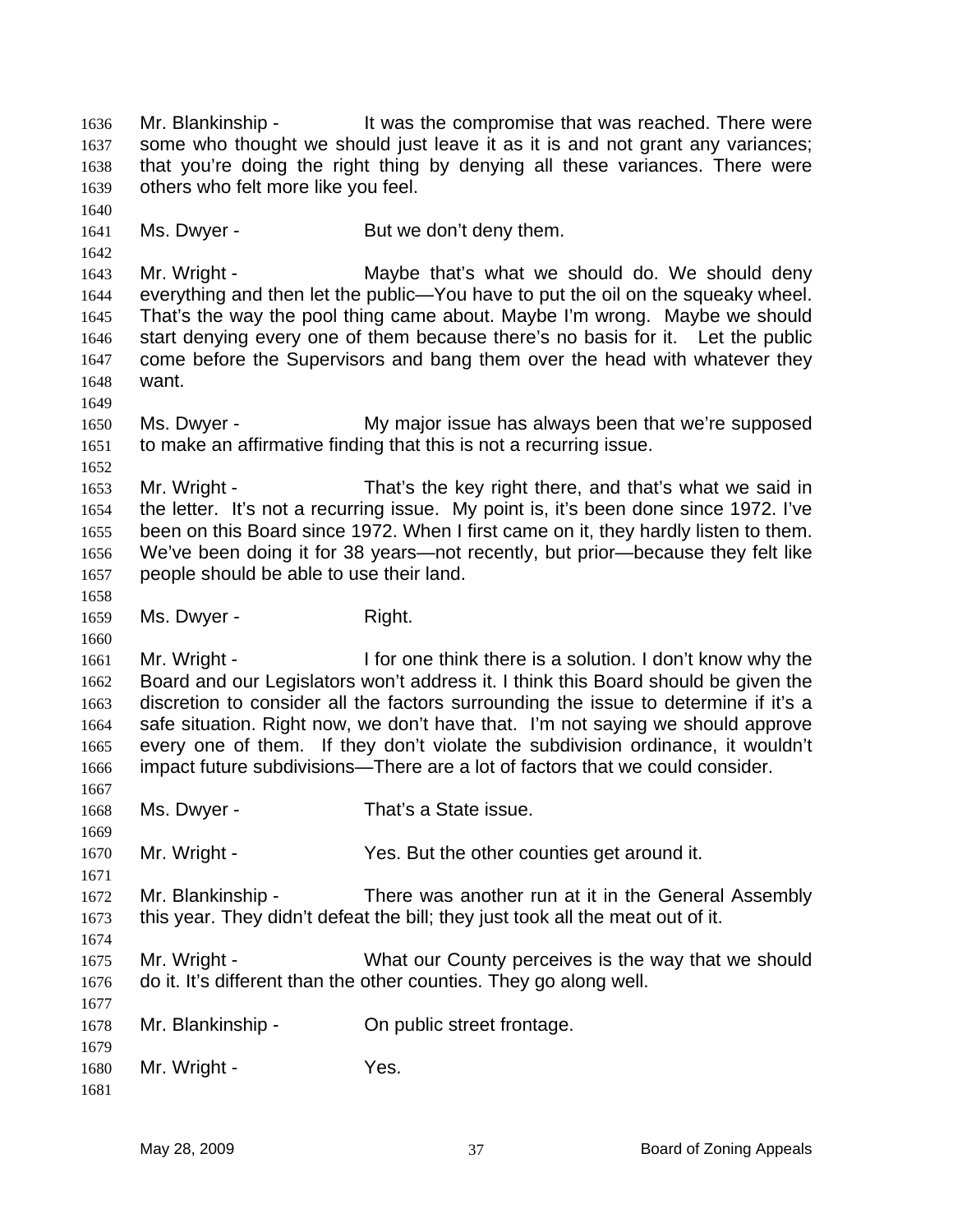Mr. Blankinship - They don't need variances. But when it comes to variances, everyone [fades out – blank]. Mr. Wright - Ch, yes, yes. Ms. Dwyer - Any other discussion? Any other new business? Mr. Blankinship - Madam Chairman, before you adjourn, I'd like to recognize a former member of the Planning Department, Mrs. Kate Cooper, who is here observing your meeting, working on her Board of Zoning Appeals Certification. Welcome, Kate. [Blank section.] Ms. Dwyer - We're all in the same boat. Ms. Cooper - **[Off mike.]** Yes we are. Ms. Dwyer - Right. Ms. Cooper - [Off mike.] Thank you. Ms. Dwyer - Welcome. Thank you for being here. And our intern. Mr. Blankinship - Yes. I want to recognize Aaron Shoemaker; I introduced him to you before the meeting. Ms. Dwyer - Welcome. Mr. Blankinship - He's working on his undergraduate degree at VCU at this point. You will get some real life experience during the summer. Ms. Dwyer - Thope our discussion was lively enough. In Henrico as opposed to Fluvanna? Ms. Cooper - [Off mike.] I made a comment about that. Mr. Blankinship - You thought you were back home, didn't you. Ms. Dwyer - **All right. Motion for adjournment.** Mr. Wright - The Music Control of the University of Mr. Wright -Mr. Witte - Second. Ms. Dwyer - We are adjourned.